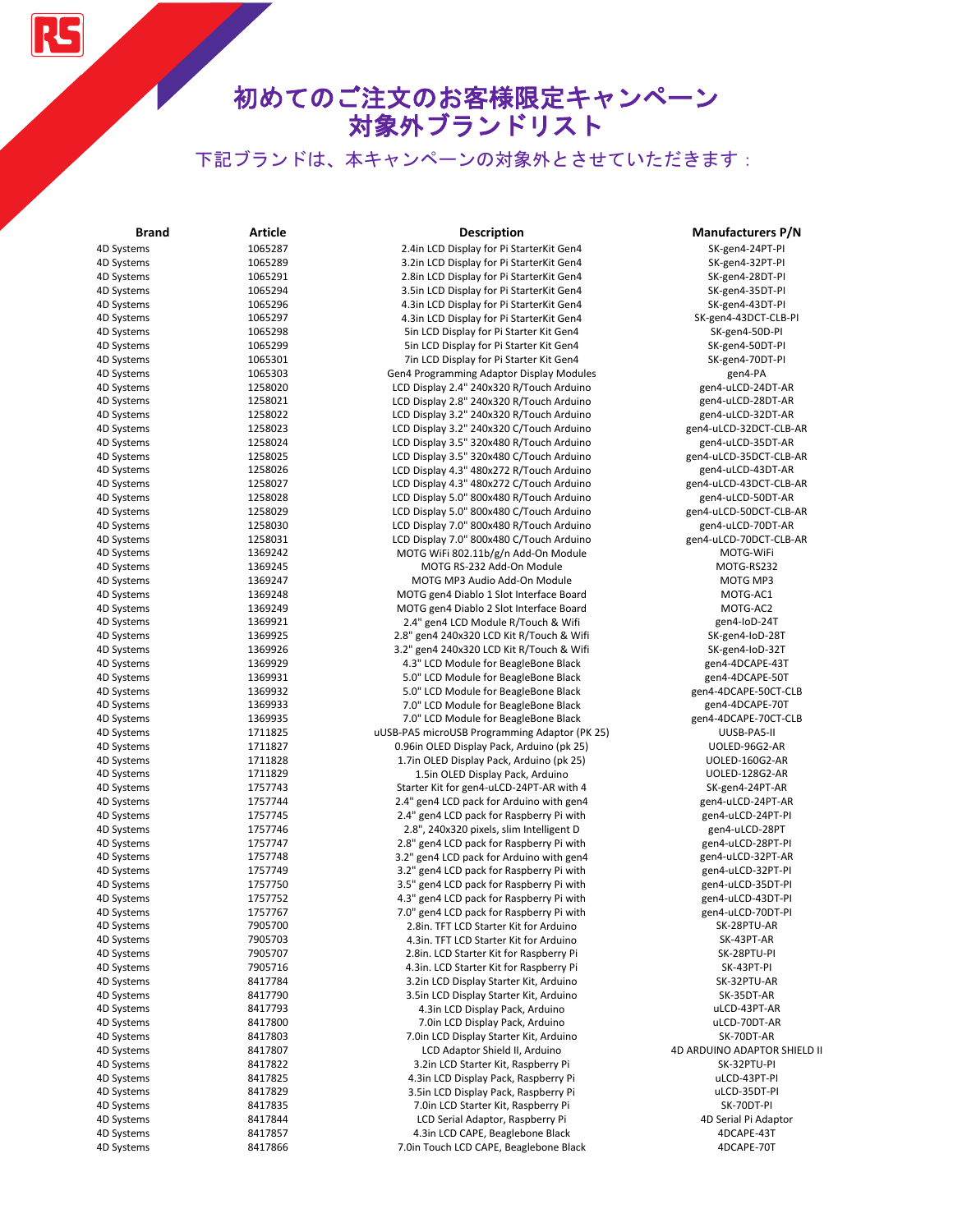# 初めてのご注文のお客様限定キャンペーン 対象外ブランドリスト

| <b>Brand</b>               | Article            | <b>Description</b>                                                  | <b>Manufacturers P/N</b> |
|----------------------------|--------------------|---------------------------------------------------------------------|--------------------------|
| 4D Systems                 | 8417869            | SOMO-II Embedded Audio-Sound Module                                 | SOMO-II                  |
| 4D Systems                 | 8417872            | uUSB-PA5 microUSB Programming Adaptor                               | uUSB-PA5-II              |
| 4D Systems                 | 8417875            | USB to UART Bridge Converter Cable, 4D                              | 4D Programming Cable     |
| 4D Systems                 | 8646815            | 0.96in OLED Display Pack, Arduino                                   | uOLED-96G2-AR            |
| 4D Systems                 | 8646825            | 1.7in OLED Display Pack, Arduino                                    | uOLED-160G2-AR           |
| 4D Systems                 | 8646828            | 1.5in OLED Display Pack, Arduino                                    | uOLED-128G2-AR           |
| 4D Systems                 | 8646834            | 1.7in OLED Starter Kit, Arduino                                     | SK-160G2-AR              |
| 4D Systems                 | 8646843            | 2.4in LCD Starter Kit, Arduino                                      | SK-24PTU-AR              |
| 4D Systems                 | 8646859            | 2.4in LCD Starter Kit, Raspberry Pi                                 | SK-24PTU-PI              |
|                            |                    |                                                                     |                          |
| 4D Systems                 | 8646862<br>8646865 | 4.3in LCD Display Pack, Arduino                                     | uLCD-43DT-AR             |
| 4D Systems                 |                    | 4.3in LCD Starter Kit, Arduino                                      | SK-43DT-AR               |
| 4D Systems                 | 8646869            | 4.3in LCD Display Pack, Raspberry Pi                                | uLCD-43DT-PI             |
| 4D Systems                 | 8646878            | 4.3in LCD Starter Kit, Raspberry Pi                                 | SK-43DT-PI               |
| 4D Systems                 | 9094105            | 4DPI-32 MK2 LCD Touchscreen Raspberry Pi                            | 4DPI-32-II               |
| 4D Systems                 | 9094108            | 4DPI-35 MK2 LCD Touchscreen Raspberry Pi                            | 4DPI-35-II               |
| 52Pi                       | 2020448            | Dual Fan Cooling Kit for Raspberry Pi 4 B /3B+                      | ZP-0037                  |
| 52Pi                       | 2020449            | Extreme Cooling Fan Kit For Raspberry Pi 4B/3B/3B+                  | ZP-0042                  |
| 52Pi                       | 2020451            | NVIDIA Jetson Nano Metal Case Kit                                   | ZP-0072                  |
| 52Pi                       | 2020452            | Jetson Nano support plate kit                                       | OS-0001                  |
| 52Pi                       | 2020453            | Nes4Pi Retro Gaming Case for                                        | ZP-0086                  |
| 52Pi                       | 2020457            | ICE-Tower CPU Cooling Fan with RGB LED for Raspberry Pi 4B/3B+/3B   | EP-0107                  |
|                            |                    | ICE-Tower Low Profile CPU Cooling Fan with RGB LED for Raspberry Pi |                          |
| 52Pi                       | 2020458            | $4B/3B+3B$                                                          | EP-0112                  |
| 52Pi                       | 2020459            | ICE-Tower CPU Cooling Fan with RGB LED for NVIDIA Jetson Nano       | EP-0113                  |
| 52Pi                       | 2020460            | Aluminum Heat Sink Pack for Raspberry Pi 4B                         | Z-0266                   |
| <b>ADAFRUIT INDUSTRIES</b> | 1245441            | MAXBOTIX ULTRASONIC RANGEFINDER LV-EZ1                              | 172                      |
| <b>ADAFRUIT INDUSTRIES</b> | 1245443            | OLED COLOUR DISPLAY BREAKOUT BOARD                                  | 684                      |
| <b>ADAFRUIT INDUSTRIES</b> | 1245444            | ADAFRUIT 1.8 COLOUR TFT DISPLAY SHIELD                              | 802                      |
| <b>ADAFRUIT INDUSTRIES</b> | 1245445            | MAXBOTIX ULTRASONIC RANGEFINDER LV-EZ0                              | 979                      |
| ADAFRUIT INDUSTRIES        | 1245446            | MAXBOTIX ULTRASONIC RANGEFINDER LV-EZ2                              | 980                      |
| ADAFRUIT INDUSTRIES        | 1245447            | MAXBOTIX ULTRASONIC RANGEFINDER LV-EZ3                              | 981                      |
| <b>ADAFRUIT INDUSTRIES</b> | 1245448            | MAXBOTIX ULTRASONIC RANGEFINDER LV-EZ4                              | 982                      |
| <b>ADAFRUIT INDUSTRIES</b> | 1245450            | MAXBOTIX ULTRASONIC RANGEFINDER HRLV-EZ1                            | 984                      |
| <b>ADAFRUIT INDUSTRIES</b> | 1245451            | MAXBOTIX ULTRASONIC RANGEFINDER HRLV-EZ4                            | 985                      |
| <b>ADAFRUIT INDUSTRIES</b> | 1245452            | CAMERA - BARCODE READER/SCANNER MODULE                              | 1203                     |
| <b>ADAFRUIT INDUSTRIES</b> | 1245455            | MAXBOTIX ULTRASONIC RANGEFINDER -USB                                | 1343                     |
| <b>ADAFRUIT INDUSTRIES</b> | 1245457            | SMT BREAKOUT PCB FOR 48-QFN OR 48-TQFP                              | 1377                     |
| <b>ADAFRUIT INDUSTRIES</b> | 1245458            | MINI ARDUINO VIDEO CAMERA MODULE NTSC                               | 1386                     |
| <b>ADAFRUIT INDUSTRIES</b> | 1245462            | ADAFRUIT 5.6W SOLAR PANEL - LARGE 6V                                | 1525                     |
| <b>ADAFRUIT INDUSTRIES</b> | 1245464            | ADAFRUIT QUALIA 9.7 DISPLAYPORT MONITOR                             | 1652                     |
| <b>ADAFRUIT INDUSTRIES</b> | 1245467            | 10.1 INCH COLOUR IPS DISPLAY WITH AUDIO                             | 1694                     |
| <b>ADAFRUIT INDUSTRIES</b> | 1245469            | 2.8 INCH LCD TOUCHSCREEN BREAKOUT BOARD                             | 1770                     |
| ADAFRUIT INDUSTRIES        | 1245472            | ADAFRUIT UV LIGHT SENSOR BREAKOUT MODULE                            | 1918                     |
| <b>ADAFRUIT INDUSTRIES</b> | 1245478            | ADAFRUIT AUDIO FX SOUND BOARD 2MB FLASH                             | 2133                     |
| <b>ADAFRUIT INDUSTRIES</b> | 1245479            | PITFT PLUS 2.8IN TFT TOUCHSCREEN DISPLAY                            | 2298                     |
| <b>ADAFRUIT INDUSTRIES</b> | 1245480            | ADAFRUIT HAPTIC MOTOR CONTROLLER BOARD                              | 2305                     |
| <b>ADAFRUIT INDUSTRIES</b> | 1245481            | ADAFRUIT ULTIMATE GPS RASPBERRY PI HAT,#                            | 2324                     |
| ADAFRUIT INDUSTRIES        | 1245483            | Adafruit DotStar 72 LED Strip 50cm WHITE                            | 2329                     |
| <b>ADAFRUIT INDUSTRIES</b> | 1245485            | ADAFRUIT MINI AUDIO FX SOUND BOARD 2MB                              | 2342                     |
| <b>ADAFRUIT INDUSTRIES</b> | 1245486            | PITFT PLUS 2.8IN CAPACITIVE TOUCHSCREEN                             | 2423                     |
| <b>ADAFRUIT INDUSTRIES</b> | 1245487            | PITFT PLUS 3.5 RASPBERRY PI TOUCHSCREEN                             | 2441                     |
| <b>ADAFRUIT INDUSTRIES</b> | 1245488            | ADAFRUIT DPI TFT KIPPAH FOR RASPBERRY PI                            | 2454                     |
| <b>ADAFRUIT INDUSTRIES</b> | 1245489            | ADAFRUIT PITFT 2.4 TOUCHSCREEN RASP HAT                             | 2455                     |
| <b>ADAFRUIT INDUSTRIES</b> | 1245490            | ADAFRUIT 2.4IN LCD TOUCHSCREEN BOARD                                | 2478                     |
| <b>ADAFRUIT INDUSTRIES</b> | 1245491            | PITFT PLUS 3.2IN LCD TOUCHSCREEN FOR PI                             | 2616                     |
| <b>ADAFRUIT INDUSTRIES</b> | 1245493            | NEOPIXEL SHIELD 40 RGBW LED SHIELD 3000K                            | 2864                     |
| <b>ADAFRUIT INDUSTRIES</b> | 1245496            | NEOPIXEL NEOMATRIX 64 RGBW LED 3000K                                | 2870                     |
| <b>ADAFRUIT INDUSTRIES</b> | 1245497            | NEOPIXEL NEOMATRIX 64 RGBW LED 4500K                                | 2871                     |
| <b>ADAFRUIT INDUSTRIES</b> | 1245498            | NEOPIXEL NEOMATRIX 64 RGBW LED 6000K                                | 2872                     |
| <b>ADAFRUIT INDUSTRIES</b> | 1245499            | FEATHERWING DOUBLER - PROTOTYPING BOARD                             | 2890                     |
| <b>ADAFRUIT INDUSTRIES</b> | 1245500            | ADAFRUIT FEATHER MO WIFI DEV BRD, 3010                              | 3010                     |
| <b>ADAFRUIT INDUSTRIES</b> | 1245501            | FEATHERWING PRECISION CLOCK (RTC) BOARD                             | 3028                     |
| <b>ADAFRUIT INDUSTRIES</b> | 1245503            | MICROPYTHON PYBRD DEV BRD V1.1,2390                                 | 2390                     |
| <b>ADAFRUIT INDUSTRIES</b> | 1245504            | CIRCUIT PLAYGROUND DEVELOPER EDITION KIT                            | 3000                     |
|                            |                    |                                                                     |                          |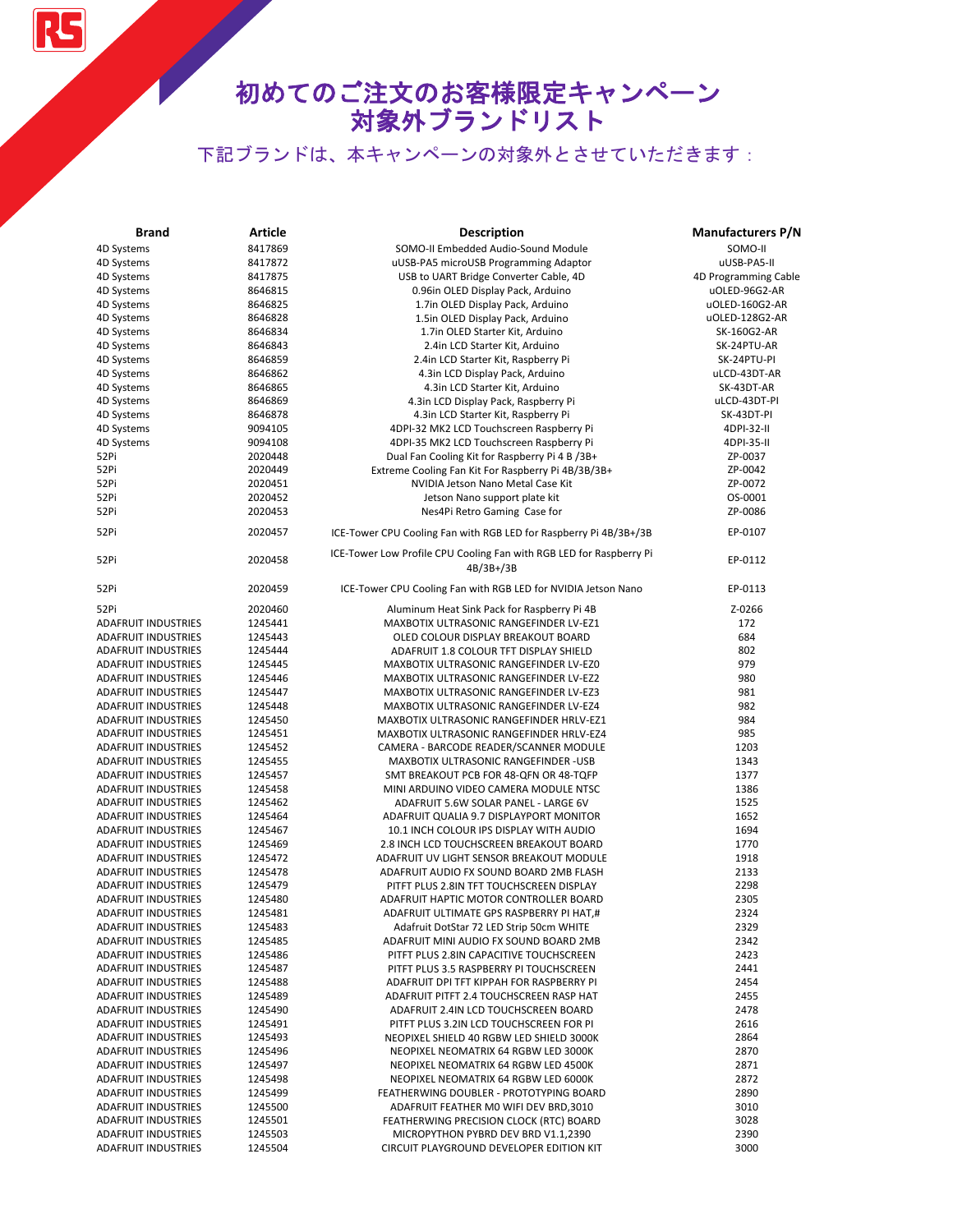**RS** 

| <b>Brand</b>                                             | Article            | Description                                                                        | <b>Manufacturers P/N</b> |
|----------------------------------------------------------|--------------------|------------------------------------------------------------------------------------|--------------------------|
| <b>ADAFRUIT INDUSTRIES</b>                               | 1245505            | ADAFRUIT FEATHER HUZZAH INC ESP8266 WIFI                                           | 2821                     |
| <b>ADAFRUIT INDUSTRIES</b>                               | 1245506            | ADAFRUIT TRINKET - MINI MICRO 5V,1501                                              | 1501                     |
| <b>ADAFRUIT INDUSTRIES</b>                               | 1245507            | ADAFRUIT PRO TRINKET - 5V 16MHZ,2000                                               | 2000                     |
| <b>ADAFRUIT INDUSTRIES</b>                               | 1245508            | ADAFRUIT GEMMA MINI WEARABLE V2,1222                                               | 1222                     |
| <b>ADAFRUIT INDUSTRIES</b>                               | 1245509            | ADAFRUIT TRINKET - MINI MICRO 3.3V,1500                                            | 1500                     |
| <b>ADAFRUIT INDUSTRIES</b>                               | 1245511            | ADAFRUIT PRO TRINKET - 3V 12MHZ,2010                                               | 2010                     |
| <b>ADAFRUIT INDUSTRIES</b>                               | 1245512            | ADAFRUIT METRO MINI MICRO BOARD 5V 16MHZ                                           | 2590                     |
| <b>ADAFRUIT INDUSTRIES</b>                               | 1245513            | ADAFRUIT FEATHER ATMEGA32U4 BLUEFRUIT LE                                           | 2829                     |
| <b>ADAFRUIT INDUSTRIES</b>                               | 1245514            | FEATHERWING 128X32 OLED ADD-ON BOARD                                               | 2900                     |
| <b>ADAFRUIT INDUSTRIES</b>                               | 1245515            | FEATHERWING PROTO - PROTOTYPING BOARD                                              | 2884                     |
| <b>ADAFRUIT INDUSTRIES</b>                               | 1245516            | ADAFRUIT FEATHER MO BLUEFRUIT LE BOARD                                             | 2995                     |
| <b>ADAFRUIT INDUSTRIES</b>                               | 1245517            | ADAFRUIT FEATHER CORTEX-MO ADALOGGER                                               | 2796                     |
| <b>ADAFRUIT INDUSTRIES</b>                               | 1245518            | ADALOGGER FEATHERWING CLOCK (RTC) BOARD                                            | 2922                     |
| <b>ADAFRUIT INDUSTRIES</b>                               | 1245519            | ADAFRUIT METRO ATMEGA328 DEV BRD,2488                                              | 2488                     |
| <b>ADAFRUIT INDUSTRIES</b>                               | 1245520            | ADAFRUIT FEATHER CORTEX-MO PROTO BOARD                                             | 2772                     |
| <b>ADAFRUIT INDUSTRIES</b>                               | 1245521            | ADAFRUIT FEATHER 32U4 BASIC PROTO BOARD                                            | 2771                     |
| <b>ADAFRUIT INDUSTRIES</b>                               | 1245523<br>1245524 | ADAFRUIT FEATHER ATMEGA32U4 ADALOGGER                                              | 2795                     |
| <b>ADAFRUIT INDUSTRIES</b><br><b>ADAFRUIT INDUSTRIES</b> | 1245526            | ADAFRUIT FEATHER ATMEGA32U4 FONA BOARD                                             | 3027<br>199              |
| <b>ADAFRUIT INDUSTRIES</b>                               | 1245527            | TEENSY 2.0 - ATMEGA32U4 USB DEV BRD,199                                            | 2923                     |
| <b>ADAFRUIT INDUSTRIES</b>                               | 1245528            | FEATHERWING LATCHING MINI RELAY BOARD<br>FEATHERWING DC/STEPPER MOTOR ADDON BOARD  | 2927                     |
| <b>ADAFRUIT INDUSTRIES</b>                               | 1245530            | FEATHERWING NON-LATCHING MINI RELAY BD                                             | 2895                     |
| <b>ADAFRUIT INDUSTRIES</b>                               | 1245531            | ESPRUINO PICO STM32 MICRO DEV BRD, 2621                                            | 2621                     |
| <b>ADAFRUIT INDUSTRIES</b>                               | 1734049            | GPS Breakout 66 channel w/10 Hz updates (pk 10)                                    | 746                      |
| <b>ADAFRUIT INDUSTRIES</b>                               | 9054570            | BBB Case Enclosure for Beagle Bone Black                                           | 1555                     |
| <b>ADAFRUIT INDUSTRIES</b>                               | 9054582            | Pi Box Plus Enc for R Pi Model B+ / Pi 2                                           | 1985                     |
| <b>ADAFRUIT INDUSTRIES</b>                               | 9054605            | FLORA - WEARABLE ELECTRONIC PLATFORM,659                                           | 659                      |
| <b>ADAFRUIT INDUSTRIES</b>                               | 9054621            | Music Maker MP3 Shield w/3W Stereo Amp                                             | 1788                     |
| <b>ADAFRUIT INDUSTRIES</b>                               | 9054624            | FadeCandy Dithering USBControlled Driver                                           | 1689                     |
| <b>ADAFRUIT INDUSTRIES</b>                               | 9054630            | GPS BREAKOUT 66 CHANNEL W/10 HZ UPDATES                                            | 746                      |
| <b>ADAFRUIT INDUSTRIES</b>                               | 9054633            | ADAFRUIT PN532 NFC/RFID CONTROLLERSHIELD                                           | 789                      |
| <b>ADAFRUIT INDUSTRIES</b>                               | 9054637            | FLORA WEARABLE ULTIMATE GPS MODULE                                                 | 1059                     |
| <b>ADAFRUIT INDUSTRIES</b>                               | 9054652            | Micro Lipo - USB Lilon/LiPoly charger                                              | 1304                     |
| <b>ADAFRUIT INDUSTRIES</b>                               | 9054659            | PI T-COBBLER KIT BREAKOUT FOR R PI A+/B+                                           | 1989                     |
| Arduino                                                  | 1113738            | TINKERKIT BRACCIO ARDUINO ROBOTIC ARM                                              | T050000                  |
| Arduino                                                  | 1271382            | CTC 101 ARDUINO STEAM EDUCATION TOOLBOX                                            | AKX00002                 |
| Arduino                                                  | 1697583            | ARDUINO MKR1000 WITHOUT HEADER, ABX00004                                           | ABX00004                 |
| Arduino                                                  | 1697584            | ARDUINO MKR ZERO, ABX00012                                                         | ABX00012                 |
| Arduino                                                  | 1697585            | ARDUINO MKR2UNO, TSX00005                                                          | TSX00005                 |
| Arduino                                                  | 1697586            | MKR PROTOSHIELD                                                                    | TSX00001                 |
| Arduino                                                  | 1697587            | MKR PROTOSHIELD LARGE                                                              | TSX00002                 |
| Arduino                                                  | 1697588            | MKR RELAY SHIELD                                                                   | TSX00003                 |
| Arduino                                                  | 1697589            | MKR SD SHIELD                                                                      | TSX00004                 |
| Arduino                                                  | 1697590            | ARDUINO MKRFOX1200 NO ANTENNA, ABX00014                                            | ABX00014                 |
| Arduino                                                  | 1697591            | ARDUINO GSM ANTENNA - MKRFOX1200,X000016                                           | X000016<br>GKX00006      |
| Arduino<br>Arduino                                       | 1697592<br>1711858 | ARDUINO MKR IOT BUNDLE, GKX00006                                                   | ABX00011                 |
| Arduino                                                  | 1711859            | ARDUINO MKR1000 WITH HEADERS, ABX00011<br>ARDUINO MKR WAN 1300 WITH LORA, ABX00017 | ABX00017                 |
| Arduino                                                  | 1711860            | ARDUINO MKR GSM 1400, ABX00018                                                     | ABX00018                 |
| Arduino                                                  | 1711861            | ARDUINO STARTER KIT - GERMAN, K040007                                              | K040007                  |
| Arduino                                                  | 1711862            | ARDUINO STARTER KIT - JAPANESE, K090007                                            | K090007                  |
| Arduino                                                  | 1711863            | ARDUINO STARTER KIT - KOREAN, K120007                                              | K120007                  |
| Arduino                                                  | 1735615            | ARDUINO CTC - SELF LEARNING, AKX00002SL                                            | AKX00002SL               |
| Arduino                                                  | 1744971            | ARDUINO YUN REV 2, ABX00020                                                        | ABX00020                 |
| Arduino                                                  | 1756620            | ARDUINO ENGINEERING KIT, AKX00004                                                  | AKX00004                 |
| Arduino                                                  | 1763642            | ARDUINO MKR NB 1500, ABX00019                                                      | ABX00019                 |
| Arduino                                                  | 1763643            | ARDUINO MKR 485 SHIELD, ASX00004                                                   | ASX00004                 |
| Arduino                                                  | 1763644            | ARDUINO MKR MEM SHIELD, ASX00008                                                   | ASX00008                 |
| Arduino                                                  | 1763646            | ARDUINO MKR CONNECTOR CARRIER, ASX00007                                            | ASX00007                 |
| Arduino                                                  | 1763647            | ARDUINO MKR WIFI 1010, ABX00023                                                    | ABX00023                 |
| Arduino                                                  | 1763648            | ARDUINO MKR ETH SHIELD, ASX00006                                                   | ASX00006                 |
| Arduino                                                  | 1763649            | ARDUINO MKR VIDOR 4000, ABX00022                                                   | ABX00022                 |
| Arduino                                                  | 1763650            | ARDUINO MKR CAN SHIELD, ASX00005                                                   | ASX00005                 |
| Arduino                                                  | 1763651            | ARDUINO UNO WIFI REV2, ABX00021                                                    | ABX00021                 |
| Arduino                                                  | 1763652            | ARDUINO PROTO SHIELD REV3, TSX00083                                                | TSX00083                 |
| Arduino                                                  | 1825518            | ARDUINO MOTOR SHIELD REV3                                                          | A000079                  |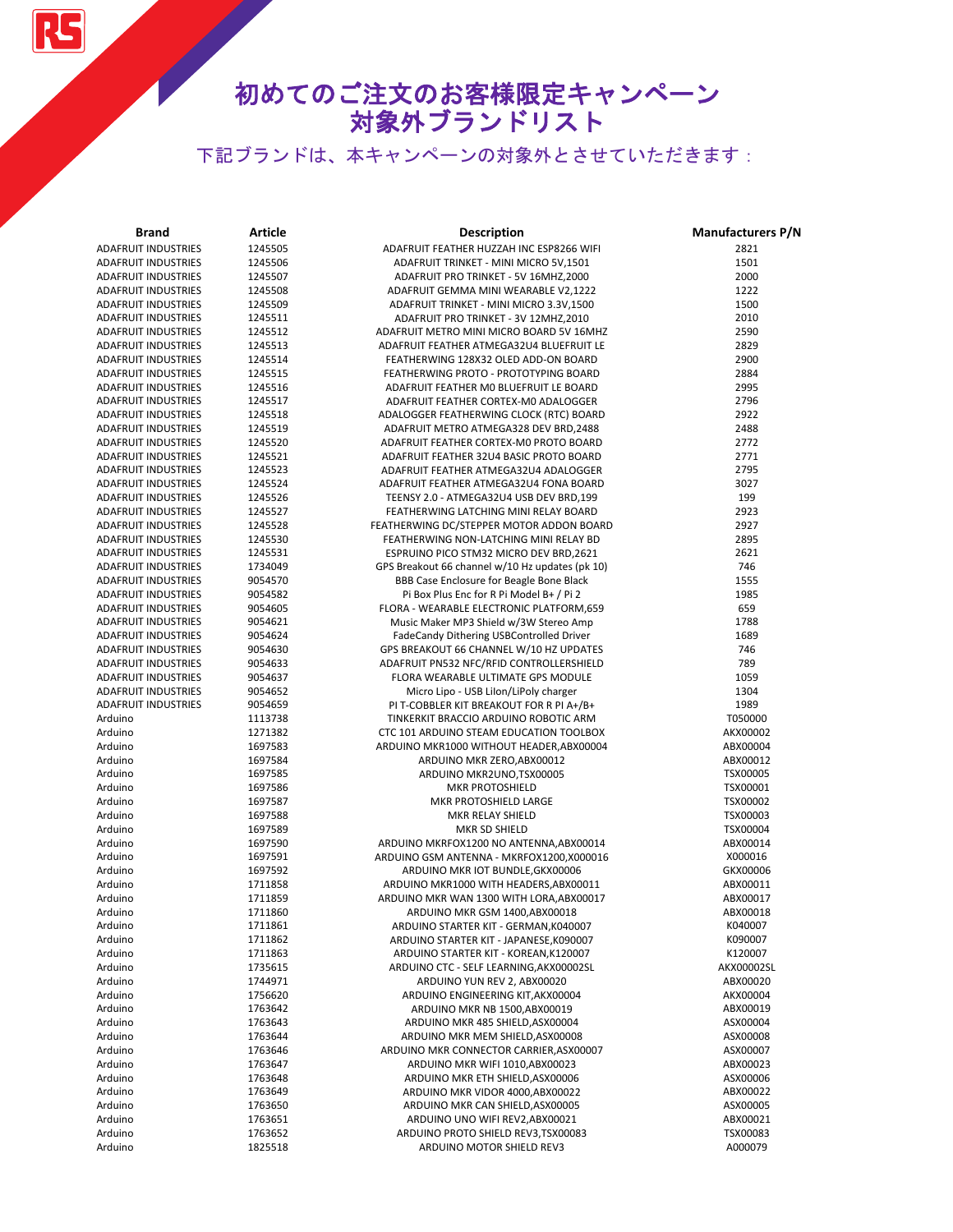RS

| <b>Brand</b>             | Article | <b>Description</b>                        | <b>Manufacturers P/N</b>  |
|--------------------------|---------|-------------------------------------------|---------------------------|
| Arduino                  | 1894520 | ARDUINO MKR THERM SHIELD                  | ASX00012                  |
| Arduino                  | 1894521 | ARDUINO MKR RGB SHIELD                    | ASX00010                  |
| Arduino                  | 1894522 | <b>ARDUINO MKR GPS SHIELD</b>             | ASX00017                  |
| Arduino                  | 1894523 | ARDUINO MKR MOTOR CARRIER SHIELD          | ASX00003                  |
| Arduino                  | 1927585 | ARDUINO NANO 33 IOT WITHOUT HEADERS       | ABX00027                  |
| Arduino                  | 1927586 | ARDUINO NANO EVERY WITHOUT HEADERS        | ABX00028                  |
| Arduino                  | 1927587 | ARDUINO NANO 33 BLE WITHOUT HEADERS       | ABX00030                  |
| Arduino                  | 1927588 | ARDUINO NANO 33 BLE SENSE WITHOUT HEADER  | ABX00031                  |
| Arduino                  | 1927589 | ARDUINO NANO 33 IOT WITH HEADERS          | ABX00032                  |
| Arduino                  | 1927590 | ARDUINO NANO EVERY WITH HEADERS           | ABX00033                  |
| Arduino                  | 1927591 | ARDUINO NANO 33 BLE WITH HEADERS          | ABX00034                  |
| Arduino                  | 1927592 | ARDUINO NANO 33 BLE SENSE WITH HEADERS    | ABX00035                  |
| Arduino                  | 2011441 | ARDUINO PORTENTA H7                       | ABX00042                  |
| Arduino                  | 2024162 | Arduino MKR1310                           | ABX00029                  |
| Arduino                  | 2067118 | Arduino Student Kit - ENG                 | AKX00025                  |
| Arduino                  | 2067119 | Arduino OPLA IoT Starter Kit              | AKX00026                  |
| Arduino                  | 2107590 | Arduino Explore IoT Kit                   | AKX00027                  |
| Arduino                  | 2107591 | Arduino Portenta Vision Shield - Ethernet | ASX00021                  |
| Arduino                  | 2148777 | Arduino Portenta Vision Shield - LoRa     | ASX00026                  |
| Arduino                  | 2198445 | Arduino MKR Environment Shield rev2       | ASX00029                  |
| Arduino                  | 2221485 | Arduino Nano RP2040 Connect               | ABX00052                  |
| Arduino                  | 2221486 | Arduino Nano RP2040 Connect with header   | ABX00053                  |
| Arduino                  | 2226773 | Arduino Portenta Machine Control          | AKX00032                  |
| Arduino                  | 2226774 |                                           |                           |
|                          |         | Arduino Edge Control                      | AKX00034                  |
| Arduino                  | 6961667 | ARDUINO NANO 3.0 BOARD WITH ATMEGA328     | A000005                   |
| Arduino                  | 7154081 | ARDUINO UNO, A000066                      | A000066                   |
| Arduino                  | 7154084 | ARDUINO MEGA, A000067                     | A000067                   |
| Arduino                  | 7617315 | ARDUINO LEONARDO, A000052                 | A000052                   |
| Arduino                  | 7617324 | ARDUINO LEONARDO WITH HEADERS, A000057    | A000057                   |
| Arduino                  | 7617355 | ARDUINO STARTER KIT WITH UNO BRD, K000007 | K000007                   |
| Arduino                  | 7697399 | PROTO SHIELD EXTENSION ARDUINO MEGA REV3  | A000080                   |
| Arduino                  | 7697409 | ARDUINO UNO SMD REV3, A000073             | A000073                   |
| Arduino                  | 7697412 | ARDUINO DUE WITH HEADERS A000062          | A000062                   |
| Arduino                  | 7717667 | ARDUINO MICRO, A000053                    | A000053                   |
| Arduino                  | 7748150 | ARDUINO ESPLORA, A000095                  | A000095                   |
| Arduino                  | 7798868 | ARDUINO TINKERKIT DMX RECEIVER - MOS      | T020090                   |
| Arduino                  | 7907009 | ARDUINO STARTER KIT ITALY, K010007        | K010007                   |
| Arduino                  | 8474888 | ARDUINO DUE WITHOUT HEADERS               | A000056                   |
| Arduino                  | 8659001 | 9 AXES SENSOR SHIELD                      | A000070                   |
| Arduino                  | 8732285 | ARDUINO ETHERNET SHIELD 2 WITHOUT POE     | A000024                   |
| Arduino                  | 8750283 | ARDUINO STARTER KIT FOR SPAIN, K030007    | K030007                   |
| Arduino                  | 8750289 | ARDUINO STARTER KIT FOR FRANCE, K020007   | K020007                   |
| Arduino                  | 8750292 | ARDUINO 4 RELAY SHIELD                    | A000110                   |
| Arduino                  | 9012617 | ARDUINO STARTER KIT FOR CHINA, K110007    | K110007                   |
| Argon 40                 | 2208628 | Argon NEO Case for Raspberry Pi 4         | A19-002 AR-NEO            |
| Argon 40                 | 2208629 | Argon POLY+ Case for Raspberry Pi 4       | A19-003 AR-POL            |
| Argon 40                 | 2208630 | Argon FAN HAT for Raspberry Pi            | A19-004 AR-FAN            |
| Argon 40                 | 2208631 | Argon ONE V2 Case for Raspberry Pi 4      | A20-001 AR-ONE-Pi4V2      |
| Argon 40                 | 2208632 | Argon ONE M.2 Case for Raspberry Pi 4     | A20-002 AR-MDT            |
| Argon 40                 | 2208633 | Argon POLY+ Vented with Mini FAN          | A20-006 AR-POL-FANKIT     |
| <b>Arrow Electronics</b> | 1248830 | Arrow SmartEverything LION IoT SoM Board  | MC27561-LION              |
| <b>Bare Conductive</b>   | 1749568 | Touch Board Pro Kit                       | SKU-5303                  |
| <b>Bare Conductive</b>   | 1749569 | Printed sensors                           | SKU-7000                  |
| <b>Bare Conductive</b>   | 1749570 | Electric Paint Lamp Kit                   | SKU-1107                  |
| <b>Bare Conductive</b>   | 1894511 | ELECTRIC PAINT CIRCUIT KIT                | SKU-1510                  |
| <b>Bare Conductive</b>   | 1894512 | PI CAP                                    | SKU-6515                  |
| <b>Bare Conductive</b>   | 1894513 | ELECTRIC PAINT 1L                         | SKU-0308                  |
| <b>Bare Conductive</b>   | 1894514 | <b>INTERACTIVE WALL KIT</b>               | SKU-5426                  |
| <b>Bare Conductive</b>   | 8352693 | Electric Paint Jar 50ml                   | SKU-0209                  |
| <b>Bare Conductive</b>   | 8352699 | Electric Paint Tube 10ml                  | SKU-0001                  |
| <b>Bare Conductive</b>   | 8371729 | <b>Touch Board</b>                        | SKU-5006                  |
| <b>Bare Conductive</b>   | 8968115 | Touch Board Starter Kit                   | <b>SKU-5228</b>           |
| Beagleboard.org          | 1252411 | BEAGLEBONE BLACK, REVISION C              | <b>BEAGLEBONE BLACK</b>   |
| Beagleboard.org          | 1252412 | <b>BEAGLEBONE BLACK WIRELESS</b>          | BEAGLEBONE BLACK WIRELESS |
| Beagleboard.org          | 1901825 | <b>BEAGLE BONE AI</b>                     | <b>BBONE-AI</b>           |
| Beagleboard.org          | 1919519 | BEAGLEBOARD POCKETBEAGLE                  | POCKETBEAGLE-SC-569       |
|                          |         |                                           |                           |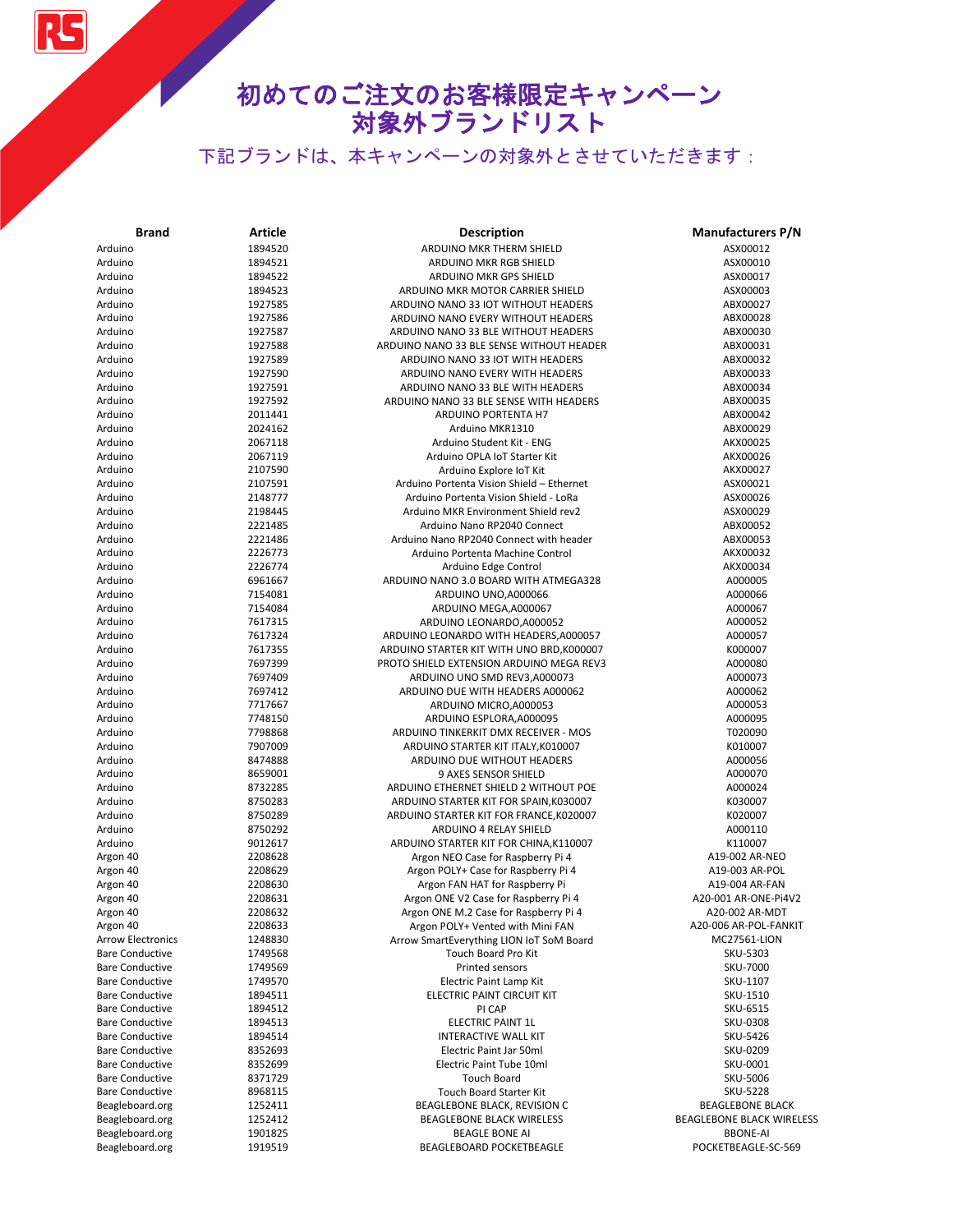RS

| <b>Brand</b>                  | <b>Article</b>     | Description                                                                                  | <b>Manufacturers P/N</b> |
|-------------------------------|--------------------|----------------------------------------------------------------------------------------------|--------------------------|
| Beagleboard.org               | 1958814            | BEAGLEBONE CAPE FOR INDUSTRIAL COMMUNICA                                                     | COMCPE-BBBCAPE           |
| Beagleboard.org               | 1958815            | BEAGLEBONE CAPE FOR DRIVING RELAY, MOTOR                                                     | LODCPE-BBBCAPE           |
| Beagleboard.org               | 1958816            | BEAGLEBONE CAPE FOR CONTROLLING 4X 3A BR                                                     | MTRCPE-BBBCAPE           |
| Beagleboard.org               | 1958817            | BEAGLEBONE CAPE FOR VARIED VOLTAGES RANG                                                     | PWRCPE-BBBCAPE           |
| Beagleboard.org               | 1958818            | BEAGLEBONE CAPE FOR PROTOTYPING NEW DESI                                                     | PROCPE-BBBCAPE           |
| Beagleboard.org               | 1958819            | BEAGLEBONE CAPE FOR AUTOMATION PROJECTS                                                      | RLYCPE-BBBCAPE           |
| Beagleboard.org               | 1958820            | BEAGLEBONE CAPE WITH SIXTEEN SERVO OUTPU                                                     | SRVCPE-BBBCAPE           |
| Beagleboard.org               | 1958821            | POCKETBEAGLE CAPE FOR LEARNING ELECTRONI                                                     | <b>TLAB-PBCAPE</b>       |
| Beagleboard.org               | 1958822            | POCKETBEAGLE CAPE FOR A HAND-HELD RETRO                                                      | GMPUP-PBCAPE             |
| Beagleboard.org               | 2024486            | BeagleBone Black Industrial                                                                  | 102110423                |
| <b>BirdBrain Technologies</b> | 2182774            | Hummingbird Bit Base Kit (micro:bit not inc)                                                 | <b>BITBASEKIT</b>        |
|                               |                    | Hummingbird Bit Classroom Bundle (set of 4 Premium Kits; micro:bits                          |                          |
| <b>BirdBrain Technologies</b> | 2182775            | not inc)                                                                                     | <b>BITCLASSKIT</b>       |
| <b>BirdBrain Technologies</b> | 2182776            | Hummingbird Bit Premium Kit (micro:bit not inc)                                              | <b>BITPREMKIT</b>        |
| <b>BirdBrain Technologies</b> | 2182777            | Finch Robot 2.0 (micro:bit not inc)                                                          | <b>FR-2</b>              |
| <b>BK Precision</b>           | 2099635            | <b>DMM Carrying Case</b>                                                                     | <b>LC 29B</b>            |
| Cable Power                   | 1243469            | Micro USB Cable w/Inline Switch Black                                                        | CPAL-MICRO-MF-002        |
| Cable Power                   | 1243470            | Micro USB Cable w/Inline Switch White                                                        | CPAL-MICRO-MF-003        |
| Canakit                       | 1242603            | RASPBERRY PI KIT FOR DUMMIES                                                                 | PI3-DUMMIES-1-INT        |
| Canakit                       | 1812036            | RPI 3 B+ RETRO GAMING KIT - 32 GB                                                            | PI3P-RET32WU-C4-2GP      |
| Canakit                       | 1812037            | PISWITCH (ON/OFF SWITCH FOR RASPBERRY PI                                                     | RSP-PISWITCH             |
| Canakit                       | 1812038            | RPI GPIO BREAKOUT BOARD ELECTRONIC PARTS                                                     | RSP-GPIO-K102            |
| Canakit                       | 1812039            | RPI ZERO W STARTER KIT - 16 GB                                                               | PI-ZERO-U-K108           |
| Canakit                       | 1812041            | RPI GPIO BREAKOUT BOARD                                                                      | RSP-GPIO                 |
| Canakit                       | 1812042            | RPI 3 B+ PROFESSIONAL KIT - 32 GB                                                            | PI3P-STR32WU-C4-BLK      |
| Canakit                       | 1812043            | RPI 3 B+ STARTER KIT - 16 GB                                                                 | PI3P-K104U-C4-CLR-16GB   |
| Canakit                       | 1812044            | RPI 3 B+ ULTIMATE KIT - 32 GB                                                                | PI3P-ULT32WU-C4-CLR      |
| Chaihou                       | 2020511            | MicroBlocks Activity Kit Classroom Kit                                                       | 604120011                |
| Chaihou                       | 2020512            | MicroBlocks Activity Kit Single Pack                                                         | 604120010                |
| Chaihou                       | 2050228            | BitMaker - Grove expansion board for microbit (6 Grove ports)                                | 114991848                |
| Chaihou                       | 2050229            | BitMaker Lite - Grove expansion board for micro:bit (3 Grove ports)                          | 114991850                |
| Chaihou                       | 2050230            | BitPlayer - micro:bit game controller                                                        | 114991857                |
|                               |                    | BitCar - Autonomous Line Following & Obstacle Avoiding Car for                               |                          |
| Chaihou                       | 2050231            | micro:bit                                                                                    | 114991884                |
| Chaihou                       | 2050232            | BitWearable Kit - smartwatch with strap for micro:bit                                        | 114991969                |
| Chaihou                       | 2050233            | BitStarter Kit - Grove extension kit for micro:bit                                           | 114991972                |
| Chaihou                       | 2050234            | BitGadget Kit - Grove creator kit for micro:bit                                              | 114991970                |
| Chipsee                       | 2237601            | Industrial Pi CM3-70-EM                                                                      | CS10600RA070E            |
| Chipsee                       | 2237602            | Industrial Pi CM3-70-PA                                                                      | CS10600RA070P            |
| Chipsee                       | 2237603            | Industrial Pi CM4-70-EM                                                                      | CS10600RA4070E           |
| Chipsee                       | 2237604            | Industrial Pi CM4-70-PA                                                                      | CS10600RA4070P           |
| Chipsee                       | 2237605            | Industrial Pi CM3-101-EM                                                                     | CS12800RA101E            |
| Chipsee                       | 2237606            | Industrial Pi CM3-101-PA                                                                     | CS12800RA101P            |
| Chipsee                       | 2237607            | AIO-CM4-101                                                                                  | CS12800RA4101A-C111      |
| Cinterion                     | 7658965            | GSM/GPRS Quad-band terminal RS-485                                                           | <b>BGS2T RS-485</b>      |
| DesignSpark                   | 1003894            | RASPBERRY PI TOUCHSCREEN CASE - WHITE                                                        | ASM-1900035-11           |
| DesignSpark                   | 1034300            | 2-PIECE BLACK CASE FOR RASPBERRY PI                                                          | ASM-1900040-21           |
| DesignSpark                   | 1176025            | RASPBERRY PI TOUCHSCREEN CASE - CLEAR                                                        | ASM-1900035-01           |
|                               |                    |                                                                                              | ASM-1900035-21-BULK      |
| DesignSpark                   | 1176719            | Raspberry Pi Touchscreen Case - Black (Bulk)<br>Raspberry Pi Touchscreen Case - White (Bulk) | ASM-1900035-11-BULK      |
| DesignSpark<br>DesignSpark    | 1176720<br>1176721 | Raspberry Pi Touchscreen Case - Clear (Bulk) - DISCON PROMO PRICE                            | ASM-1900035-01-BULK      |
|                               |                    | (EMEA only)                                                                                  |                          |
| DesignSpark                   | 1223465            | UNIVERSAL BRACKET - BLACK                                                                    | ASM-1900048-21           |
| DesignSpark                   | 1228914            | Touchscreen+Black Case kit                                                                   | TOUCSCREEN+BLACK CASE    |
| DesignSpark                   | 1244206            | RASPBERRY PI 3 PREMIUM DISPLAY KIT                                                           | PI_DISPLAY_KIT           |
| DesignSpark                   | 1360227            | <b>QUATTRO CASE WITH VESA - CLEAR</b>                                                        | ASM-1900039-01           |
| DesignSpark                   | 1360229            | <b>QUATTRO CASE WITH VESA - WHITE</b>                                                        | ASM-1900039-11           |
| DesignSpark                   | 1360232            | <b>QUATTRO CASE WITH VESA - BLACK</b>                                                        | ASM-1900039-21           |
| DesignSpark                   | 1360233            | Quattro Case with Vesa - Black (Bulk)                                                        | ASM-1900039-21_Bulk      |
| DesignSpark                   | 1360234            | QUATTRO CASE WITH VESA - RED                                                                 | ASM-1900039-31           |
| DesignSpark                   | 1360236            | QUATTRO CASE WITH VESA - WHITE/RED                                                           | ASM-1900039-41           |
| DesignSpark                   | 1442599            | BEAGLEBONE BLUE CASE - BLUE/CLEAR                                                            | CBBBLUE-CLR              |
| DesignSpark                   | 1442600            | BEAGLEBONE BLACK CASE - BLACK/CLEAR                                                          | CBBBLACK-CLR             |
| DesignSpark                   | 1442602            | ARDUINO UNO ETHERNET SHIELD CASE - BLACK                                                     | CBARD-BLK                |
| DesignSpark                   | 1448419            | NEW PMOD HAT ADAPTER FOR RASPBERRY PI                                                        | 410-366                  |
|                               |                    |                                                                                              |                          |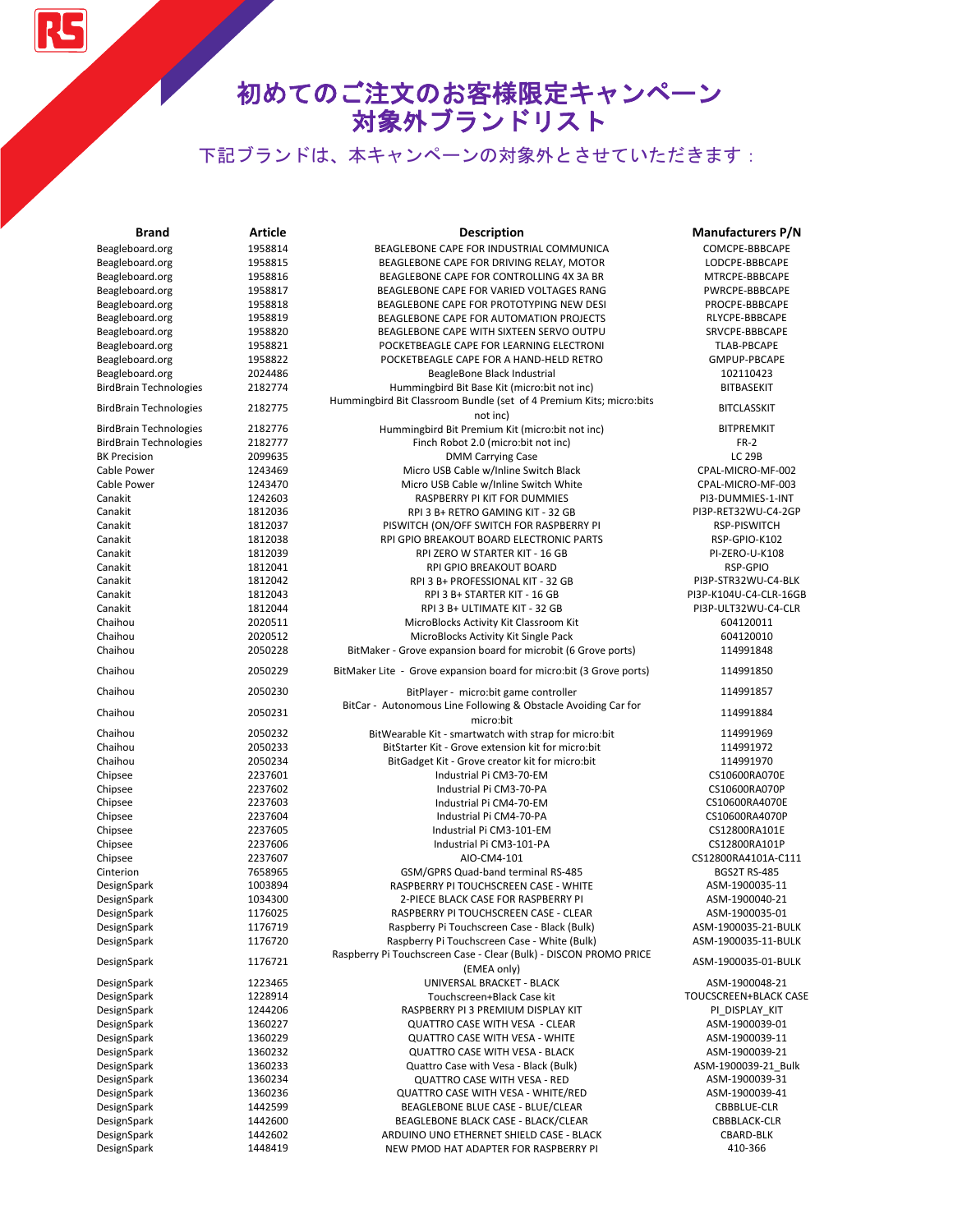RS

| <b>Brand</b>   | <b>Article</b> | <b>Description</b>                                                                 | <b>Manufacturers P/N</b> |
|----------------|----------------|------------------------------------------------------------------------------------|--------------------------|
| DesignSpark    | 1466431        | RASPBERRY PI 3 AND PULSE KIT                                                       | $\Omega$                 |
| DesignSpark    | 1677046        | RASPBERRY PI 3 ENCLOSURE, BLACK                                                    | ASM-1900036-22           |
| DesignSpark    | 1677047        | New RS Pro Case Black (BULK)                                                       | ASM-1900036-22 BULK      |
| DesignSpark    | 1677048        | RASPBERRY PI 3 ENCLOSURE, CLEAR                                                    | ASM-1900036-02           |
| DesignSpark    | 1677050        | New RS Pro Case Clear (BULK)                                                       | ASM-1900036-02 BULK      |
| DesignSpark    | 1677051        | RASPBERRY PI 3 ENCLOSURE, WHITE                                                    | ASM-1900036-12           |
| DesignSpark    | 1677052        | New RS Pro Case White (BULK)                                                       | ASM-1900036-12 BULK      |
| DesignSpark    | 1677053        | RASPBERRY PI 3 ENCLOSURE, RED                                                      | ASM-1900036-52           |
| DesignSpark    | 1677054        | New RS Pro Case Red - DISCON PROMO PRICE (EMEA only) (BULK)                        | ASM-1900036-52_BULK      |
| DesignSpark    | 1747510        | RASPBERRY PI 3B+ PREMIUM KIT                                                       | RS PI 3B+ KIT            |
| DesignSpark    | 9064665        | RASPBERRY PI TOUCHSCREEN CASE - BLACK                                              | ASM-1900035-21           |
| <b>DFRobot</b> | 1244684        | LattePanda 2GB/32GB Computer Licenced                                              | DFR0418                  |
| <b>DFRobot</b> | 1244685        | Bluno Beetle wearable Arduino with BLE                                             | DFR0339                  |
| <b>DFRobot</b> | 1244686        | Bluno Nano Arduino Module with BLE                                                 | <b>DFR0296</b>           |
| <b>DFRobot</b> | 1244688        | Romeo BLE Mini Arduino Motor Drive Board                                           | DFR0351                  |
| <b>DFRobot</b> | 1244689        | Romeo Arduino Robotics Motor Drive Board                                           | DFR0004                  |
| <b>DFRobot</b> | 1244690        | Romeo V2 Arduino Robotics Driver Board                                             | <b>DFR0225</b>           |
| <b>DFRobot</b> | 1244691        | Beginner Arduino Kit inc DFRduino Uno R3                                           | DFR0100                  |
| <b>DFRobot</b> | 1244692        | Arduino Shield for Raspberry Pi B+/2B/3B                                           | DFR0327                  |
| <b>DFRobot</b> | 1263115        | LattePanda Pure Copper Heatsink (5 Pack)                                           | <b>FIT0506</b>           |
| <b>DFROBOT</b> | 1263116        | IPS TFT LCD Colour Display, 7in WSVGA, 1024 x 600pixels                            | FIT0477                  |
| <b>DFROBOT</b> | 1263118        | LattePanda V1 - A Powerful Windows 10 Mini PC 2GB/32GB                             | DFR0444                  |
|                |                | (Unactivated)                                                                      |                          |
| <b>DFROBOT</b> | 2018084        | Gravity: Digital Capacitive Touch Sensor For Arduino                               | <b>DFR0030</b>           |
| <b>DFROBOT</b> | 2018085        | Gravity: IO Expansion Shield for Arduino V7.1                                      | <b>DFR0265</b>           |
| <b>DFROBOT</b> | 2018086        | DFPlayer - A Mini MP3 Player For Arduino                                           | DFR0299                  |
| <b>DFROBOT</b> | 2018087        | LattePanda - 4GB/64GB with Enterprise License                                      | DFR0470-ENT              |
| <b>DFROBOT</b> | 2018088        | FireBeetle ESP32 IOT Microcontroller (Supports Wi-Fi &<br>Bluetooth)               | <b>DFR0478</b>           |
| <b>DFROBOT</b> | 2018089        | Gravity IO Expansion Shield for LattePanda                                         | DFR0491                  |
| <b>DFROBOT</b> | 2018090        | Expansion Board DC Motor Development Kit for Micro:Bit                             | <b>DFR0548</b>           |
| <b>DFROBOT</b> | 2018091        | Gravity Sensor Cable For LattePanda (10 Pack)                                      | FIT0514                  |
| <b>DFROBOT</b> | 2018092        | Gravity: 27 Pcs Sensor Kit for Arduino                                             | KIT0011                  |
| <b>DFROBOT</b> | 2018093        | Gravity IoT Starter Kit for micro:bit                                              | KIT0138                  |
| <b>DFROBOT</b> | 2018094        | micro: Maqueen micro: bit Educational Pro                                          | ROB0148-EN               |
| <b>DFROBOT</b> | 2018095        | Gravity: Analog CO2 Gas Sensor For Arduino                                         | SEN0159                  |
| <b>DFROBOT</b> | 2018096        | Gravity: Analog pH Sensor / Meter Kit For Arduino                                  | SEN0161                  |
| <b>DFROBOT</b> | 2018097        | Gravity: Heart Rate Monitor Sensor for Arduino                                     | <b>SEN0203</b>           |
| <b>DFROBOT</b> | 2018098        | Gravity: Analog Infrared CO2 Sensor For Arduino (0~5000 ppm)                       | SEN0219                  |
| <b>DFROBOT</b> | 2018099        | Boson Inventor Kit                                                                 | TOY0083                  |
| <b>DFROBOT</b> | 2018100        | <b>Boson Science Kit</b>                                                           | <b>TOY0084</b>           |
| <b>DFROBOT</b> | 2018101        | Boson Starter Kit for micro:bit                                                    | TOY0086                  |
| <b>DFROBOT</b> | 2049891        | 9g 180° Micro Servo (1.6kg)                                                        | SER0006                  |
| <b>DFROBOT</b> | 2049892        | Gravity: Analog Capacitive Soil Moisture Sensor- Corrosion Resistant               | SEN0193                  |
| <b>DFROBOT</b> | 2049893        | Waterproof DS18B20 Digital Temperature Sensor for Arduino                          | <b>DFR0198</b>           |
| <b>DFROBOT</b> | 2049894        | Gravity: Non-contact Digital Water / Liquid Level Sensor For Arduino               | <b>SEN0204</b>           |
| <b>DFROBOT</b> | 2049895        | URM37 V5.0 Ultrasonic Sensor For Arduino / Raspberry Pi                            | SEN0001                  |
| <b>DFROBOT</b> | 2049896        | micro: Circular RGB LED Expansion Board                                            | ROB0150                  |
| <b>DFROBOT</b> | 2049897        | Magueen Plus                                                                       | MBT0021-EN               |
| <b>DFROBOT</b> | 2049898        | Gravity: HUSKYLENS - An Easy-to-use Al Vision Sensor                               | <b>SEN0305</b>           |
| <b>DFROBOT</b> | 2049900        | <b>HUSKYLENS Pro</b>                                                               | SEN0336                  |
| <b>DFROBOT</b> | 2049901        | Silicone Sleeve for HUSKYLENS                                                      | FIT0647                  |
| <b>DFROBOT</b> | 2049902        | Environment Science Board for micro: bit (V1.0)                                    | MBT0013                  |
| <b>DFROBOT</b> | 2049903        | micro: IoT - micro: bit IoT Expansion Board                                        | MBT0012                  |
| <b>DFROBOT</b> | 2049904        | Maqueen Mechanic                                                                   | ROB0163-EN               |
| <b>DFROBOT</b> | 2049905        | Gravity: Analog Waterproof Capacitive Soil Moisture Sensor                         | <b>SEN0308</b>           |
| <b>DFROBOT</b> | 2163753        | Gravity: DHT11 Temperature & Humidity Sensor For Arduino                           | DFR0067                  |
| <b>DFROBOT</b> | 2163754        | MicroSD Card Module for Arduino                                                    | DFR0229                  |
| <b>DFROBOT</b> | 2163755        | Solar Lipo Charger (3.7V)                                                          | DFR0264                  |
| <b>DFROBOT</b> | 2163756        | Beetle - The Smallest Arduino Board                                                | <b>DFR0282</b>           |
| <b>DFROBOT</b> | 2163757        | FireBeetle ESP8266 IOT Microcontroller (Supports Wi-Fi)                            | <b>DFR0489</b>           |
| <b>DFROBOT</b> | 2163758        | micro: Mate - a Mini & Thin Expansion Board for micro: bit (Gravity<br>Compatible) | <b>DFR0518</b>           |
|                |                |                                                                                    |                          |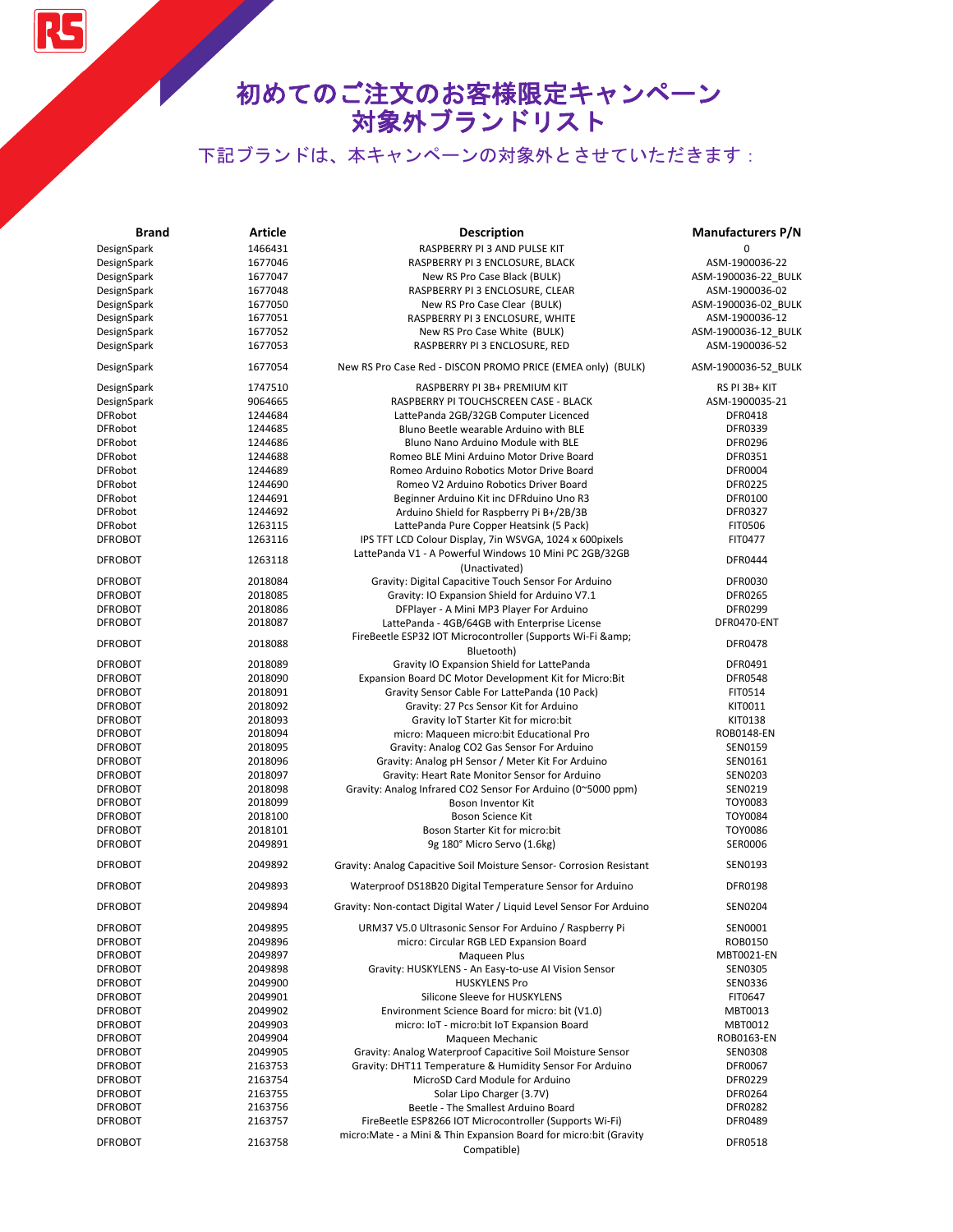# 初めてのご注文のお客様限定キャンペーン 対象外ブランドリスト

| <b>Brand</b>      | <b>Article</b>     | <b>Description</b>                                                                         | <b>Manufacturers P/N</b>              |
|-------------------|--------------------|--------------------------------------------------------------------------------------------|---------------------------------------|
| <b>DFROBOT</b>    | 2163760            | LattePanda Alpha 864s (Win10 Pro activated) - Tiny Ultimate Windows<br>/ Linux Device      | DFR0547                               |
| <b>DFROBOT</b>    | 2163761            | Gravity: I2C ADS1115 16-Bit ADC Module (Arduino & Raspberry Pi<br>Compatible)              | <b>DFR0553</b>                        |
| <b>DFROBOT</b>    | 2163762            | Jumper Wires F/F 9" (22cm) 40 pack                                                         | <b>FIT0030-UK</b>                     |
| <b>DFROBOT</b>    | 2163763            | 7" Capacitive Touch Panel Overlay for LattePanda V1 IPS Display                            | FIT0478                               |
| <b>DFROBOT</b>    | 2163764            | micro:bit Enclosure (LEGO Compatible)                                                      | FIT0533                               |
| <b>DFROBOT</b>    | 2163766            | Titan Case for LattePanda AlphaΔ                                                           | <b>FIT0550</b>                        |
| <b>DFROBOT</b>    | 2163767            | Streaming cable for LattePanda Single Board Computer                                       | FIT0552                               |
| <b>DFROBOT</b>    | 2163768            | CR123A Li-ion Battery Holder for micro: Maqueen                                            | FIT0611                               |
| <b>DFROBOT</b>    | 2163769            | EcoDuino - An Auto Planting Kit                                                            | KIT0003                               |
| <b>DFROBOT</b>    | 2163770            | Gravity: Arduino Zero to Hero Kit                                                          | KIT0133                               |
| <b>DFROBOT</b>    | 2163772            | Gravity: 37 Pcs Sensor Set for Arduino                                                     | KIT0150                               |
| <b>DFROBOT</b>    | 2163773            | micro: IO-BOX Expansion Board with On-board Li-ion Battery Power                           | MBT0005                               |
| <b>DFROBOT</b>    | 2163774            | IO Extender for micro:bit (V2.0)                                                           | <b>MBT0008</b>                        |
| <b>DFROBOT</b>    | 2163775            | micro: Breadboard                                                                          | MBT0009                               |
| <b>DFROBOT</b>    | 2163776            | micro:Touch Keyboard - Math & Automatic Touch Keyboard for                                 |                                       |
|                   |                    | micro:bit                                                                                  | MBT0016                               |
| <b>DFROBOT</b>    | 2163777            | TCS3200 RGB Color Sensor For Arduino                                                       | SEN0101                               |
| <b>DFROBOT</b>    | 2163778            | Gravity: Analog Soil Moisture Sensor For Arduino                                           | SEN0114                               |
| <b>DFROBOT</b>    | 2163779            | Gravity: Analog pH Sensor / Meter Pro Kit For Arduino V2                                   | SEN0169-V2                            |
| <b>DFROBOT</b>    | 2163780            | Gravity: Analog Turbidity Sensor For Arduino                                               | SEN0189                               |
| <b>DIGI INTRL</b> | 436614             | CONNECT ME MODULE .NET+OS 7, 2MB FLASH                                                     | DC-ME-01T-C                           |
| <b>DIGI INTRL</b> | 553608             | DIGI CONNECT MODULE ME9210                                                                 | DC-ME-Y402-C                          |
| <b>DIGI INTRL</b> | 1225774            | XBEE ZIGBEE RF MODULE, WIRE ANTENNA(TH)                                                    | XB24CZ7WIT-004                        |
| <b>DIGI INTRL</b> | 1225775            | XBEE ZIGBEE RF MODULE, PCB ANTENNA (TH)                                                    | XB24CZ7PIT-004                        |
| <b>DIGI INTRL</b> | 1225776            | XBEE ZIGBEE RF MODULE, RPSMA ANTENNA (TH)                                                  | XB24CZ7SIT-004                        |
| <b>DIGI INTRL</b> | 1225778            | XBEE ZIGBEE RF MODULE, U.FL ANTENNA(TH)                                                    | XB24CZ7UIT-004                        |
| <b>DIGI INTRL</b> | 1359725            | XBEE S2C 802.15.4, 2.4GHZ, TH                                                              | XB24CAPIT-001                         |
| <b>DIGI INTRL</b> | 1709081            | XBEE ZIGBEE RF MODULE, WIRE ANTENNA(TH) (BULK)                                             | XB24CZ7WIT-004                        |
| <b>DIGI INTRL</b> | 1709082            | XBEE ZIGBEE RF MODULE, PCB ANTENNA (TH) (BULK)                                             | XB24CZ7PIT-004                        |
| <b>DIGI INTRL</b> | 1709083            | XBEE ZIGBEE RF MODULE, RPSMA ANTENNA (TH) (BULK)                                           | XB24CZ7SIT-004                        |
| <b>DIGI INTRL</b> | 1709106            | XBEE ZB SMT ZIGBEE MODULE PCB ANTENNA (BULK)                                               | XB24CZ7PIS-004                        |
| <b>DIGI INTRL</b> | 1709107            | XBEE ZB SMT ZIGBEE MODULE U.FL ANTENNA (BULK)                                              | XB24CZ7UIS-004                        |
| <b>DIGI INTRL</b> | 1709130            | XBEE-PRO RF MODULE CHIP ANTENNA 10MW (BULK)                                                | XBP24-API-001J                        |
| <b>DIGI INTRL</b> | 1709131            | XBEE 865/868MHZ LP DIGIMESH MODULE U.FL (BULK)                                             | XB8-DMUS-002                          |
| <b>DIGI INTRL</b> | 1709138            | XBEE WI-FI T/HOLE RPSMA ANTENNA CONN. (BULK)                                               | XB2B-WFST-001                         |
| <b>DIGI INTRL</b> | 1709139            | XBEE WI-FI T/HOLE WIRE ANTENNA CONNECTOR (BULK)                                            | XB2B-WFWT-001                         |
| <b>DIGI INTRL</b> | 1729306            | (BULK)XBEE ZIGBEE RF MODULE,U.FL ANTENNA(TH) (BULK)                                        | XB24CZ7UIT-004                        |
| <b>DIGI INTRL</b> | 1729307            | XBEE ZB SMT ZIGBEE MODULE RF PAD ANTENNA (pk 36)                                           | XB24CZ7RIS-004                        |
| <b>DIGI INTRL</b> | 1729310            | ZIGBEE/802.15.4 MODULES XBEE 865/868LP (BULK)                                              | XB8-DMRS-002                          |
| <b>DIGI INTRL</b> | 1729316            | XBEE WI-FI T/HOLE, PCB ANTENNA (BULK)                                                      | XB2B-WFPT-001                         |
| <b>DIGI INTRL</b> | 1729318            | XBEE WI-FI SMT, PCB ANTENNA (BULK)                                                         | XB2B-WFPS-001                         |
| <b>DIGI INTRL</b> | 1729320            | XBEE WI-FI T/HOLE U.FL ANTENNA CONNECTOR (BULK)                                            | XB2B-WFUT-001                         |
| <b>DIGI INTRL</b> | 1729328            | CONNECT ME MODULE .NET+OS 7, 2MB FLASH (BULK)                                              | DC-ME-01T-C                           |
| <b>DIGI INTRL</b> | 1729331            | DIGI CONNECT MODULE ME9210 (BULK)                                                          | DC-ME-Y402-C                          |
| DIGI INTRL        | 7193843            | XBEE ZB SMT ZIGBEE MODULE U.FL ANTENNA                                                     | XB24CZ7UIS-004                        |
| <b>DIGI INTRL</b> | 7617406            | XBEE-PRO RF MODULE CHIP ANTENNA 10MW                                                       | XBP24-API-001J                        |
| <b>DIGI INTRL</b> | 7716333            | XBEE 865/868MHZ LP DIGIMESH MODULE U.FL                                                    | XB8-DMUS-002                          |
| <b>DIGI INTRL</b> | 7716345            | XBEE SERIES 2 RF MODULE PCB ANTENNA 1MW                                                    | XB24-BPIT-004                         |
| <b>DIGI INTRL</b> | 8187322            | XBEE WI-FI T/HOLE, PCB ANTENNA                                                             | XB2B-WFPT-001                         |
| <b>DIGI INTRL</b> | 8187329            | XBEE WI-FI SMT, PCB ANTENNA                                                                | XB2B-WFPS-001                         |
| <b>DIGI INTRL</b> | 8187332            | XBEE WI-FI T/HOLE RPSMA ANTENNA CONN.                                                      | XB2B-WFST-001                         |
| <b>DIGI INTRL</b> | 8187338            | XBEE WI-FI T/HOLE WIRE ANTENNA CONNECTOR                                                   | XB2B-WFWT-001                         |
| <b>DIGI INTRL</b> | 9062732<br>2131338 | ZIGBEE/802.15.4 MODULES XBEE 865/868LP<br>DUCKIETOWN NAVIGATION STARTER PACK - US AND APAC | XB8-DMRS-002                          |
| <b>DUCKIETOWN</b> |                    | <b>COMPLAINT ONLY</b>                                                                      | DT18-NAV-M                            |
| <b>DUCKIETOWN</b> | 2142942            | DUCKIETOWN MOOC KIT (INC NVIDIA W/O WIFI) - US AND APAC<br><b>COMPLAINT ONLY</b>           | DuckieBot MOOC Founders Edn Kit       |
| Duckieworks       | 2268899            | Duckiebot Founder's Edition                                                                | <b>DB21</b>                           |
| Duckieworks       | 2304505            | Duckiebot Founder's Edition with Jetson                                                    | Duckiebot Founder's Edition Kit (2gb) |
| Duckieworks       | 2304507            | Duckiebot Founder's Edition with Jetson                                                    | Duckiebot Founder's Edition Kit (4gb) |
| Ehong             | 2040251            | dual-band Wi-Fi, BLE 5, and 802.15.4                                                       | EH-WL501                              |
| Elecfreaks        | 2233941            | ring:bit V2 for micro:bit                                                                  | EF03423                               |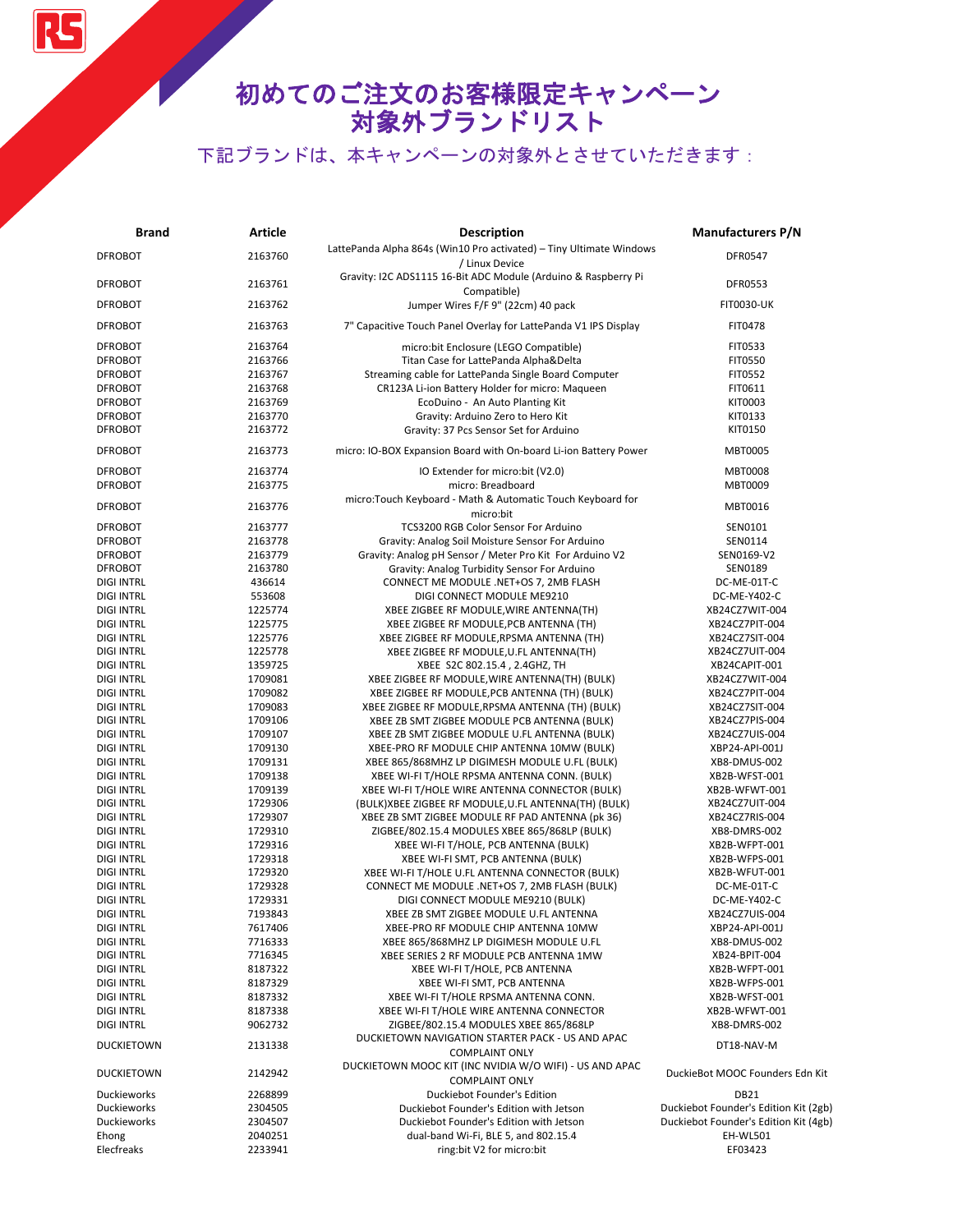RS

| <b>Brand</b> | Article | <b>Description</b>                                           | <b>Manufacturers P/N</b> |
|--------------|---------|--------------------------------------------------------------|--------------------------|
| Elecfreaks   | 2233942 | Neopixel Rainbow LED strip and GVS conec                     | EF04098                  |
| Elecfreaks   | 2233944 | <b>ELECFREAKS Smart AI Lens kit</b>                          | EF05045                  |
| Elecfreaks   | 2233945 | ElecFreaks Micro:bit Starter Kit (Withou                     | EF08180                  |
| Elecfreaks   | 2233946 | ElecFreaks Micro:bit Tinker Kit (Without                     | EF08183                  |
| Elecfreaks   | 2233947 | micro: bit basic kit(without micro: bit bo                   | EF08189                  |
| Elecfreaks   | 2233948 | ELECFREAKS micro:bit Smart Home Kit (wit                     | EF08197                  |
| Elecfreaks   | 2233949 | ELECFREAKS ring: bit car v2 for micro: bit                   | EF08201                  |
| Elecfreaks   | 2233950 | micro: bit smart science IoT kit (without                    | EF08203                  |
| Elecfreaks   | 2233951 | micro:bit smart coding kit(without micro                     | EF08206                  |
| Elecfreaks   | 2233952 | <b>ELECFREAKS micro:bit Smart Cutebot</b>                    | EF08209                  |
| Elecfreaks   | 2233953 | TPBot Car Kit: Smart Car Robot Kit for m                     | EF08230                  |
| Elecfreaks   | 2233954 | NEZHA Inventor's kit for micro:bit( with                     | EF08232                  |
| EnOcean      | 1697161 | Energy harvester, 868MHz starter kit (pk 10)                 | <b>ESK 300</b>           |
| EnOcean      | 1697162 | Push-button energy harvester, 868MHz (pk 10)                 | <b>PTM210</b>            |
| EnOcean      | 1732656 | Bi-directional energy harvester, 868MHz                      | <b>STM 300</b>           |
| EnOcean      | 1791182 | Transceiver module, USB gateway, 868MHz                      | <b>USB 300</b>           |
| EnOcean      | 1791184 | Transceiver module, 868MHz                                   | <b>TCM 300</b>           |
| EnOcean      | 7863186 | Energy harvester, 868MHz starter kit                         | <b>ESK 300</b>           |
| EnOcean      | 7863198 | Push-button energy harvester, 868MHz                         | <b>PTM210</b>            |
| EnOcean      | 7863209 |                                                              | <b>STM 330</b>           |
|              |         | Temperature energy harvester, 868MHz                         |                          |
| EnOcean      | 7863211 | Transceiver module, 868MHz                                   | <b>TCM 300</b>           |
| EnOcean      | 7863224 | Transceiver module, 868MHz                                   | <b>TCM 320</b>           |
| EnOcean      | 7863227 | Transceiver module, USB gateway, 868MHz                      | <b>USB 300</b>           |
| FIGnition    | 1711681 | FIGnition inFUZE SBC Kit (pk 14)                             | <b>FIGNITION INFUZE</b>  |
| FIGnition    | 7755003 | <b>FIGnition inFUZE SBC Kit</b>                              | <b>FIGnition inFUZE</b>  |
| <b>FTDI</b>  | 7676200 | USB to UART Cable for Pi                                     | TTL-232R-Rpi             |
| Gemalto      | 8476922 | Terminal, Gemalto, EHS6T-USB                                 | EHS6T-USB                |
| Gemalto      | 8476925 | Gemalto (Cinterion) M2M EHS6T-USB PACK A                     | EHS6T-USB PACK A         |
| Gemalto      | 9189051 | Cinterion GSM & GPRS Module Pack B                           | BGS2T RS232- Pack B      |
| Genuino      | 1240664 | GENUINO STARTER KIT - SPANISH, GKX03007                      | GKX03007                 |
| Google Coral | 2017819 | Coral Dev Board                                              | G950-04742-01            |
| Google Coral | 2017821 | Coral Accelerator                                            | G950-06809-01            |
| Google Coral | 2017822 | Coral Camera                                                 | G840-00180-01            |
| Google Coral | 2017823 | Coral Environmental Sensor Board                             | G650-04023-01            |
| Google Coral | 2017824 | Coral Mini PCIe Accelerator                                  | G650-04528-01            |
| Google Coral | 2017825 | Coral Mini PCIe M.2 Accelerator A/E Key                      | G650-04527-01            |
| Google Coral | 2017826 | Coral Mini PCIe M.2 Accelerator B/M Key                      | G650-04686-01            |
| Google Coral | 2017827 | Coral System on Module (SoM)                                 | G650-04474-01            |
| Google Coral | 2133251 | Coral Dev Board Mini                                         | G650-03324-01            |
| Google Coral | 2133252 | Coral 2GB SOM                                                | G650-05369-01            |
| Google Coral | 2133254 | Coral 4GB SOM                                                | G650-05370-01            |
| Google Coral | 2133255 | Coral M.2 Accelerator with Dual Edge TPU                     | G650-06076-01            |
| Google Coral | 2133256 | Coral 4 GB Dev Board                                         | G950-06210-01            |
| Google Coral | 2154731 | Coral Module - Reel (bulk 1000)                              | G313-06329-00            |
| Google Coral | 2154732 | Coral Module - Single Pack                                   | G313-06329-00            |
| Grinn        | 1348748 | Grinn liteSOM 256MB System-On-Module                         | GLS11.2.053.2.0.I        |
| Grinn        | 1348749 | GRINN CHILISOM 1GHZ 512MB 256GB MODULE                       | GCS22.8.100.4.2.I        |
| Grinn        | 1348750 | Grinn liteBoard System-On-Module                             | GLSB.OEM.01.01           |
| Grinn        | 1348751 | Chiliboard Professional 1GHz 512,256 3D                      | GCSB.OEM.03.01           |
| Grinn        | 1348754 | Grinn chiliboard M2M (4G) Sandwich                           | GEB.M2M.01.01            |
| Grinn        | 1348755 | Grinn chiliboard M2M (2G) Sandwich                           | GEB.M2M.02.01            |
| Inno Maker   | 2020454 | HIFI DAC module                                              | MS101                    |
| Inno Maker   | 2020455 | HIFI AMP HAT                                                 | MS102                    |
| Intel        | 1259542 | INTEL JOULE 550X DEVELOPER KIT                               | GT.EDKW                  |
| Intel        | 1259543 | INTEL JOULE 550X MODULE                                      | GT.EW                    |
| Intel        | 1811851 | NEURAL COMPUTE STICK 2                                       | <b>NCSM2485.DK</b>       |
| Intel        | 2012899 | Intel AC8265 Bluetooth, WiFi Wireless Adapter                | 8265.NGWMG.NV            |
| Kitronik     | 2048214 | Kitronik Inventors Kit for the BBC micro:bit                 | 5603                     |
| Kitronik     | 2048215 | Kitronik Compact Robotics Board for BBC micro:bit            | 5693                     |
| Kitronik     | 2048216 | Kitronik MI: power board for the BBC micro: bit              | 5610                     |
| Kitronik     | 2048217 | Kitronik Prototyping System for the BBC micro:bit            | 5609                     |
|              |         |                                                              | 5601B                    |
| Kitronik     | 2048218 | Edge Connector Breakout Board for BBC micro:bit - Pre-built  |                          |
| Kitronik     | 2048219 | Kitronik Compact 16 Servo Driver Board for the BBC micro:bit | 5694                     |
| Kitronik     | 2048220 | Kitronik ZIP Halo for the BBC micro:bit                      | 5625                     |
| Kitronik     | 2048221 | Kitronik STOP:bit - Traffic Light for BBC micro:bit          | 5642                     |
| Kitronik     | 2048222 | Kitronik LAMP:bit - Street Light for BBC micro:bit           | 5643                     |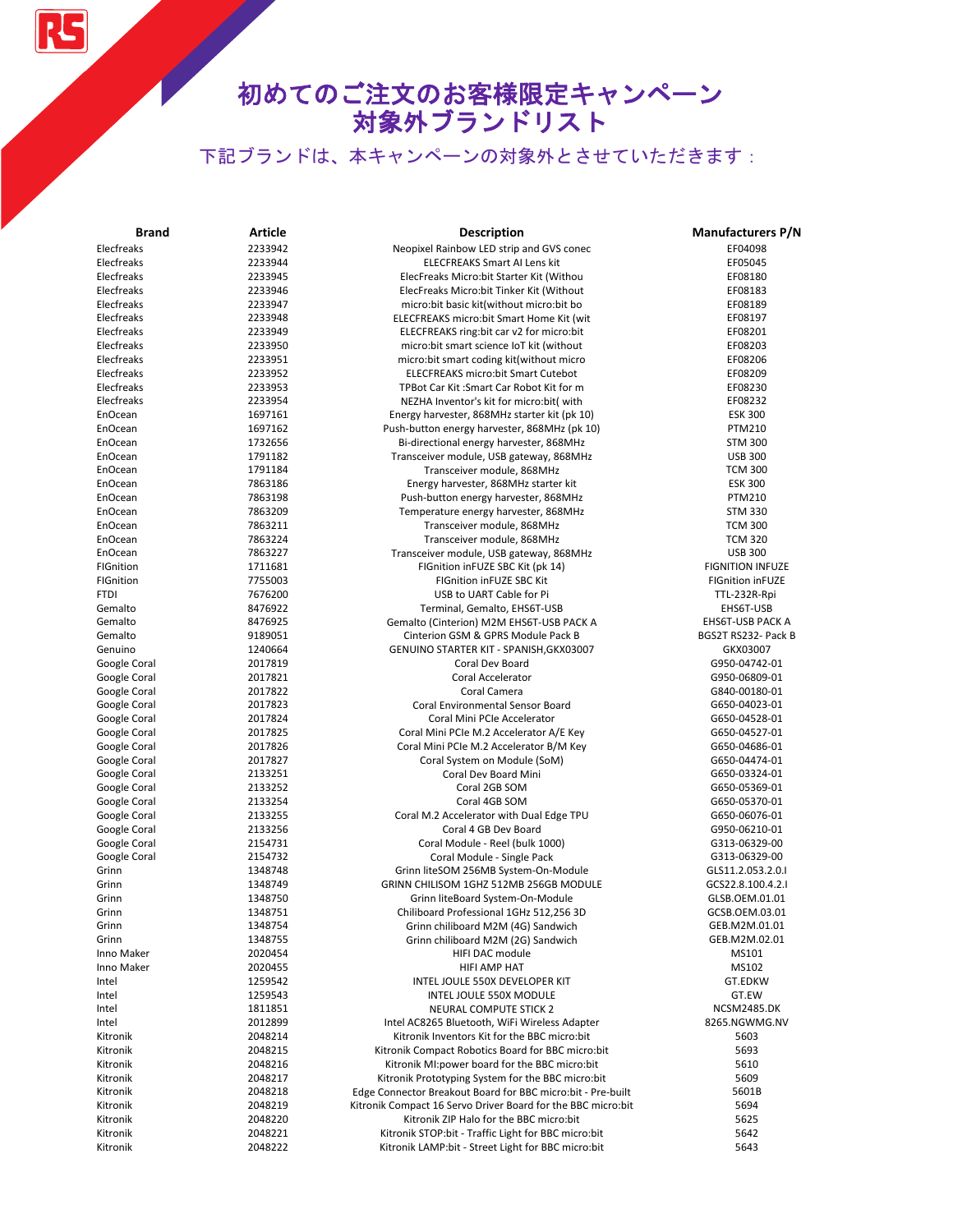RS

| <b>Brand</b>     | Article | <b>Description</b>                                                   | <b>Manufacturers P/N</b> |
|------------------|---------|----------------------------------------------------------------------|--------------------------|
| Kitronik         | 2048223 | Kitronik Compact Motor Driver Board for the BBC micro:bit            | 5698                     |
| Kitronik         | 2048224 | Kitronik ZIP Halo HD for micro:bit                                   | 5672                     |
| Kitronik         | 2048225 | Kitronik Discovery Kit for the BBC micro:bit                         | 5666                     |
| Kitronik         | 2048226 | Kitronik Simple Robotics Kit for the BBC micro:bit - Single Pack     | 5665                     |
| Kitronik         | 2048227 | Arduino Inventors Kit                                                | 5313                     |
| Kitronik         | 2048229 | Kitronik ARCADE for MakeCode Arcade                                  | 5311                     |
| Kitronik         | 2048230 | Kitronik: MOVE mini MK2 buggy kit (excl micro:bit)                   | 5652                     |
| Kitronik         | 2048231 | Digital Logic Pack for Kitronik Inventor's Kit for the BBC micro:bit | 5653                     |
| Kitronik         | 2048232 | Kitronik Klip Motor Driver for BBC micro:bit                         | 5655                     |
| Kitronik         | 2048233 | Crocodile Leads, pack of 10                                          | 2407                     |
| Kitronik         | 2048235 | 2x AAA Battery Box with Switch and JST Connector                     | 2225                     |
| Kitronik         | 2048236 | Kitronik: GAME Controller for micro:bit                              | 5644                     |
| Kitronik         | 2048237 | Alligator Clip with Female Header (4 pack)                           | 2447                     |
| Kitronik         | 2048238 | Alligator Clip with Pigtail (4 Pack)                                 | 2480                     |
| Kitronik         | 2048239 | Jumper Wires 20cm M/M, pack of 10                                    | 4110                     |
| Kitronik         | 2048241 | Jumper Wires 20cm M/M, pack of 40                                    | 4110-40                  |
| Kitronik         | 2048242 | Jumper Wires 20cm M/F, pack of 10                                    | 4128                     |
| Kitronik         | 2048243 | Jumper Wires 20cm M/F, pack of 40                                    | 4128-40                  |
| Kitronik         | 2048244 | 1m USB Type-A to Micro-B USB Noodle Cable                            | 4154                     |
| Kitronik         | 2048245 | Kitronik: GAME ZIP 64 for the BBC micro:bit                          | 5626                     |
| Kitronik         | 2048246 | Kitronik Prong Soil Moisture Sensor for BBC micro:bit                | 5647                     |
| Kitronik         | 2048247 | Kitronik: VIEW text32 LCD Screen for the BBC micro bit               | 5650                     |
| Kitronik         | 2048248 | Kitronik Breadboard breakout for the BBC micro:bit                   | 5664                     |
| Kitronik         | 2048249 | Kitronik: MOVE Motor for the BBC micro:bit                           | 5683                     |
| Kitronik         | 2048250 | Kitronik E-Textiles Kit for the BBC micro:bit                        | 5607                     |
| <b>KITRONIK</b>  | 2108773 | Smart Greenhouse - micro:bit                                         | 5699                     |
| <b>KITRONIK</b>  | 2153174 | <b>LED Starter Kit</b>                                               | 2327                     |
| <b>KITRONIK</b>  | 2153175 | Large Prototype Breadboard - PBU202                                  | 2444                     |
| <b>KITRONIK</b>  | 2153176 | Miniature Low Torque Flat DC Motor                                   | 2543                     |
| <b>KITRONIK</b>  | 2153177 | 51mm White Four Blade Miniature Impeller                             | 2544                     |
| <b>KITRONIK</b>  | 2153179 | Right Angle Geared TT Hobby Motor                                    | 2547                     |
| <b>KITRONIK</b>  | 2153180 | Mini 180 Degree Resin Gear Servo SG90                                | 2565                     |
| <b>KITRONIK</b>  | 2153181 | Ultrasonic Distance Sensor HC-SR04 5V Version                        | 46130                    |
| <b>KITRONIK</b>  | 2153182 | Two Channel Motor Driver Board L9110S                                | 46134                    |
| <b>KITRONIK</b>  | 2153183 | :MOVE mat line following and activity maps - A1 size                 | 46165                    |
| Kitronik         | 2175589 | Clippable Servo                                                      | 25105                    |
| Kitronik         | 2176973 | Kitronik Pair of 5 Spoke Wheels for D-Shaft Motor - Green            | 2593-D                   |
| Kitronik         | 2176974 | Kitronik Pair of 5 Spoke Wheels for Servo Motor - White              | 2593-SV                  |
| Kitronik         | 2176975 | Kitronik Pair of 5 Spoke Wheels for TT motor - Yellow                | 2593-TT                  |
| Kitronik         | 2176976 | Kitronik MI:sound speaker board for BBC microbit V2                  | 5649-V2                  |
| Kitronik         | 2176977 | Kitronik: MOVE Motor Klaw Kit                                        | 5696                     |
| Kitronik         | 2176978 | Kitronik Environmental Control Board for BBC micro:bit               | 5697                     |
| Kitronik         | 2247771 | Kitronik Robotics Board for Raspberry Pi                             | 5329                     |
| Kitronik         | 2247772 | Kitronik Motor Driver Board for Raspberr                             | 5331                     |
| Kitronik         | 2247773 | Kitronik Discovery Kit for Raspberry Pi                              | 5333                     |
| Kitronik         | 2247774 | Kitronik MI:pro Protector Case for the B                             | 56102                    |
| Kitronik         | 2247775 | Kitronik MI: power board for the BBC Micr                            | 5610-V2                  |
| Kitronik         | 2247776 | Solar Cell kit for the Kitronik Environm                             | 56113                    |
| KITTENBOT        | 2118947 | KittenBot Silicone Kitty Case for micro:bit V2-Baby Blue             | <b>KBA9075A</b>          |
| <b>KITTENBOT</b> | 2118948 | KittenBot Silicone Kitty Case for micro:bit V2- Orange               | <b>KBA9075B</b>          |
| <b>KITTENBOT</b> | 2118949 | KittenBot Silicone Kitty Case for micro:bit V2- Yellow               | <b>KBA9075C</b>          |
| <b>KITTENBOT</b> | 2118950 | KittenBot Silicone Kitty Case for micro:bit V2- Red                  | <b>KBA9075D</b>          |
| KITTENBOT        | 2118952 | KittenBot Silicone Kitty Case for micro:bit V2- Blue                 | <b>KBA9075E</b>          |
| <b>KITTENBOT</b> | 2121787 | KittenBot KOI Artificial Intelligence Module                         | <b>KBC9006A</b>          |
| <b>KITTENBOT</b> | 2121788 | Meowbit -Codable Console for Microsoft Makecode Arcade               | <b>KBC9008A</b>          |
| KITTENBOT        | 2121789 | KittenBot IOBIT V2.0 for micro:bit                                   | <b>KBC9009A</b>          |
| <b>KITTENBOT</b> | 2121790 | Robotbit-robotics expansion board for micro:bit                      | <b>KBK9001A</b>          |
| <b>KITTENBOT</b> | 2121791 | KittenBot PowerBrick AIOT Starter Kit                                | <b>KBK9036B</b>          |
| <b>KITTENBOT</b> | 2121792 | KittenBot Health Care Educational 9-in-1 Al Kit                      | <b>KBK9043A</b>          |
| KKSB             | 2024893 | KKSB Jetson Nano Case Compact                                        | 7350001160726            |
| <b>KKSB</b>      | 2024894 | KKSB Raspberry Pi 4 Case Aluminium                                   | 7350001160634            |
| KKSB             | 2024895 | KKSB Raspberry Pi 4 Case Black/Silver                                | 7350001160627            |
| <b>KKSB</b>      | 2024896 | KKSB Raspberry pi Metal Case model 3 (Black)                         | 110218B                  |
| <b>KKSB</b>      | 2024897 | KKSB Raspberry Pi Zero Case (Black)                                  | 110221B                  |
| <b>KKSB</b>      | 2024898 | KKSB Raspberry pi Metal Case model A+ (Black)                        | 7350001160078            |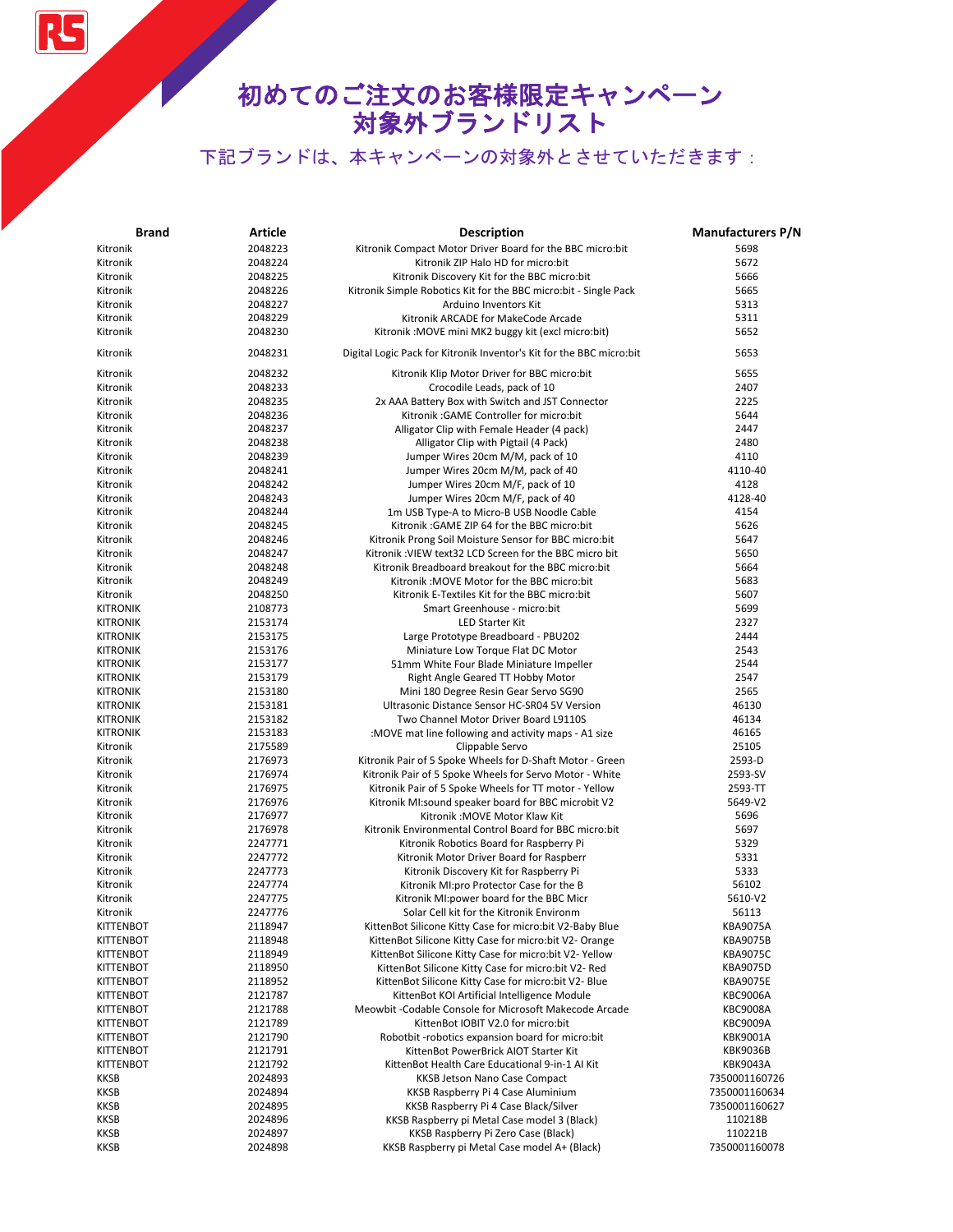# 初めてのご注文のお客様限定キャンペーン 対象外ブランドリスト

| <b>Brand</b>                                         | <b>Article</b>     | <b>Description</b>                                                                   | <b>Manufacturers P/N</b>                              |
|------------------------------------------------------|--------------------|--------------------------------------------------------------------------------------|-------------------------------------------------------|
| <b>KKSB</b>                                          | 2024899            | KKSB Beaglebone Black & Beaglebone AI Case DIN RAIL                                  | 7350001160832                                         |
| <b>KKSB</b>                                          | 2024900            | KKSB BeagleBone Black Case / Sancloud (Black)                                        | 7350001160825                                         |
| <b>KKSB</b>                                          | 2024901            | KKSB Google Coral Dev Board Case                                                     | 7350001160573                                         |
| <b>KKSB</b>                                          | 2130261            | OKdo Jetson Nano 2GB Metal Case                                                      | 200101                                                |
| <b>KKSB</b>                                          | 2130262            | Okdo Camera Bracket kit                                                              | 200102                                                |
| <b>KKSB</b>                                          | 2206233            | OKdo Raspberry Pi 4, Steel case                                                      | 200103                                                |
| KKSB                                                 | 2237610            | KKSB Jetson Nano/ XAVIER NX Compact Case                                             | 7350001160894                                         |
| Landzo                                               | 2233900            | Quincy - The Robot Artist (Standard Vers                                             | MS.06.0041                                            |
| Landzo                                               | 2233901            | LANDZO Magic 3D Printing Pen (Pink)                                                  | WJ.06.0388                                            |
| Landzo                                               | 2233902            | LANDZO Magic 3D Printing Pen (Blue)                                                  | WJ.06.0389                                            |
| Landzo                                               | 2233903            | Landzo 3D Printer Filaments 10 Rolls (5m                                             | WJ.06.0390                                            |
| LANTRONIX                                            | 1749572            | $100 \rightarrow 240$ V ac, 9 $\rightarrow$ 30 V dc WiFi Module                      | SGX5150202ES                                          |
| LANTRONIX                                            | 1749575            | XPC240100S Network Gateway                                                           | XPC240100S                                            |
| <b>LANTRONIX</b>                                     | 1749580            | XPD1001000-01 Serial to Ethernet Server                                              | XPD1001000-01                                         |
| <b>LANTRONIX</b>                                     | 1749581            | <b>Networking Module</b>                                                             | XPDNC2000-01                                          |
| LANTRONIX                                            | 1749583            | XPC240100S Network Gateway                                                           | XPC240100S                                            |
| LANTRONIX                                            | 1749587            | XPD1001000-01 Serial to Ethernet Server                                              | XPD1001000-01                                         |
| <b>LANTRONIX</b>                                     | 1749588            | <b>Networking Module</b>                                                             | XPDNC2000-01                                          |
| LANTRONIX<br>LANTRONIX                               | 7080000<br>7080006 | SERIAL-ENET MODULE, 1 PORT, DEVICELINX                                               | UD1100002-01<br>SLS200USB0-01                         |
| LANTRONIX                                            | 7080012            | USB VGA KVM Switch<br>SERIAL-ENET MODULE, 2 PORT, DEVICELINX                         | UD2100002-01                                          |
| LANTRONIX                                            | 7080016            | 3.3V WLAN Module, 802.11b, 802.11g CMOS                                              | WP2001000G-02                                         |
| LANTRONIX                                            | 7080019            | Networking Module, 10 Base-T, 100 Base-TX                                            | UD110000B-01                                          |
| LANTRONIX                                            | 7080028            | Networking Module, 10 Base-T, 100 Base-TX                                            | WP500100S-01                                          |
| LANTRONIX                                            | 7080053            | 3XSERIAL-CH TO ETHERNET MODULE, POE                                                  | XP3002000-01R                                         |
| LANTRONIX                                            | 7832734            | Xport XE Extended temp                                                               | XP1001000-05R                                         |
| <b>LANTRONIX</b>                                     | 7832738            | XPort Pro Ext RAM Encryp Linux                                                       | XPP1003000-04R                                        |
| <b>LANTRONIX</b>                                     | 7832747            | Single Port RS232 10/100 Device Server                                               | XDT2321002-01-S                                       |
| <b>LANTRONIX</b>                                     | 7832756            | XPort Pro Extended SRAM Temp w Encryp                                                | XPP1002000-02R                                        |
| LANTRONIX                                            | 7976689            | Networking Module, 10 Base-T, 100 Base-TX                                            | XP1001000M-05R                                        |
| <b>Lindy Electronics</b>                             | 2177664            | 0.2m USB 2.0 Type A to Micro-B Cable, An                                             | 36730                                                 |
| <b>Lindy Electronics</b>                             | 2177665            | 1m USB 3.1 Type C to A Cable, 5A, Anthra                                             | 36911                                                 |
| <b>Lindy Electronics</b>                             | 2177666            | 1m High Speed HDMI to Micro HDMI Cable w                                             | 41351                                                 |
| <b>Lindy Electronics</b>                             | 2177667            | USB Type A to Audio Converter                                                        | 42926                                                 |
| <b>Lindy Electronics</b>                             | 2177668            | 1m Cat.6 U/UTP Network Cable, Black                                                  | 48077                                                 |
| <b>Lindy Electronics</b>                             | 2177669            | 5m Cat.6 U/UTP Network Cable, Black                                                  | 48080                                                 |
| <b>Lindy Electronics</b>                             | 2177670            | 10m Cat.6 U/UTP Network Cable, Black                                                 | 48082                                                 |
| <b>Lindy Electronics</b>                             | 2305911            | 0.5m Ultra High Speed HDMI Cable, Anthra                                             | 36951                                                 |
| <b>Lindy Electronics</b>                             | 2305912            | 1m Ultra High Speed HDMI Cable, Anthra L                                             | 36952                                                 |
| <b>Lindy Electronics</b>                             | 2305913            | 2m Ultra High Speed HDMI Cable, Anthra L                                             | 36953                                                 |
| <b>Lindy Electronics</b>                             | 2305914            | 3m Ultra High Speed HDMI Cable, Anthra L                                             | 36954<br>36965                                        |
| <b>Lindy Electronics</b><br><b>Lindy Electronics</b> | 2305915<br>2305916 | 5m Ultra High Speed HDMI Cable, Anthra L<br>1m Ultra High Speed HDMI Cable, Gold Lin | 37601                                                 |
| <b>Lindy Electronics</b>                             | 2305917            | 2m Ultra High Speed HDMI Cable, Gold Lin                                             | 37602                                                 |
| <b>Lindy Electronics</b>                             | 2305918            | 3m Ultra High Speed HDMI Cable, Gold Lin                                             | 37603                                                 |
| <b>Lindy Electronics</b>                             | 2305920            | 5m Ultra High Speed HDMI Cable, Gold Lin                                             | 37604                                                 |
| <b>Lindy Electronics</b>                             | 2305921            | Full HD 1080p Webcam with Microphone                                                 | 43300                                                 |
| LPRS                                                 | 1367687            | 868/915MHz easyRadio Transiever Module                                               | ERA900TRS-FCC                                         |
| LPRS                                                 | 1713739            | eRA-LoRa LoRa Transceiver Module 868MHz                                              | eRA-LoRa                                              |
| LPRS                                                 | 1713740            | eRIC-LoRa LoRa Transceiver Module 868MHz                                             | eRIC-LoRa                                             |
| LPRS                                                 | 1713742            | SIGFOX Transceiver Module 868MHz                                                     | eRIC-SIGFOX                                           |
| LPRS                                                 | 1713743            | SIGFOX Module 868MHz Evaluation Board                                                | eR-EVK-SIGFOX                                         |
| LPRS                                                 | 1713744            | eRIC4/9/LoRa Development Kit inc GPS                                                 | eR-EVK-01                                             |
| LPRS                                                 | 1713745            | LPRS eRIC easyRadio Sigfox USB dongle                                                | eRIC-SIGFOX-USB                                       |
| LPRS                                                 | 1774867            | easyRadio Advanced Transceiver 433MHz                                                | ERA400TRS                                             |
| LPRS                                                 | 2102398            | LPRS 1 x eRIC-LoRa WiFi gateway                                                      | LPRS-GW-LoRa-1                                        |
| LPRS                                                 | 7839616            | easyRadio Shield for Arduino, ERA900TRS                                              | ERA-ARDUINO-S900                                      |
| LPRS                                                 | 7839625            | easyRadio Advanced Transceiver 433MHz                                                | ERA400TRS                                             |
| LPRS                                                 | 7839662            | Connect2-Pi USB 868MHz RF Transceiver                                                | ERA-CONNECT2-PI                                       |
| LPRS                                                 | 7996945            | EasyRadio, LPRS, ERA-CONNECT2-PI-400                                                 | ERA-CONNECT2-PI-400                                   |
| Lumartech Ltd                                        | 2260167            | Micro USB Noodle Cable - 1m Black                                                    | UNC1M-Black                                           |
| Lumartech Ltd                                        | 2303315            | Okdo micro:bit kit (EN)                                                              | Okdo micro:bit kit (EN)                               |
| Lumartech Ltd                                        | 2303316            | Okdo micro:bit kit (ES)                                                              | Okdo micro:bit kit (ES)                               |
| Lumartech Ltd<br>Lumartech Ltd                       | 2303318<br>2303319 | Okdo micro:bit kit (FR)<br>Okdo micro:bit kit (HK/TW)                                | Okdo micro:bit kit (FR)<br>Okdo micro:bit kit (HK/TW) |
| Lumartech Ltd                                        | 2303320            | Okdo micro:bit kit (JP)                                                              | Okdo micro:bit kit (JP)                               |
|                                                      |                    |                                                                                      |                                                       |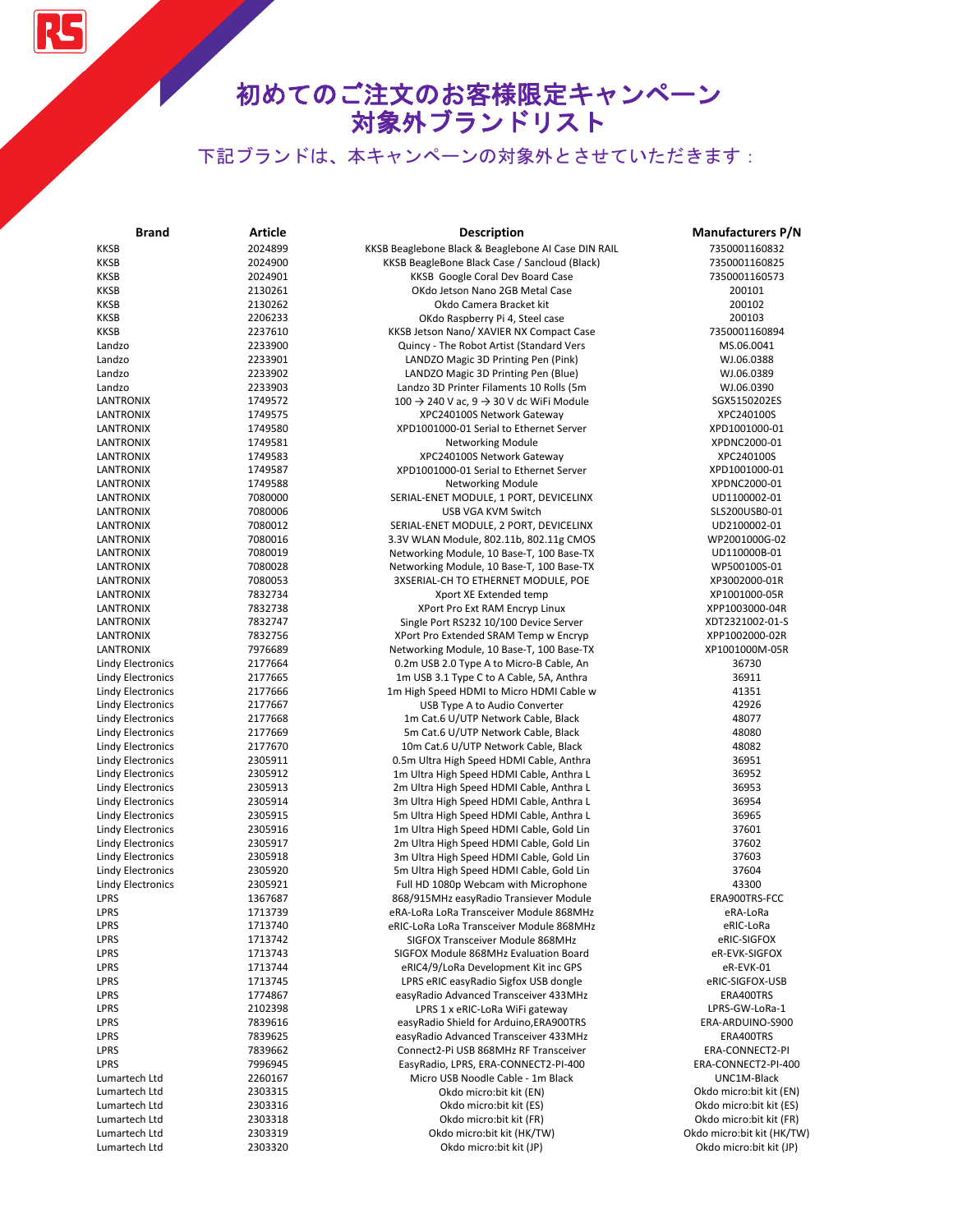RS

| <b>Brand</b>  | Article            | <b>Description</b>                              | <b>Manufacturers P/N</b> |
|---------------|--------------------|-------------------------------------------------|--------------------------|
| Lumartech Ltd | 2303321            | Okdo micro:bit kit (KR)                         | Okdo micro:bit kit (KR)  |
| Lumartech Ltd | 2303322            | Okdo micro:bit kit (MY)                         | Okdo micro:bit kit (MY)  |
| Lumartech Ltd | 2303324            | Okdo micro:bit kit (SK)                         | Okdo micro:bit kit (SK)  |
| M5Stack       | 2027598            | ESP32 GREY Development Kit with 9Axis Sensor    | K002                     |
| M5Stack       | 2027599            | M5Stack FIRE IoT Development Kit (PSRAM 2.0)    | K007                     |
| M5Stack       | 2027600            | M5StickV K210 AI Camera (without wifi)          | K027                     |
| M5Stack       | 2027601            | RoverC (W/O M5StickC)                           | K036                     |
| M5Stack       | 2027602            | Proto Module with Extension & Bus Socket        | M001                     |
| M5Stack       | 2027604            | Battery Module for ESP32 Core Development Kit   | M002                     |
| M5Stack       | 2027605            | Unbuckled Grove Cable 1m                        | A034-D                   |
| M5Stack       | 2027606            | PIR Motion Sensor (AS312)                       | U004                     |
| M5Stack       | 2027607            | 1 to 3 HUB Unit                                 | U006                     |
| M5Stack       | 2027608            | ESP32 Camera Module Development Board (OV2640)  | U007                     |
| M5Stack       | 2027609            | Time-of-Flight Ranging Unit (VL53L0X)           | U010                     |
| M5Stack       | 2027610            | PSRAM Camera Module with ESP32 WROVER (OV2640)  | U017                     |
| M5Stack       | 2027611            | CardKB Mini Keyboard Unit (MEGA328P)            | U035                     |
| M5Stack       | 2027612            | I2C Hub 1 to 6 Expansion Unit (TCA9548A)        | U040                     |
| M5Stack       | 2027613            | M5StickC ENV Hat (DHT12, BMP280, BMM150)        | U053                     |
| M5Stack       | 2027614            | M5StickC PIR Hat (AS312)                        | U054                     |
| M5Stack       | 2027615            | M5StickC Speaker Hat (PAM8303)                  | U055                     |
| M5Stack       | 2027616            | UnitV AI Camera                                 | U078                     |
| M5Stack       | 2027617            | JoyC (W/O M5StickC) omni-directional controller | U079                     |
| M5Stack       | 2027618            | M5StickC PowerC                                 | U081                     |
| M5Stack       | 2208607            | M5Stack Unit V2 Al Camera (GC2145)              | U078-D                   |
| M5Stack       | 2305101            | M5GO Battery Bottom2 (for Core2 only)           | A014-C                   |
| M5Stack       | 2305102            | Digital RGB LED Weatherproof Strip SK681        | A093                     |
| M5Stack       | 2305103            | Digital RGB LED Weatherproof Strip SK681        | A093-B                   |
| M5Stack       | 2305104            | ATOM Lite ESP32 Development Kit                 | C008                     |
| M5Stack       | 2305105            | ATOM Matrix ESP32 Development Kit               | C008-B                   |
| M5Stack       | 2305106            | ATOM Echo Smart Speaker Dev Kit                 | C008-C                   |
| M5Stack       | 2305107            | M5Stack Core2 IoT Development Kit               | K010                     |
| M5Stack       | 2305108            | M5Stack Core2 ESP32 IoT Development Kit         | K010-AWS                 |
| M5Stack       | 2305109            | M5StickC PLUS ESP32-PICO Mini IoT Develo        | K016 - P                 |
| M5Stack       | 2305110            | Universal IOT Experiment Kit for ESP32          | K024-B                   |
| M5Stack       | 2305112            | Atom Stepmotor Kit                              | K047                     |
| M5Stack       | 2305113            | M5Stack ESP32 Core Ink Development Kit (        | K048                     |
| M5Stack       | 2305114            | ATOM Motion Kit with Motor and Servo Dri        | K053                     |
| M5Stack       | 2305115            | SERVO2 Module 16 Channels - 13.2 (PCS968        | M014-B                   |
| M5Stack       | 2305116            | Goplus2 DC Motor and Servo Driver Module        | M025-B                   |
| M5Stack       | 2305117            | COM.LTE Module(SIM7600G)                        | M031-A                   |
| M5Stack       | 2305118            | COM.NB-IoT Module(SIM7020G)                     | M031-B                   |
| M5Stack       | 2305119            | COM.LoRaWAN Module 868MHz (ASR6501)             | M031-C                   |
| M5Stack       | 2305120            | COM GSM                                         | M031-D                   |
| M5Stack       | 2305121            | COM.GPS module (NEO-M8N) with Antenna           | M031-G                   |
| M5Stack       | 2305122            | COM.Zigbee module(CC2630F128) with Anten        | M031-Z                   |
| M5Stack       | 2305123            | Module PROTO 13.2                               | M032                     |
| M5Stack       | 2305124            | GRBL Module 13.2 Stepmotor Driver (DRV88        | M035                     |
| M5Stack       | 2305125            | <b>ATOM TailBat</b>                             | T001                     |
| M5Stack       | 2305126            | Mini Infrared Unit                              | U002                     |
| M5Stack       | 2305128            | RGB LED Unit (SK6812)                           | U003                     |
| M5Stack       | 2305129            | Color Sensor RGB Unit (TCS3472)                 | U009                     |
| M5Stack       | 2305130            | Earth Moisture Unit                             | U019                     |
| M5Stack       | 2305131            | Light Unit with Photo-resistance                | U021                     |
| M5Stack       | 2305132            | Mini 3A Relay Unit                              | U023                     |
| M5Stack       | 2305134            | Mini Dual Button Unit                           | U025                     |
| M5Stack       | 2305135            | Mini Heart Rate Unit (MAX30100)                 | U029                     |
| M5Stack       | 2305136            | Mini RFID Unit (MFRC522)                        | U031                     |
| M5Stack       | 2305137            | Mini GPS/BDS Unit (AT6558)                      | U032                     |
| M5Stack       | 2305138            | ESP32 PSRAM Timer Camera (OV3660)               | U082                     |
| M5Stack       | 2305139            | ESP32 PSRAM Timer Camera Fisheye (OV3660        | U082-F                   |
| M5Stack       | 2305140            | ESP32 PSRAM Timer Camera X (OV3660)             | U082-X                   |
| M5Stack       |                    | Hall Effect Unit(A3144E)                        | U084                     |
| M5Stack       | 2305141<br>2305142 | Ammeter Unit (ADS1115)                          | U086                     |
| M5Stack       | 2305143            | Voltmeter Unit (ADS1115)                        | U087                     |
| M5Stack       | 2305144            | TVOC/eCO2 Gas Unit(SGP30)                       | U088                     |
| M5Stack       |                    | Isolated RS485 Unit                             | U094                     |
|               | 2305145            |                                                 |                          |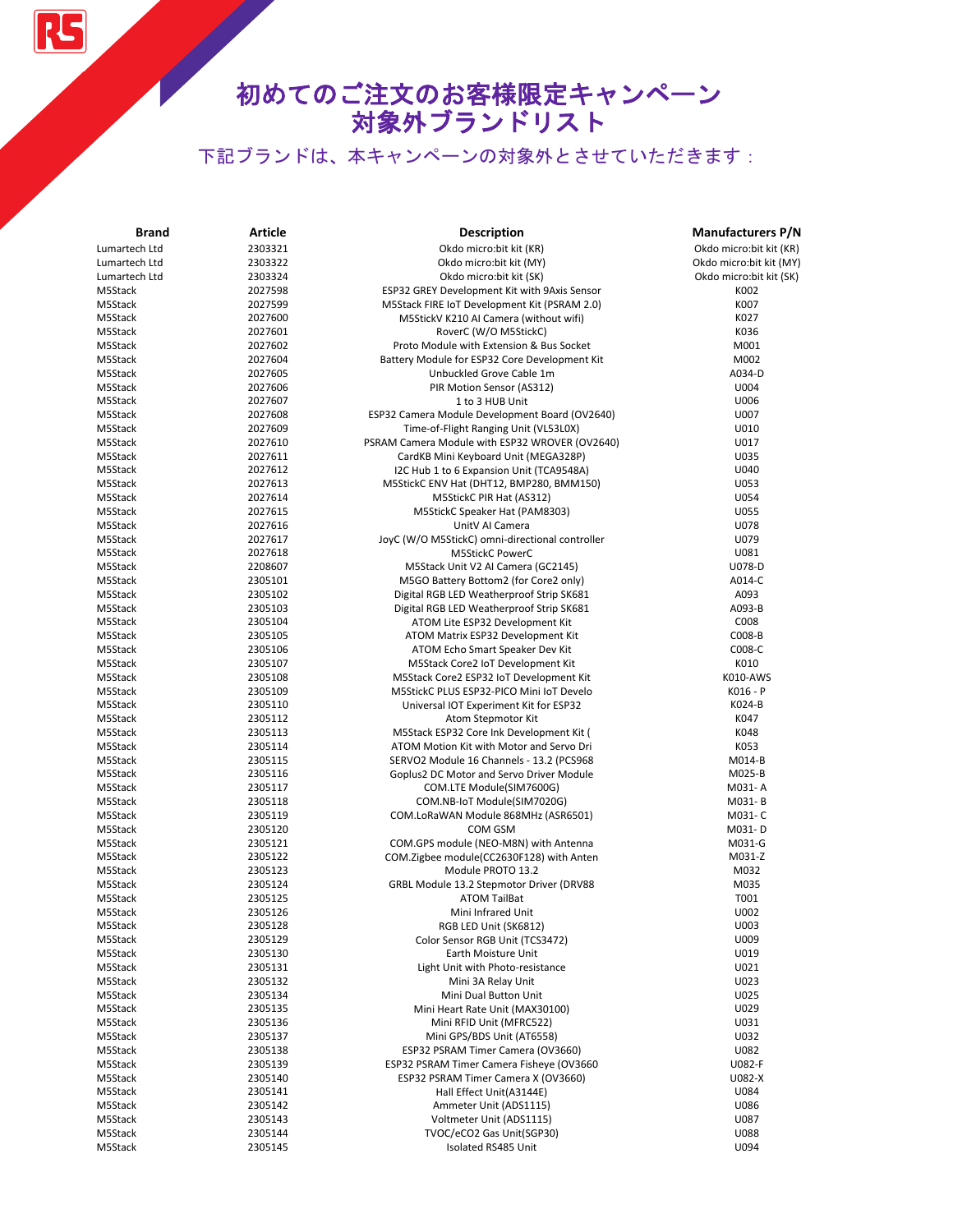RS

| <b>Brand</b>                         | Article            | <b>Description</b>                                 | <b>Manufacturers P/N</b>          |
|--------------------------------------|--------------------|----------------------------------------------------|-----------------------------------|
| M5Stack                              | 2305146            | 4-Relay Unit                                       | U097                              |
| M5Stack                              | 2305147            | Ultrasonic Distance Unit (RCWL-9600)               | U098                              |
| M5Stack                              | 2305148            | Ultra-Wideband (UWB) Unit Indoor Positio           | U100                              |
| M5Stack                              | 2305150            | Watering Unit with Mositure Sensor and P           | U101                              |
| M5Stack                              | 2305151            | Catch Unit (SG92R)                                 | U102                              |
| M5Stack                              | 2305152            | DDS Unit (AD9833)                                  | U105                              |
| M5Stack                              | 2305153            | UHF RFID Unit(JRD-4035)                            | U107                              |
| M5Stack                              | 2305154            | Unit Cam Wi-Fi Camera (OV2640)                     | U109                              |
| M5Stack                              | 2305156            | Zigbee Unit(CC2630F128) with Antenna               | U110                              |
| M5Stack                              | 2305157            | RF Unit 433 MHz Receiver (SYN513R)                 | U113                              |
| M5Stack                              | 2305158            | RF Unit 433 MHz Transmitter (SYN115)               | U114                              |
| M5Stack                              | 2305159            | LoRaWAN Unit 868 MHz (ASR6501) with Ante           | U117                              |
| M5Stack                              | 2305160            | M5StickC Heart Rate Hat (MAX30102)                 | U118                              |
| M5Stack                              | 2305162            | OLED Unit $1.3" 128 \times 64$ Display             | U119                              |
| MakeKit AS                           | 2229372            | micro:bit drone                                    | Air:bit 1.0 Single                |
| MakeKit AS                           | 2229373            | micro:bit game                                     | Buzz:bit 1.0 Single               |
| MakeKit AS                           | 2229374            | micro:bit hovercraft                               | Hover:bit 2.0 Single              |
| Matrix Technology Solut              | 8892771            | MATRIX EB016 E-BLOCK PROTOTYPE BRD, EB016          | EB016                             |
| Matrix Technology Solut              | 8892826            | Matrix EB052 E-BLOCK RFID BOARD, EB052             | EB052                             |
| Matrix Technology Solut              | 8892832            | EB056 E-BLOCK GPS SATELLITE BOARD, EB056           | EB056                             |
| Matrix Technology Solut              | 8892838            | EB055 E-block USB Board for PIC MCU                | EB055                             |
| Matrix Technology Solut              | 8892844            | EB060 E-block RC5 Infrared Board                   | EB060                             |
| <b>Matrix Technology Solut</b>       | 8892936            | ARM baseboard and daughter board                   | EB749                             |
| mbed                                 | 7039238            | ARM MBED LPC1768 MODULE, MBED-LPC1768              | MBED-LPC1768                      |
| mbed                                 | 7694182            | MBED APPLICATION BOARD, MBED-014.1                 | mbed-014.1                        |
| micro:bit                            | 2291930            | MICRO-BIT (kits)                                   | micro:bit (kits)                  |
| <b>MICROBIT</b>                      | 2012414            | MICRO-BIT SBC - BOARD ONLY                         | micro:bit single                  |
| <b>MICROBIT</b>                      | 2012416            | MICRO-BIT GO BUNDLE                                |                                   |
| <b>MICROBIT</b>                      | 2012417            |                                                    | micro:bit go<br>micro:bit club    |
|                                      |                    | MICRO-BIT CLUB BUNDLE 10BX                         | micro:bit bulk box                |
| <b>MICROBIT</b>                      | 2012418            | MICRO-BIT BULK 300BX                               | micro:bit bulk box CN             |
| <b>MICROBIT</b>                      | 2188415            | MICRO-BIT BULK 300BX (CN)                          |                                   |
| <b>MICROBIT</b>                      | 2188416            | MICRO-BIT CLUB BUNDLE 10BX (CN)                    | micro:bit club CN                 |
| <b>MICROBIT</b>                      | 2188417            | MICRO-BIT GO BUNDLE (CN)                           | micro:bit go CN                   |
| <b>MICROBIT</b>                      | 2188418            | MICRO-BIT SBC - BOARD ONLY (CN)                    | micro:bit single CN               |
| MikroElektronika<br>MikroElektronika | 1222284<br>1360747 | HexiWear IoT Dev Kit Docking Station               | MIKROE-2094<br><b>MIKROE-1917</b> |
|                                      |                    | Counter Click Board                                |                                   |
| MikroElektronika                     | 1360748            | Stepper 2 Click                                    | <b>MIKROE-1926</b>                |
| MikroElektronika                     | 1360767            | LoRa Click 433/868MHz Transceiver Board            | <b>MIKROE-1997</b>                |
| MikroElektronika                     | 1360782            | GNSS 4 Click GPS/GLONASS Board                     | MIKROE-2045                       |
| MikroElektronika                     | 1360803            | LORA 2 CLICK BOARD - 915MHZ, MIKROE-2225           | MIKROE-2225                       |
| MikroElektronika                     | 1360804            | 3G-Ea Click Board (Eu And Australia) - Mikroe-2226 | MIKROE-2226                       |
| MikroElektronika                     | 1360811            | Mikroe 3G Sara Click Board, Mikroe-2244            | MIKROE-2244                       |
| MikroElektronika                     | 1360823            | MCP2542 Click CAN Transceiver Board                | MIKROE-2299                       |
| MikroElektronika                     | 1360840            | <b>GSM-GPS Click Transceiver Board</b>             | MIKROE-2382                       |
| MikroElektronika                     | 1360844            | NFC CLICK CONTROLLER BOARD, MIKROE-2395            | MIKROE-2395                       |
| MikroElektronika                     | 1360845            | BT Audio Click Bluetooth Board                     | MIKROE-2399                       |
| MikroElektronika                     | 1360848            | MikroE GSM/GNSS CLICK BOARD, MIKROE-2439           | MIKROE-2439                       |
| MikroElektronika                     | 1360855            | MikroE NFC TAG 2 CLICK BOARD, MIKROE-2462          | MIKROE-2462                       |
| MikroElektronika                     | 1360857            | BLE 3 CLICK BLUETOOTH BOARD, MIKROE-2471           | <b>MIKROE-2471</b>                |
| MikroElektronika                     | 1360862            | Thermo K Click Sensor Board                        | MIKROE-2501                       |
| MikroElektronika                     | 1360872            | EnOcean 2 Click 2.4GHz Transceiver Board           | MIKROE-2521                       |
| MikroElektronika                     | 1360877            | MikroE WIFI ESP CLICK BOARD, MIKROE-2542           | MIKROE-2542                       |
| MikroElektronika                     | 1393649            | GSM/GNSS 2 CLICK BOARD, MIKROE-2440                | MIKROE-2440                       |
| MikroElektronika                     | 1623385            | Raspberry Pi Click Shield                          | MIKROE-2756                       |
| MikroElektronika                     | 1651059            | MIKROE-2759 Li-Poly Battery 37V 190mAh             | MIKROE-2759                       |
| MikroElektronika                     | 1651064            | MIKROE-2767 OZONE 2 CLICK, MIKROE-2767             | MIKROE-2767                       |
| MikroElektronika                     | 1682969            | LCD 4x20 large digits and blue backlight           | MIKROE-159                        |
| MikroElektronika                     | 1682991            | MCP2517FD INTERFACE CLICK, MIKROE-2379             | MIKROE-2379                       |
| MikroElektronika                     | 1682993            | Environment temp sensor click - BME680             | MIKROE-2467                       |
| MikroElektronika                     | 1682998            | AC Current sensor - use with MIKROE-2523           | MIKROE-2524                       |
| MikroElektronika                     | 1683001            | RFID Transponder Tools NFC USB Dongle              | MIKROE-2540                       |
| MikroElektronika                     | 1683003            | Bluetooth/802.15.1 - RN4871 click                  | MIKROE-2544                       |
| MikroElektronika                     | 1683013            | 8051 Ready Prototype Board AT89S8253               | MIKROE-257                        |
| MikroElektronika                     | 1683052            | MIKROELEKTRONKA GNSS 5 CLICK, MIKROE-2670          | MIKROE-2670                       |
| MikroElektronika                     | 1683053            | RS485 ISOLATOR CLICK, MIKROE-2673                  | MIKROE-2673                       |
| MikroElektronika                     | 1683061            | RS485 2 click                                      | MIKROE-2700                       |
|                                      |                    |                                                    |                                   |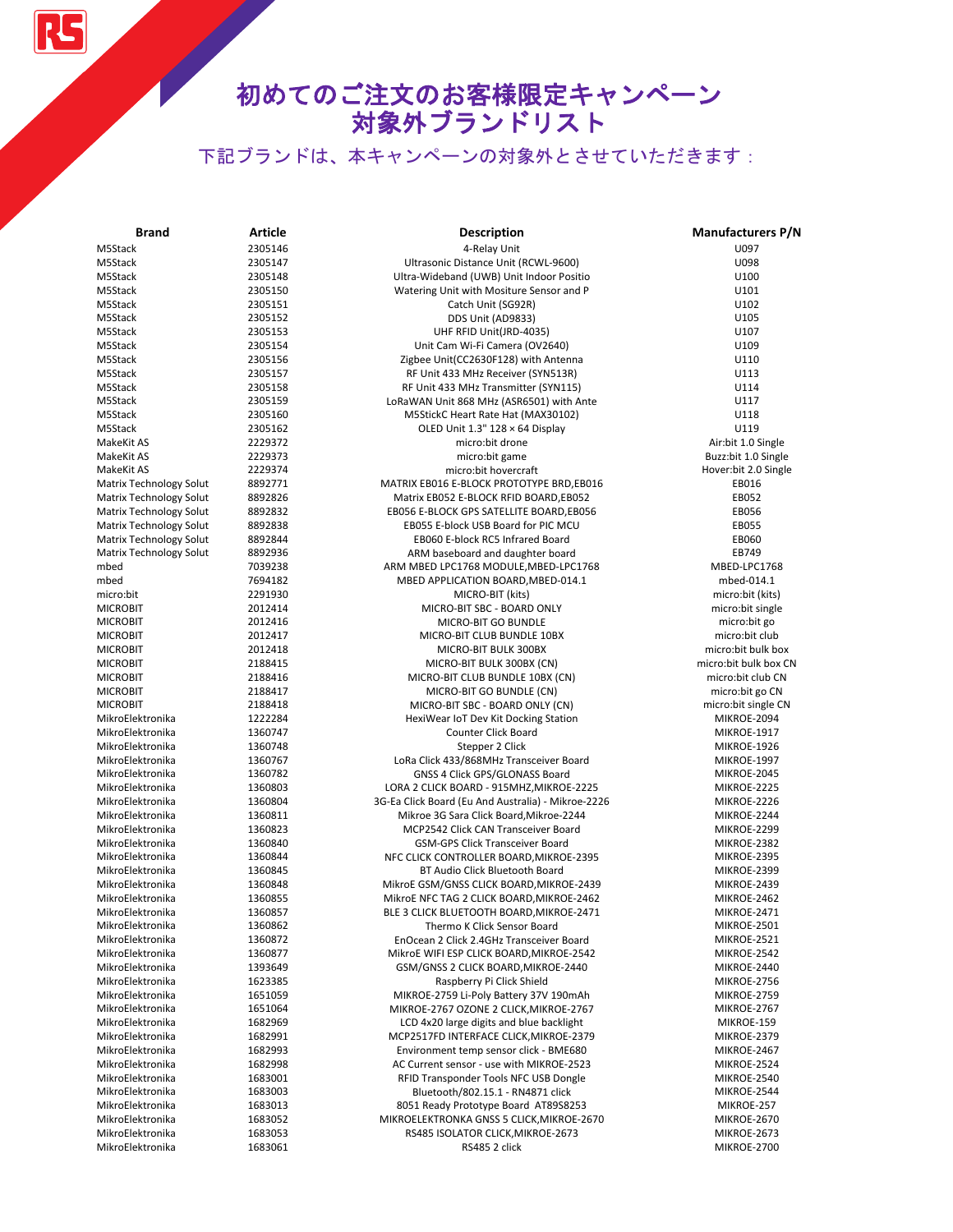

| <b>Brand</b>                         | Article            | <b>Description</b>                                                            | <b>Manufacturers P/N</b>          |
|--------------------------------------|--------------------|-------------------------------------------------------------------------------|-----------------------------------|
| MikroElektronika                     | 1683082            | QI RECEIVER CLICK, MIKROE-2799                                                | MIKROE-2799                       |
| MikroElektronika                     | 1683089            | MIKROELEKTRONIKA RTD CLICK, MIKROE-2815                                       | <b>MIKROE-2815</b>                |
| MikroElektronika                     | 1683090            | DHT22 2 click                                                                 | MIKROE-2818                       |
| MikroElektronika                     | 1683103            | CAN SPI click 5V                                                              | MIKROE-988                        |
| MikroElektronika                     | 1745637            | Barcode click                                                                 | MIKROE-2913                       |
| MikroElektronika                     | 1840139            | MikroElektronika, MIKROE-3298                                                 | MIKROE-3298                       |
| MikroElektronika                     | 1840143            | MikroElektronika, MIKROE-3291                                                 | MIKROE-3291                       |
| MikroElektronika                     | 1840145            | MikroElektronika, MIKROE-3294                                                 | MIKROE-3294                       |
| MikroElektronika                     | 1840856            | MikroElektronika, MIKROE-2534                                                 | MIKROE-2534                       |
| MikroElektronika                     | 1840862            | MikroElektronika, MIKROE-2864                                                 | MIKROE-2864                       |
| MikroElektronika                     | 1840863            | MikroElektronika, MIKROE-2872                                                 | <b>MIKROE-2872</b>                |
| MikroElektronika                     | 1840864            | MikroElektronika, MIKROE-2885                                                 | <b>MIKROE-2885</b>                |
| MikroElektronika                     | 1840866            | MikroElektronika, MIKROE-2926                                                 | MIKROE-2926                       |
| MikroElektronika                     | 1840874            | MikroElektronika, MIKROE-2984                                                 | MIKROE-2984                       |
| MikroElektronika                     | 1840888            | MikroElektronika, MIKROE-3015                                                 | <b>MIKROE-3015</b>                |
| MikroElektronika                     | 1840912            | MikroElektronika, MIKROE-3062                                                 | MIKROE-3062                       |
| MikroElektronika                     | 1840913            | MikroElektronika, MIKROE-3063                                                 | MIKROE-3063                       |
| MikroElektronika                     | 1840914            | MikroElektronika, MIKROE-3075                                                 | MIKROE-3075                       |
| MikroElektronika                     | 1840917            | MikroElektronika, MIKROE-3078                                                 | MIKROE-3078                       |
| MikroElektronika                     | 1840945            | MikroElektronika, MIKROE-3144                                                 | MIKROE-3144                       |
| MikroElektronika                     | 1852175            | Mikro Elektronika, MIKROE-3319                                                | MIKROE-3319                       |
| MikroElektronika                     | 1852185            | Mikro Elektronika, MIKROE-3340                                                | MIKROE-3340                       |
| MikroElektronika                     | 1852188            | Mikro Elektronika, MIKROE-3344                                                | MIKROE-3344                       |
| MikroElektronika                     | 1876788            | MikroElektronika, MIKROE-3513                                                 | MIKROE-3513                       |
| MikroElektronika                     | 1879004            | MikroElektronika, MIKROE-3309                                                 | MIKROE-3309                       |
| MikroElektronika                     | 1879013            | MikroElektronika, MIKROE-3349                                                 | MIKROE-3349                       |
| MikroElektronika<br>MikroElektronika | 1879014<br>1879018 | MikroElektronika, MIKROE-3358                                                 | MIKROE-3358                       |
| MikroElektronika                     | 1879020            | MikroElektronika, MIKROE-3395                                                 | MIKROE-3395<br>MIKROE-3402        |
| MikroElektronika                     | 1884816            | MikroElektronika, MIKROE-3402                                                 | MIKROE-3374                       |
| MikroElektronika                     | 1884818            | MikroElektronika, MIKROE-3374<br>MikroElektronika, MIKROE-3376                | MIKROE-3376                       |
| MikroElektronika                     | 1884820            | MikroElektronika, MIKROE-3378                                                 | MIKROE-3378                       |
| MikroElektronika                     | 1884822            | MikroElektronika, MIKROE-3379                                                 | MIKROE-3379                       |
| MikroElektronika                     | 1884826            | MikroElektronika, MIKROE-3410                                                 | MIKROE-3410                       |
| MikroElektronika                     | 1884828            | MikroElektronika, MIKROE-3415                                                 | MIKROE-3415                       |
| MikroElektronika                     | 1884831            | MikroElektronika, MIKROE-3436                                                 | MIKROE-3436                       |
| MikroElektronika                     | 1884834            | MikroElektronika, MIKROE-3439                                                 | MIKROE-3439                       |
| MikroElektronika                     | 1884840            | MikroElektronika, MIKROE-3456                                                 | MIKROE-3456                       |
| MikroElektronika                     | 1885441            | MikroElektronika, MIKROE-3542                                                 | MIKROE-3542                       |
| MikroElektronika                     | 1885499            | MikroElektronika, MIKROE-3566                                                 | MIKROE-3566                       |
| MikroElektronika                     | 1885500            | MikroElektronika, MIKROE-3543                                                 | MIKROE-3543                       |
| MikroElektronika                     | 1885503            | MikroElektronika, MIKROE-3432                                                 | MIKROE-3432                       |
| MikroElektronika                     | 1885504            | MikroElektronika, MIKROE-3060                                                 | MIKROE-3060                       |
| MikroElektronika                     | 1885506            | MikroElektronika, MIKROE-3457                                                 | MIKROE-3457                       |
| MikroElektronika                     | 1885520            | MikroElektronika, MIKROE-3440                                                 | MIKROE-3440                       |
| MikroElektronika                     | 7916365            | MikroE GSM CLICK MIKROBUS, MIKROE-1298                                        | <b>MIKROE-1298</b>                |
| MikroElektronika                     | 7916378            | TFT Protoboard 320x240                                                        | MIKROE-495                        |
| MikroElektronika                     | 7916390            | <b>USB UART Board</b>                                                         | MIKROE-483                        |
| MikroElektronika                     | 7916397            | Gps Click Mikrobus - Mikroe-1032                                              | <b>MIKROE-1032</b>                |
| MikroElektronika                     | 7916404            | Mikroe Gsm2 Click Mikrobus, Mikroe-1375                                       | MIKROE-1375                       |
| MikroElektronika                     | 7916410            | Bluetooth Click Mikrobus, Mikroe-958                                          | MIKROE-958                        |
| MikroElektronika                     | 7916432            | ETH Click Ethernet mikroBUS                                                   | MIKROE-971                        |
| MikroElektronika                     | 7916448            | microSD click mikroBUS                                                        | MIKROE-924                        |
| MikroElektronika                     | 7916450            | Wire Jumpers Female To Female 10 Pcs                                          | MIKROE-511                        |
| MikroElektronika                     | 7916454            | Wire Jumpers Male To Female 10 Pcs                                            | MIKROE-512                        |
| MikroElektronika                     | 7916463            | Wire Jumpers Male To Male 10 Pcs                                              | MIKROE-513                        |
| MikroElektronika                     | 7916466            | Graphic LCD 128x64 with Touch Panel                                           | MIKROE-240                        |
| MikroElektronika                     | 7916476            | Character LCD 2x16 with blue backlight                                        | MIKROE-55                         |
| MikroElektronika                     | 7916479            | Plastic Pen for Touch Panel                                                   | MIKROE-485                        |
| MikroElektronika                     | 8209858            | Relay Click Shield                                                            | MIKROE-1370                       |
| MikroElektronika                     | 8209873<br>8231883 | MikroE RFID CLICK SHIELD, MIKROE-1434                                         | MIKROE-1434                       |
| MikroElektronika                     |                    | CLICK SHIELD FOR ARDUINO UNO, MIKROE-1581                                     | <b>MIKROE-1581</b>                |
| MikroElektronika<br>MikroElektronika | 8231895<br>8624837 | RS232 click                                                                   | <b>MIKROE-1582</b><br>MIKROE-1714 |
| MikroElektronika                     | 8624847            | MikroElektronika GPS3 CLICK, MIKROE-1714<br>MikroE NFC TAG CLICK, MIKROE-1726 | MIKROE-1726                       |
| MikroElektronika                     | 8624853            | ETH2 click                                                                    | MIKROE-1718                       |
|                                      |                    |                                                                               |                                   |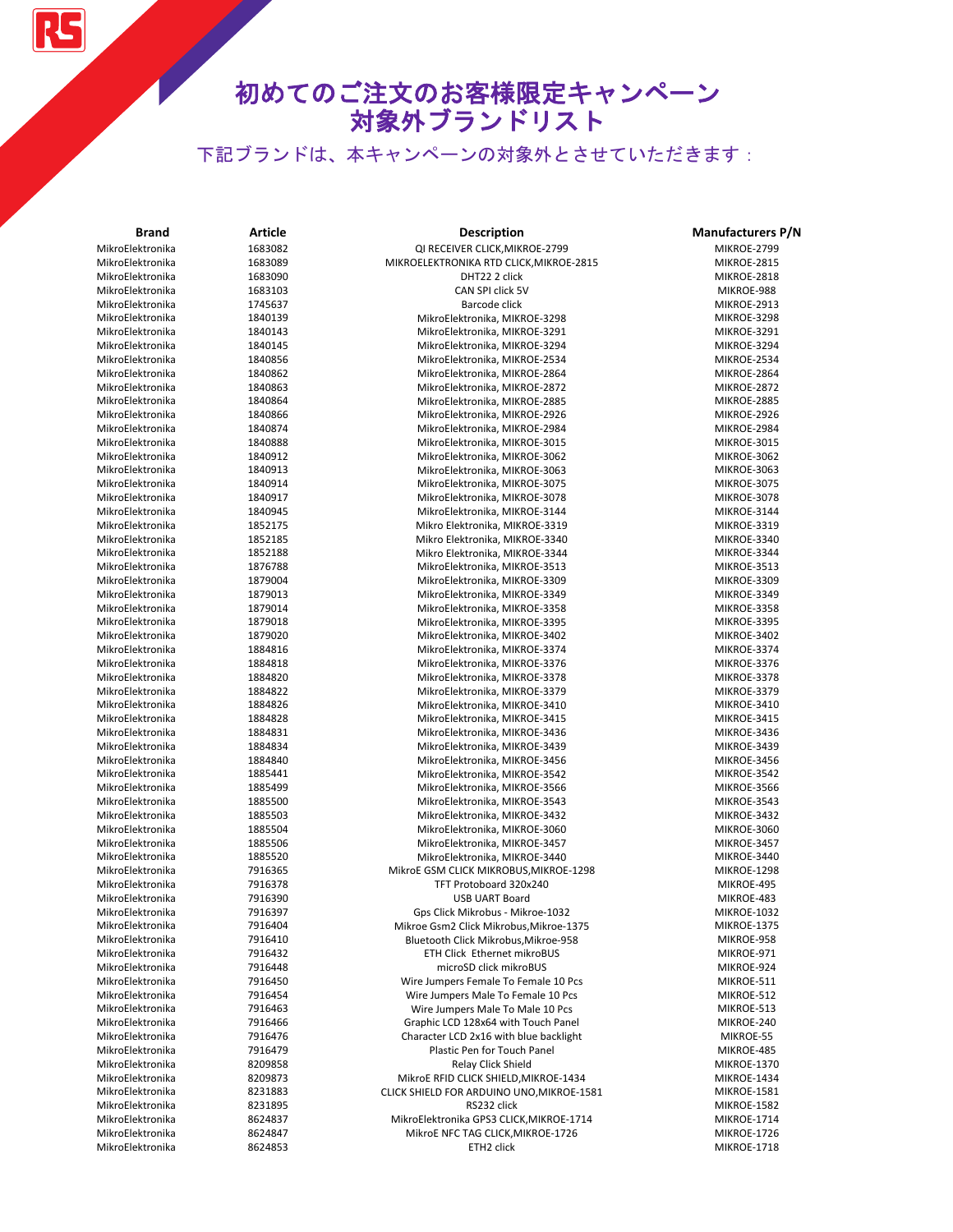下記ブランドは、本キャンペーンの対象外とさせていただきます:

| Brand              | <b>Article</b> | Description                                               | <b>Manufacturers P/N</b> |
|--------------------|----------------|-----------------------------------------------------------|--------------------------|
| MikroElektronika   | 8624856        | <b>Ble2 Click</b>                                         | <b>MIKROE-1715</b>       |
| MikroElektronika   | 8624865        | Mikroelektronika Gsm3 Click, Mikroe-1720                  | MIKROE-1720              |
| MikroElektronika   | 8828913        | USB UART Click Board                                      | MIKROE-1203              |
| MikroElektronika   | 8828929        | 4-20MA T CLICK BRD, MIKROE-1296                           | MIKROE-1296              |
| MikroElektronika   | 8828948        | 4-20MA R CLICK BRD, MIKROE-1387                           | MIKROE-1387              |
| MikroElektronika   | 8828998        | <b>OLED C Click Board</b>                                 | <b>MIKROE-1585</b>       |
| MikroElektronika   | 8829020        | AIR QUALITY Click Board                                   | MIKROE-1630              |
| MikroElektronika   | 8829048        | CLICKER 2 FOR STM32, MIKROE-1685                          | <b>MIKROE-1685</b>       |
| MikroElektronika   | 8829064        | RELAY-4 (ULN2804) Adapter Board                           | MIKROE-603               |
| MikroElektronika   | 8829073        | Solar Panel 4.0V 100mA 70x65x3.2mm                        | MIKROE-651               |
| MikroElektronika   | 8829082        | RS485 5V Click Board                                      | MIKROE-925               |
| MikroElektronika   | 8829095        | CAN SPI Click Board 3.3V                                  | MIKROE-986               |
| MikroElektronika   | 8856618        | MikroElektronika WIFI2 CLICK, MIKROE-1768                 | <b>MIKROE-1768</b>       |
| MikroElektronika   | 9125170        | Weather Click board BME280                                | <b>MIKROE-1978</b>       |
| MikroElektronika   | 9125173        | WIFI 4 CLICK BOARD SPWF01SA, MIKROE-1913                  | <b>MIKROE-1913</b>       |
| MikroElektronika   | 9125177        | Arduino MEGA Click shield                                 | <b>MIKROE-1900</b>       |
| MikroElektronika   | 9125186        | Mikroe Nano Gps Click Board, Mikroe-1912                  | <b>MIKROE-1912</b>       |
| MikroElektronika   | 9125192        | FLIP & CLICK BRD, MIKROE-1984                             | MIKROE-1984              |
| MikroElektronika   | 9235980        | mikroBus Click add-on board RS485 3.3V                    | MIKROE-989               |
| MikroElektronika   | 9236021        | mikroBus add-on board GNSS3 Click                         | <b>MIKROE-1895</b>       |
| MikroElektronika   | 9236084        | Hexiwear Wearable Dev Kit BLE for IoT                     | MIKROE-2026              |
| Mime Industries    | 1340411        | Mirobot Drawing Robot Kit - Full Kit                      | Mirobot Kit              |
| <b>MINUT</b>       | 2018118        | Minut Home Monitor                                        | MT-P2                    |
| Missioncontrol     | 2275065        | MakeOn Light x Movement Inventure                         | KIT<br>REDSOLXMv100      |
| Missioncontrol     | 2275066        | MakeOn Expedition Inventure Kit                           | WHISOEXPv100<br>KIT      |
| Missioncontrol     | 2275067        | MakeOn Journey Inventure Kit                              | KIT WHISOJKCv100         |
| Missioncontrol     | 2275068        | Make On 2 Pad Female Launchpad - Single                   | LPD_2_WHTFSZZZv200       |
| Missioncontrol     | 2275069        | MakeOn JST-PH Male Launchpad - Single                     | LPD 2 WHTJSZZZv200       |
| Missioncontrol     | 2275070        | MakeOn ON/OFF Launchpad - Single                          | LPD_2_WHTNS_SWv200       |
| Missioncontrol     | 2275071        | MakeOn 3 Pad Female Launchpad - Single                    | LPD_3_WHTFSZZZv200       |
| Missioncontrol     | 2275072        | MakeOn Grove Male Launchpad - Single                      | LPD_4_BLKGSZZZv200       |
| Missioncontrol     | 2275073        | MakeOn 4 Pad Open Launchpad - Single                      | LPD_4_BLKNUZZZv100       |
| Missioncontrol     | 2275074        | MakeOn 8 Pad Open Launchpad - Single                      | LPD_8_BLKNUZZZv100       |
| Missioncontrol     | 2275075        | MakeOn Powerpad 2032 -Single                              | LPD_WHTPSZZZv200         |
| Missioncontrol     | 2275077        | MakeOn Launchpad Nexus                                    | NXS BLKPSZZZv200         |
| Missioncontrol     | 2275078        | MakeOn Shuttle                                            | SHU_BLKFSZZZv100         |
| Missioncontrol     | 2275079        | MakeOn Space Hook & Loop                                  | SPC_HKLP_008_v100        |
| Missioncontrol     | 2275080        | MakeOn Space Tape                                         | SPC_TAPE__10Mv100        |
| Missioncontrol     | 2275081        | MakeOn Station                                            | STA BLKBSRDRv100         |
| Missioncontrol     | 2275082        | MakeOn Space Station Set                                  | STA_SHU_NXSBLKv100       |
| Missioncontrol     | 2275083        | MakeOn Launchpad for Micro:bit & CLUE                     | X1 BLKv200               |
| Missioncontrol     | 2275084        | MakeOn Launchpad Set Micro:bit & CLUE                     | X1_NXS_BLKv200           |
| <b>MODMYPI</b>     | 1270214        | Heatsink pack for Pi Enet Controller/Broadcom CPU, Gold   | MMP-0145                 |
| <b>MODMYPI</b>     | 1270216        | Heatsink pack for Pi Enet Controller/Broadcom CPU, Purple | MMP-0143                 |
| <b>MODMYPI</b>     | 1270217        | Heatsink pack for Pi Enet Controller/Broadcom CPU, Red    | MMP-0142                 |
| <b>MODMYPI</b>     | 1270218        | Heatsink pack for Pi Enet Controller/Broadcom CPU, Green  | MMP-0141                 |
| <b>MODMYPI LTD</b> | 1270208        | UPS Plco - Raspberry Pi UPS HAT                           | MMP-0045                 |
| Monkmakes          | 2048251        | Electronic Starter Kit for micro:bit                      | SKU00063                 |
| Monkmakes          | 2048252        | Relay for micro:bit                                       | SKU00061                 |
| Monkmakes          | 2048253        | Sensor for micro:bit                                      | SKU00062                 |
| Monkmakes          | 2048254        | RGB LED for micro:bit                                     | <b>SKU00064</b>          |
| Monkmakes          | 2048255        | 7-segment for micro:bit                                   | SKU00066                 |
| Monkmakes          | 2048256        | Power for micro:bit                                       | SKU00074                 |
| Monkmakes          | 2048257        | Charger Kit for micro:bit                                 | <b>SKU00078</b>          |
| Monkmakes          | 2048258        | Animatronic head kit for micro:bit                        | SKU00079                 |
| Monkmakes          | 2048259        | CO2 Sensor board for micro:bit                            | <b>SKU0072</b>           |
| Monkmakes          | 2048260        | Servo kit for micro:bit                                   | SKU00075                 |
| Monkmakes          | 2048261        | Alligator Leads (10 pack)                                 | <b>SKU00065</b>          |
| Monkmakes          | 2098212        | MonkMakes SSR Board                                       | SKU00083                 |
| Monkmakes          | 2121793        | Speaker for micro:bit                                     | <b>SKU00060</b>          |
| Monkmakes          | 2176980        | Connector for micro:bit                                   | SKU00084                 |
| Monkmakes          | 2176981        | Slider for micro:bit                                      | SKU00085                 |
| Monkmakes          | 2176982        | Air Quality Kit for micro:bit                             | <b>SKU00086</b>          |
| Monkmakes          | 2176983        | GPIO Adapter for Pi400                                    | <b>SKU00087</b>          |
| Monkmakes          | 2222161        | Electronics Kit 1 for Pico(lite edition)                  | <b>SKU00088</b>          |
| Monkmakes          | 2222162        | <b>Breadboard for Pico</b>                                | SKU00089                 |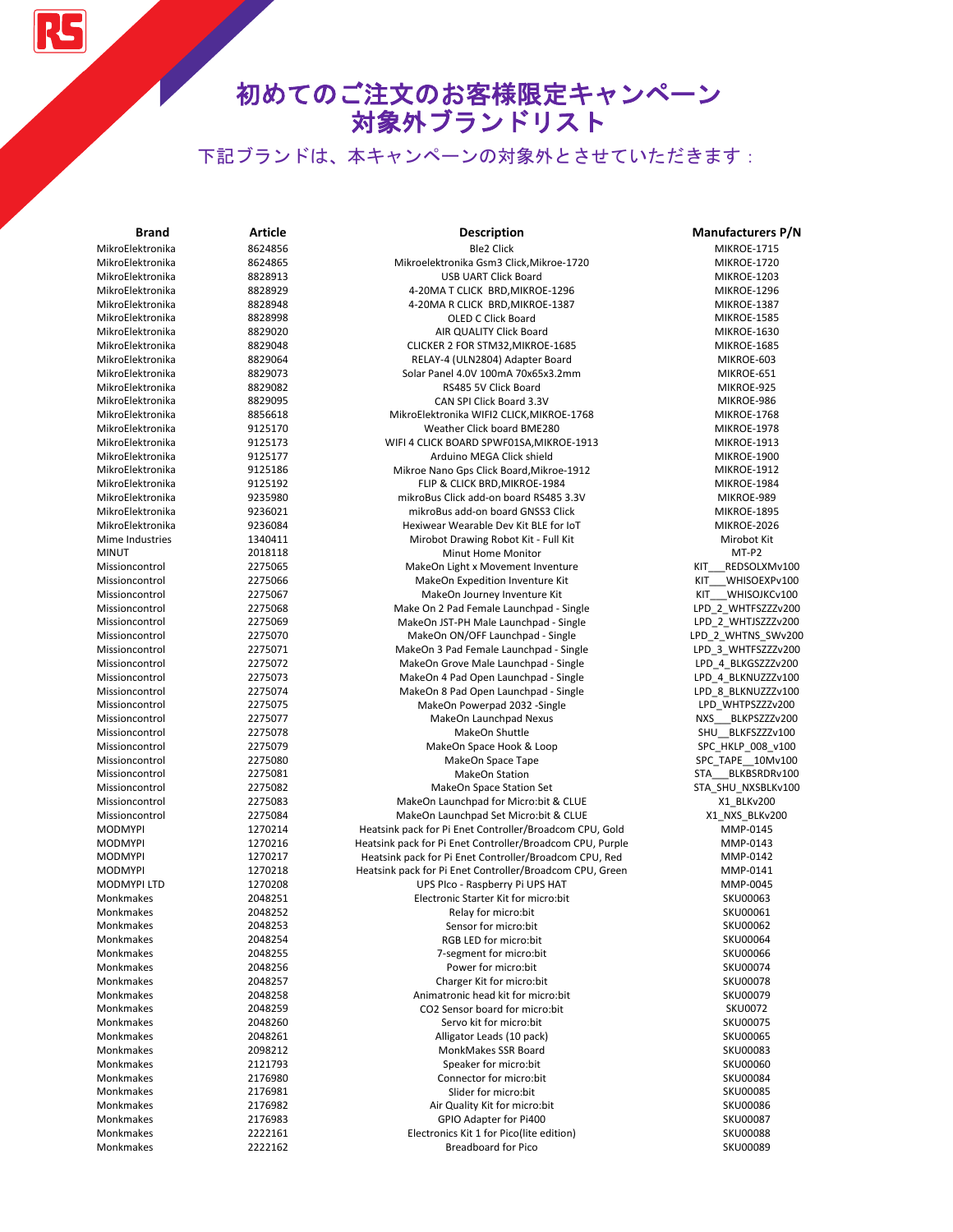| <b>Brand</b>  | <b>Article</b>     | <b>Description</b>                                                                         | <b>Manufacturers P/N</b>        |
|---------------|--------------------|--------------------------------------------------------------------------------------------|---------------------------------|
| NeoCortec     | 1954795            | NeoMesh Wireless Mesh Network module for                                                   | <b>NC2400C</b>                  |
| NeoCortec     | 1954796            | NeoMesh NC1000C-8 breakout board compati                                                   | FWNC1000C-8                     |
| NeoCortec     | 1954797            | NeoMesh NC1000C-9 breakout board compati                                                   | FWNC1000C-9                     |
| NeoCortec     | 1954798            | NeoMesh NC2400C breakout board compatibl                                                   | <b>FWNC2400C</b>                |
| NeoCortec     | 1954799            | NeoMesh NC1000C-8 miniPCI express interf                                                   | <b>PCINC1000C-8</b>             |
| NeoCortec     | 1954800            | NeoMesh NC1000C-9 miniPCI express interf                                                   | PCINC1000C-9                    |
| NeoCortec     | 1954801            | NeoMesh NC2400C miniPCI express interfac                                                   | PCINC2400C                      |
| NeoCortec     | 1958823            | NeoMesh NC1000C-8 Evaluation kit                                                           | <b>EVALNC1000C-8</b>            |
| NeoCortec     | 1958824            | NeoMesh NC1000C-9 Evaluation kit                                                           | <b>EVALNC1000C-9</b>            |
| NeoCortec     | 1958825            | NeoMesh NC2400C Evaluation kit                                                             | EVALNC2400C                     |
| <b>NVIDIA</b> | 1999831            | JETSON NANO DEVE BOARD 4GB (v2)                                                            | 945-13450-0000-100              |
| <b>NVIDIA</b> | 2018875            | Jetson Xavier NX Developer Kit                                                             | 0                               |
| <b>NVIDIA</b> | 2049969            | JETSON NANO 2GB DEVELOPMENT KIT                                                            | 945-13541-0001-000              |
| <b>NVIDIA</b> | 2153185            | Nvidia Jetson 2gb Starter Kit                                                              | Nvidia Jetson 2gb Starter Kit   |
| <b>NXP</b>    | 9053779            | Kinetis K64 Cortex-M4F MCU Freedom Board                                                   | FRDM-K64F                       |
| Oceansmile    | 2207282            | Battery Holder for Microbit (with switch                                                   | BH-AAA-B5BJ003                  |
| Oceansmile    | 2207283            | Microbit connector 40p 90D SMT Au3u LCP (PK 50)                                            | MIC127-140-001                  |
| Oceansmile    | 2207284            | Microbit connector 40p 90D SMT Au3u LCP                                                    | MIC127-140-001                  |
| Oceansmile    | 2207285            | Microbit connector 40p 180D SMT Au3u LCP (PK 100)                                          | MIC127-140-A01                  |
| Oceansmile    | 2207286            | Microbit connector 40p 180D SMT Au3u LCP                                                   | MIC127-140-A01                  |
| Oceansmile    | 2207287            | Microbit connector 40p 90D Sink Plate SM (PK 9)                                            | MIC127-140-D01                  |
| Oceansmile    | 2207288            | Microbit connector 40p 90D Sink Plate SM                                                   | MIC127-140-D01                  |
| Oceansmile    | 2207289            | Microbit connector 40p 90D with logo SMT (PK 50)                                           | MIC127-140-E01                  |
| Oceansmile    | 2207290            | Microbit connector 40p 90D with logo SMT                                                   | MIC127-140-E01                  |
| Oceansmile    | 2297158            | Microbit USB Cable (300mm)                                                                 | OS-C3-2010                      |
| Okdo          | 1871380            | RPI 4 USB C GLOBAL POWER ADAPTER (BULK)                                                    | T7715DV_BULK                    |
| Okdo          | 1871381            | RPI 4 USB C GLOBAL POWER ADAPTER                                                           | T7715DV                         |
| Okdo          | 1873428            | OKdo Clear 3-piece standard Case for Pi 4 Model B (BULK)                                   | ASM-1900133-01 BULK             |
| Okdo          | 1873429            | OKdo Clear 2-piece slide Case for Pi 4 Model B (BULK)                                      | ASM-1900138-01 BULK             |
| Okdo          | 1873430            | OKdo White 2-piece slide Case for Pi 4 Model B (BULK)                                      | ASM-1900138-11 BULK             |
| Okdo          | 1873431            | OKdo White 3-piece standard Case for Pi 4 Model B (BULK)                                   | ASM-1900133-11 BULK             |
| Okdo          | 1873432            | OKdo White 3-piece standard Case for Pi 4 Model B                                          | ASM-1900133-11                  |
| Okdo          | 1873433            | OKdo Clear 3-piece standard Case for Pi 4 Model B                                          | ASM-1900133-01                  |
| Okdo          | 1873795            | OKdo Black Power HAT Case for Pi 4 Model B (BULK)                                          | ASM-1900141-21 BULK             |
| Okdo          | 1873796            | OKdo Black 2-piece slide Case for Pi 4 Model B (BULK)                                      | ASM-1900138-21 BULK             |
| Okdo          | 1873797            | OKdo Black 3-piece standard Case for Pi 4 Model B (BULK)                                   | ASM-1900133-21 BULK             |
| Okdo          | 1873798            | OKdo Black 3-piece standard Case for Pi 4 Model B                                          | ASM-1900133-21                  |
| Okdo          | 1873799            | OKdo Black 2-piece slide Case for Pi 4 Model B                                             | ASM-1900138-21                  |
| Okdo          | 1873800            | OKdo Black power-HAT Case for Pi 4 Model B                                                 | ASM-1900141-21                  |
| <b>OKDO</b>   | 1883273            | E1 INTERFACE EXPANSION BOARD                                                               | OKLPC5569R0-IB                  |
| Okdo<br>Okdo  | 1883274            | E1 LPC55S69 LOW-COST DEV BOARD                                                             | OKLPC5569R0-EVB                 |
| <b>OKDO</b>   | 1935380            | RASPBERRY PI 4 TOUCHSCREEN CASE - BLACK<br>RASPBERRY PI 4 TOUCHSCREEN CASE - BLACK (BULK)  | ASM-1900145-21                  |
|               | 1935381            | Pi4 4GB OKDO BASIC KIT (US)                                                                | ASM-1900145-21_BULK             |
| Okdo<br>Okdo  | 2005283<br>2011768 |                                                                                            | RASPBERRY PI 4 BASIC KIT (US)   |
| <b>OKDO</b>   | 2012167            | WebThings Pi4 Gateway Kit                                                                  | WebThings Gateway Kit<br>P-0012 |
| <b>OKDO</b>   | 2012169            | P-0012 5V 3A power supply (US/EU/UK/AU c<br>OKDO RASPBERRY PI HEATSINK, 3 PACK - ALUMINIUM | Z-0283                          |
| <b>OKDO</b>   | 2012170            | 32G MicroSD Card(Sandisk 3D Gen3                                                           | Z-0282                          |
| <b>OKDO</b>   | 2012171            | micro HDMI to HDMI cables(1m)-sup                                                          | L-0030                          |
| OKDO          | 2012172            | Aluminum Case with fan for Raspb                                                           | ZP-0095                         |
| <b>OKDO</b>   | 2012173            | SD Card Reader"                                                                            | Z-0285                          |
| <b>OKDO</b>   | 2017851            | AWS Audio Dev Kit (QCOM)                                                                   | OS-0006                         |
| <b>OKDO</b>   | 2020456            | CAM-OV5647 fish eye camera module                                                          | MS103                           |
| <b>OKDO</b>   | 2020644            | Pi 4 4GB Starter Kit (replaces 1925286)                                                    | Pi-4gb-StarterKit               |
| <b>OKDO</b>   | 2023763            | OKdo Fixed Head PSU - EU                                                                   | FJOS2003012                     |
| <b>OKDO</b>   | 2023764            | OKdo Fixed Head PSU-UK                                                                     | FJOS2003011                     |
| <b>OKDO</b>   | 2023765            | OKdo Fixed Head PSU-US                                                                     | FJOS2003010                     |
| <b>OKDO</b>   | 2023766            | OKdo Fixed Head PSU-AU                                                                     | FJOS2003014                     |
| <b>OKDO</b>   | 2023768            | OKdo Fixed Head PSU-KR                                                                     | FJOS2003015                     |
| <b>OKDO</b>   | 2023769            | Nvidia Multi-head PSU                                                                      | FJ-528H                         |
| <b>OKDO</b>   | 2034721            | SD Card preloaded with NOOBS - 64GB                                                        | NOOBS 64GB RETAIL               |
| OKDO          | 2037609            | Lidar Module with Bracket                                                                  | 54.010012                       |
| <b>OKDO</b>   | 2067117            | GOOGLE CORAL PI4 4GB AI STARTER KIT                                                        | Raspberry Pi Al Starter Kit     |
| Okdo          | 2067510            | Starter Pi Kit 4gb for Japan market                                                        | Pi-4gb-StarterKit               |
| Okdo          | 2104301            | SD Card preloaded with NVIDIA - 64GB                                                       | NVIDIA_64GB SD CARD             |
| Okdo          | 2207291            | Okdo Clear Silicone Case for micro: bit V (PK 100)                                         | OS-MB-2104                      |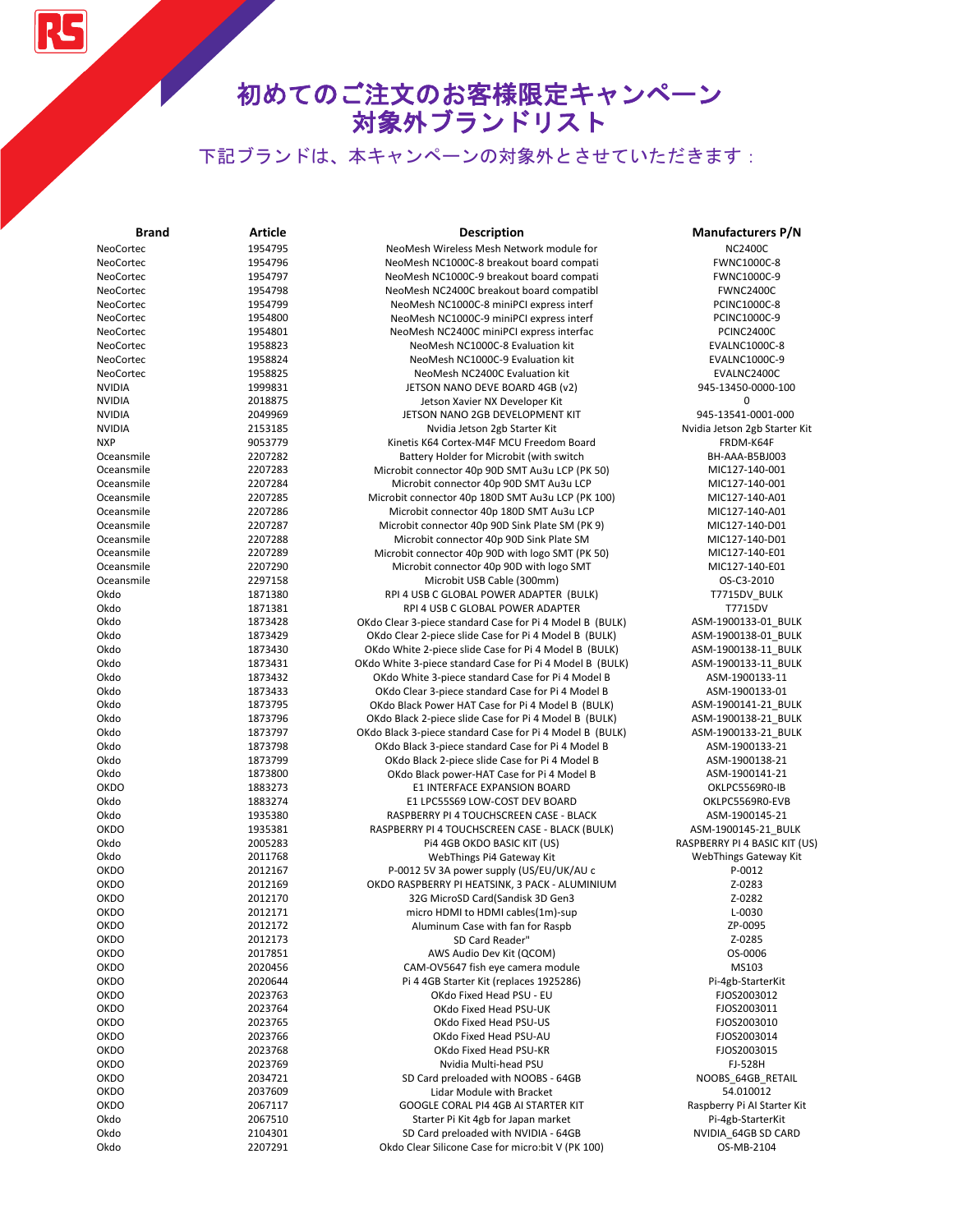# 初めてのご注文のお客様限定キャンペーン 対象外ブランドリスト

| <b>Brand</b>           | Article | <b>Description</b>                        | <b>Manufacturers P/N</b> |
|------------------------|---------|-------------------------------------------|--------------------------|
| Okdo                   | 2207292 | Okdo Clear Silicone Case for micro:bit V  | OS-MB-2104               |
| Okdo                   | 2222163 | OKDO Raspberry Pi starter kit 2gb version | Pi-4-2gb-StarterKit      |
| Okdo                   | 2222487 | OKdo Case for bbc micro:bit               | MBCase01                 |
| Okdo                   | 2222488 | OKdo Case for bbc micro:bit               | MBCase01                 |
| Okdo                   | 2222489 | HDMI Cable for Raspberry Pi 1 mtr Black   | RP001B                   |
| Okdo                   | 2222490 | HDMI Cable for Raspberry Pi 2 mtr Black   | <b>RP002B</b>            |
| Okdo                   | 2237542 | DeskPi Pro Set-top Box For Raspberry Pi   | DP-0001-EU               |
| Okdo                   | 2237543 | DeskPi Pro Set-top Box For Raspberry Pi   | DP-0001-UK               |
| Okdo                   | 2237544 | DeskPi Pro Set-top Box For Raspberry Pi   | DP-0001-US               |
| Okdo                   | 2237609 | OKdo Universal 12V 2A Power Supply        | FJ-126G                  |
| Okdo                   | 2260165 | OKdo Micro USB Noodle Cable - 1m Blue     | BNC1M-Blue               |
| Okdo                   | 2260166 | OKdo Micro USB Noodle Cable - 1m White    | BNC1M-White              |
| Okdo                   | 2270427 | SD Card Clam Shell                        | M-0014                   |
| One Nine Ltd           | 2061268 | V4.0 Raspberry Pi Touch-Screen Accessory  | ASM-1900148-21           |
| One Nine Ltd           | 2061269 | Touchscreen portable case Inc HAT board   | ASM-1900154-21           |
| One Nine Ltd           | 2061270 | Action-CAM - PRE-BUILT - Inc Pi-Zero / C  | P-1900017-21             |
| One Nine Ltd           | 2061272 | Touchscreen Case Power button Inc HAT bo  | ASM-1900150-21           |
| One Nine Ltd           | 2061273 | Raspberry Pi 4 Fan                        | ASM-1900160-01           |
| <b>OSA</b>             | 2148057 | Aluminum case for AMP2/SE and Pi4         | DBA2CASE-ALU             |
| <b>OSA</b>             | 2148058 | DACBerry AMP2 SE                          | DBASE20N                 |
| <b>OSA</b>             | 2148059 | DACBerry ONE+                             | DBO4018N+                |
|                        |         |                                           |                          |
| <b>OSA</b>             | 2148060 | Aluminum case for ONE+ and Pi4            | DBOPCASE-ALU             |
| <b>OSA</b>             | 2148061 | DACBerry PRO+                             | DBP4019N+                |
| <b>OSA</b>             | 2148062 | Aluminum case for RDY+/PRO+ and Pi4       | DBPPCASE-ALU             |
| <b>OSA</b>             | 2148063 | DACBerry RDY+                             | DBR4020N+                |
| <b>OSA</b>             | 2148064 | 6ch Relay Board for Raspberry Pi          | <b>RLB0665N</b>          |
| <b>OSA</b>             | 2148065 | MIDI Board for Raspberry Pi               | RPIMIDIE                 |
| <b>OSA Electronics</b> | 2207293 | DACBerry 400 M                            | DBR400M                  |
| <b>OSA Electronics</b> | 2207294 | DACBerry 400 S                            | <b>DBR400S</b>           |
| Parallax Inc           | 2178022 | cyber:bot Robot Kit - NO micro:bit        | 32705                    |
| Parallax Inc           | 7813092 | Xbee 5V/3.3V Adapter Board                | 32401                    |
| Parallax Inc           | 7813099 | Parallax XBEE USB ADAPTER BOARD, 32400    | 32400                    |
| <b>Phoenix Contact</b> | 1875827 | G-INS-M25-M68N-NNES-S                     | G-INS-M25-M68N-NNES-S    |
| Pi Supply              | 1228183 | JustBoom Digi HAT for Raspberry Pi        | JustBoom Digi HAT        |
| Pi Supply              | 1228185 | JustBoom Amp HAT for Raspberry Pi         | JustBoom Amp HAT         |
| Pi Supply              | 1249368 | JustBoom Digi HAT Case                    | Digi HAT Case?           |
| Pi Supply              | 1249369 | JustBoom Amp HAT Case                     | Amp HAT Case?            |
| Pi Supply              | 1877030 | Pi Supply microbit Starter Kit without m  | PIS-1589                 |
| PIMORONI               | 1462643 | Explorer HAT Pro Prototype Board for Pi   | <b>PIM175</b>            |
| PIMORONI               | 1462644 | Automation HAT Motor Control for Pi       | <b>PIM217</b>            |
| PIMORONI               | 1462648 | Unicorn HAT HD RGB LED Matrix for Pi      | <b>PIM273</b>            |
| PIMORONI               | 1462651 | Microdot pHAT Kit Red LED Matrix for Pi   | <b>PIM186</b>            |
| PIMORONI               | 1462652 | Explorer pHAT Prototype Board for Pi      | <b>PIM199</b>            |
| PIMORONI               | 1462654 | Touch pHAT Capacitive Touch Board for Pi  | <b>PIM280</b>            |
| PIMORONI               | 2124701 | PIN: BIT, MICROBIT BREAKOUT BOARD         | <b>PIM352</b>            |
| <b>PIMORONI</b>        | 2124702 | SCROLL:BIT, LED DISPLAY BOARD             | <b>PIM353</b>            |
| PIMORONI               | 2124703 | <b>ENVIRO:BIT SENSOR BOARD</b>            | <b>PIM355</b>            |
| PIMORONI               | 2124705 | NOISE: BIT, MICROBIT SPEAKER BOARD        | <b>PIM356</b>            |
| PIMORONI               | 2124706 | MINI.MU WEARABLE MUSIC KIT W/ MICROBIT    | <b>PIM359</b>            |
| PIMORONI               | 2124707 | MINI.MU WEARABLE MUSIC KIT                | <b>PIM360</b>            |
| PIMORONI               | 2124708 | SCROLL:BIT, MICROBIT KIT                  | <b>PIM362</b>            |
| PIMORONI               | 2124709 | NOISE: BIT, MICROBIT AUDIO KIT            | <b>PIM363</b>            |
| PIMORONI               | 2124711 | ENVIRO: BIT WEATHER STATION KIT           | <b>PIM364</b>            |
| PIMORONI               | 2124712 | AUTOMATION: BIT, CONTROL AND MOTION BOARD | <b>PIM371</b>            |
| PIMORONI               | 2124713 | TOUCH:BIT, TOUCH CONTROLLER BOARD         | PIM401                   |
| PIMORONI               | 2124714 | MINI.MU SPEAKER BOARD                     | <b>PIM402</b>            |
| PIMORONI               | 2124715 | PINBETWEEN, 40-PIN HEADER BOARD           | <b>PIM457</b>            |
| PIMORONI               | 2206234 | Pimoroni Pico Header Pack                 | COM1117                  |
| PIMORONI               | 2206235 | Pimoroni Pico Display Pack                | <b>PIM543</b>            |
| PIMORONI               | 2206236 | Pimoroni Pico Audio Pack (Line-Out and H  | <b>PIM544</b>            |
| PIMORONI               | 2206237 | Pimoroni Pico Scroll Pack                 | <b>PIM545</b>            |
| PIMORONI               | 2206239 | Pimoroni Pico Unicorn Pack                | <b>PIM546</b>            |
| PIMORONI               | 2206240 | Pimoroni Pico Explorer Base               | <b>PIM550</b>            |
| PIMORONI               | 2206241 | Pimoroni Pico RGB Keypad Base             | <b>PIM551</b>            |
| PIMORONI               | 2206242 | Pimoroni Pico Proto                       | <b>PIM554</b>            |
| PIMORONI               | 2206243 | Pimoroni Pico Decker (Quad Expander)      | <b>PIM555</b>            |
|                        |         |                                           |                          |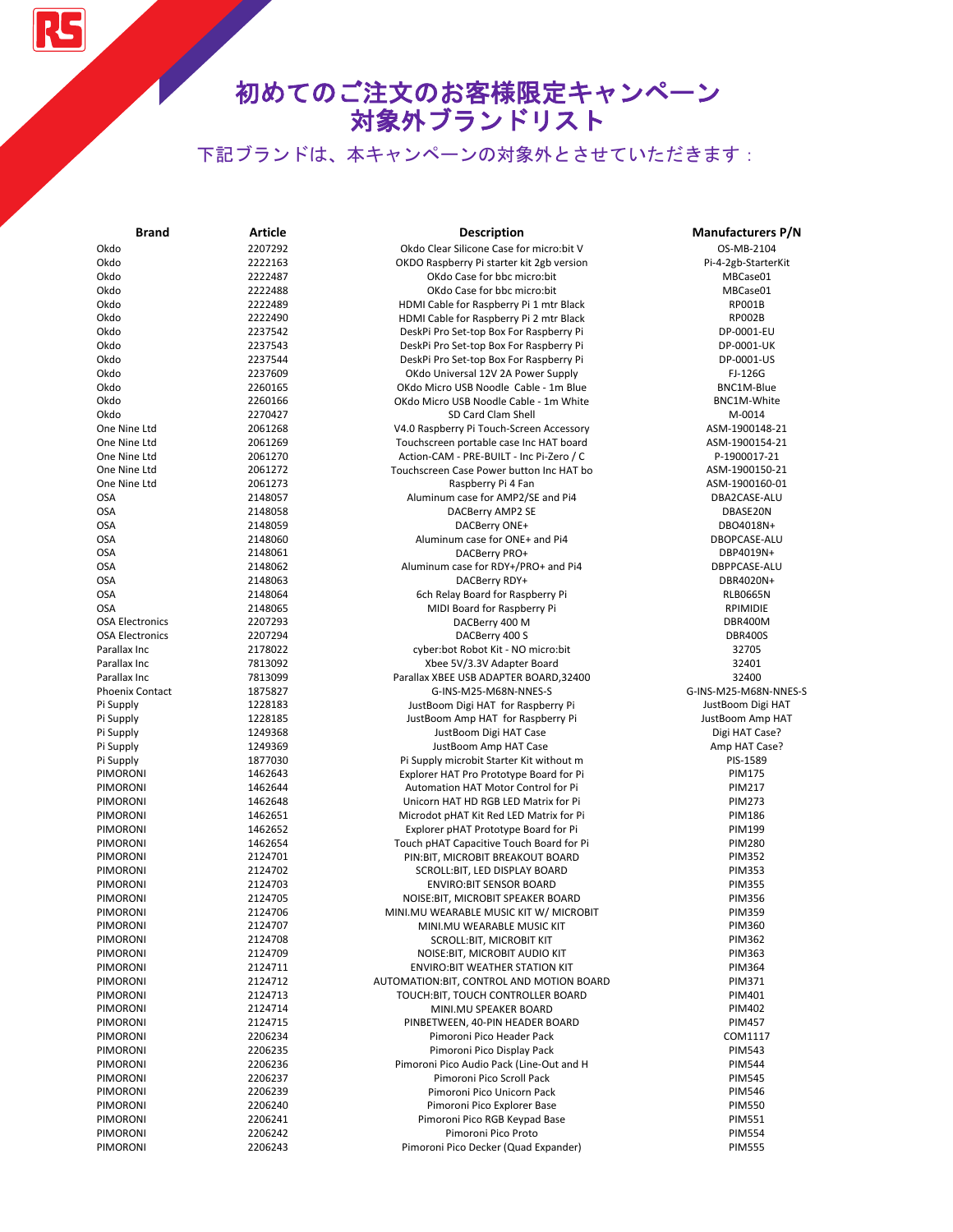# 初めてのご注文のお客様限定キャンペーン 対象外ブランドリスト

| <b>Brand</b>         | <b>Article</b>     | <b>Description</b>                                              | <b>Manufacturers P/N</b>           |
|----------------------|--------------------|-----------------------------------------------------------------|------------------------------------|
| PIMORONI             | 2206245            | Pimoroni Pico Omnibus (Dual Expander)                           | <b>PIM556</b>                      |
| PIPER                | 1961239            | PIPER COMPUTER KIT                                              | PC02-02-001                        |
| PIPER                | 2012856            | Piper Sensor Explorer                                           | PE01-01-001                        |
| PIPER                | 2012857            | <b>Piper Spare Parts</b>                                        | SP02-02-01                         |
| PiSupply             | 1218356            | PaPiRus HAT (Medium)                                            | PIS-0264                           |
| PiSupply             | 1218357            | PaPiRus HAT (Large)                                             | PIS-0265                           |
| PiSupply             | 1249367            | JustBoom Amp HAT Case - Black                                   | JBM-011                            |
| PiSupply             | 1249370            | JustBoom DAC and Amp Case - Black                               | JBM-015                            |
| PiSupply             | 1249371            | PaPiRus HAT Case                                                | PIS-0411                           |
| PiSupply             | 1249372            | Pi PoE HAT Case                                                 | PIS-0410                           |
| PiSupply             | 1365430            | Flick Large                                                     | PIS-0554                           |
| PiSupply             | 1365431            | <b>Flick HAT</b>                                                | PIS-0553                           |
| PiSupply             | 1365435            | Flick Zero Case                                                 | PIS-0555                           |
| PiSupply             | 2011632            | RAK811 LoRa IoT micro:bit LoRa Node (Multi Frequency)           | PIS-1130                           |
| PiSupply             | 2011633            | Designed for the popular BBC micro:bit board                    | PIS-1569                           |
| PiSupply             | 2011634            | Pi Supply micro: bit Breadboard Adapter                         | PIS-1568                           |
| PiSupply             | 2011635            | Pi Supply Bit: Buggy Car (without micro: bit)                   | PIS-1585                           |
| PiSupply             | 2011636            | Designed to be controlled via the BBC micro:bit                 | PIS-1588                           |
| PiSupply             | 2011637            | 1 Channel Relay 3V Relay Module for Micro:bit                   | PIS-1267                           |
| PiSupply             | 2011639            | 8 LED NeoPixels Ring                                            | PIS-1270                           |
| PiSupply             | 2011640            | Crystal Battery Box - 2 x AAA                                   | PIS-1275                           |
| PiSupply             | 8977141            | Pi PoE Switch HAT                                               | PIS-0250                           |
| PiSupply             | 8977147            | PaPiRus HAT (Multi)                                             | PIS-0266                           |
| Pi-Top               | 1104584            | Pi-Top German Keyboard and PSU - Green                          | PT01-GR-DE-EU                      |
| Pi-Top               | 1104985            | Pi-Top German Keyboard and PSU - Grey                           | PT01-GY-DE-EU                      |
| Pi-Top               | 1226548            | PI-TOP CEED PRO, GREY                                           | PT-CEED01-GY-PRO                   |
| Pi-Top               | 1245264            | Pi-Top US Keyboard - Green                                      | PT01-GR-US-JP                      |
| Pi-Top               | 1469335            | PI-TOP MODULAR LAPTOP INC INVENTORS KIT                         | PTIUGR200001                       |
| PI-TOP               | 2162808            |                                                                 | ACBLTKS1                           |
| PI-TOP               | 2162809            | FHD Touch Display (Screen/Monitor)<br><b>Bluetooth Keyboard</b> | KB1-BT-US-01                       |
| PI-TOP               | 2162810            |                                                                 | KT-EXP-01                          |
| PI-TOP               | 2162811            | <b>Expansion Plate</b>                                          |                                    |
| PI-TOP               | 2162812            | Motors and Motion Kit (MMK)                                     | KT-MMK-01<br>PT4-DIY-01            |
|                      |                    | pi-top[4]DIY                                                    |                                    |
| Poly                 | 2181020            | STYLET POUR TABLETTE TACTILE - NOIR                             | 50222                              |
| Pycom                | 1259533            | SiPy IoT SigFox WiFi BLE Board RCZ1/3                           | SiPy RCZ1 & RCZ3                   |
| Pycom                | 1259535            | LoPy / SiPy Antenna Kit (LoRa Sigfox)                           | Universal Antenna Kit              |
| Pycom                | 1259540            | SiPy IoT SigFox WiFi BLE Board RCZ2/4                           | SiPy RCZ2 & RCZ4                   |
| Pycom                | 1368853<br>1368855 | Pytrack - GPS/GLONASS Shield For Pycom                          | Pytrack<br>FiPy                    |
| Pycom                | 1446580            | FiPy IoT Dev Board WiFi/LoRa/SigFox/LTE                         |                                    |
| Pycom                |                    | PyCom L01 LoPy SoC Module LoRa WiFi BLE                         | Pycom L01                          |
| Pycom                | 1446583            | Pycom SoC Module OEM Reference Board                            | Pycom OEM Reference Board          |
| Pycom                | 1466432            | GPY IOT WIFI BLE CELLULAR LTE BOARD, GPY                        | Gpy                                |
| Pycom                | 1628047            | LoPy4 SigFox, LoRa, BLE, WiFi Dev Board                         | Pycom LoPy4                        |
| Pycom                | 1720647            | WiPy 3.0 IoT WiFi BLE Development Board                         | <b>WiPy 3.0</b>                    |
| Qoitech AB           | 1923400            | <b>OTII STANDARD</b>                                            | OTII-ARC-001                       |
| Rabbit Semiconductor | 436468             | RCM4300 Core Module w/SD Card i/f                               | 20-101-1138                        |
| Rabbit Semiconductor | 1729326            | Rabbit MiniCore 1MB Flash + RJ45 RCM6710 (pk 24)                | 20-101-1319                        |
| Rabbit Semiconductor | 1729332            | Rabbit MiniCore 4MB Serial Flash RCM6750 (pk 24)                | 20-101-1320                        |
| Rabbit Semiconductor | 1729333            | Rabbit CoreModule (revised) RCM3720 (pk 24)                     | 20-101-1329                        |
| Rabbit Semiconductor | 1729347            | RCM4300 Core Module w/SD Card i/f (pk 12)                       | 20-101-1138                        |
| Rabbit Semiconductor | 7617365            | Rabbit MiniCore 1MB Flash + RJ45 RCM6710                        | 20-101-1319                        |
| Rabbit Semiconductor | 7617374            | Rabbit MiniCore 4MB Serial Flash RCM6750                        | 20-101-1320                        |
| Rabbit Semiconductor | 7617380            | Rabbit CoreModule (revised) RCM3720                             | 20-101-1329                        |
| Raspberry Pi         | 1034298            | Official Pi Case Black/Grey (box of 256)                        | <b>TZT 241 AAB-01</b>              |
| Raspberry Pi         | 1034299            | Official Pi Case Red/White (box of 256)                         | TZT 241 AAA-01                     |
| Raspberry Pi         | 1034301            | OKdo Pi 3 Power Supply White Bulk                               | T5875DV                            |
| Raspberry Pi         | 1034302            | OKdo Pi 3 Power Supply Black Bulk                               | T5989DV                            |
| Raspberry Pi         | 1111029            | OFFICIAL RASPBERRY PI WHITE HDMI LEAD 1M                        | CPRP010-W                          |
| Raspberry Pi         | 1111030            | OFFICIAL RASPBERRY PI BLACK HDMI LEAD 1M                        | CPRP010-B                          |
| Raspberry Pi         | 1111031            | OFFICIAL RASPBERRY PI WHITE HDMI LEAD 2M                        | CPRP020-W                          |
| Raspberry Pi         | 1111032            | OFFICIAL RASPBERRY PI BLACK HDMI LEAD 2M                        | CPRP020-B                          |
| Raspberry Pi         | 1115551            | Raspberry Pi Camera V2 Daylight (Bulk)                          | PBERRY PI CAMERA V2.1 DAYLIGHT (BI |
| Raspberry Pi         | 1115552            | Raspberry Pi Camera V2 PiNoir (Bulk)                            | SPBERRY PI CAMERA V2.1 PINOIR (BUI |
| Raspberry Pi         | 1115927            | Raspberry Pi 7" Touch Screen LCD (Bulk)                         | RASPBERRY PI TOUCHSCREEN           |
| Raspberry Pi         | 1213897            | 16SD Card with NOOBS for Pi4                                    | NOOBS_16GB_RETAIL                  |
| Raspberry Pi         | 1228913            | BUNDLE - PI3 AND RED/WHITE OFFICIAL CASE                        | 0                                  |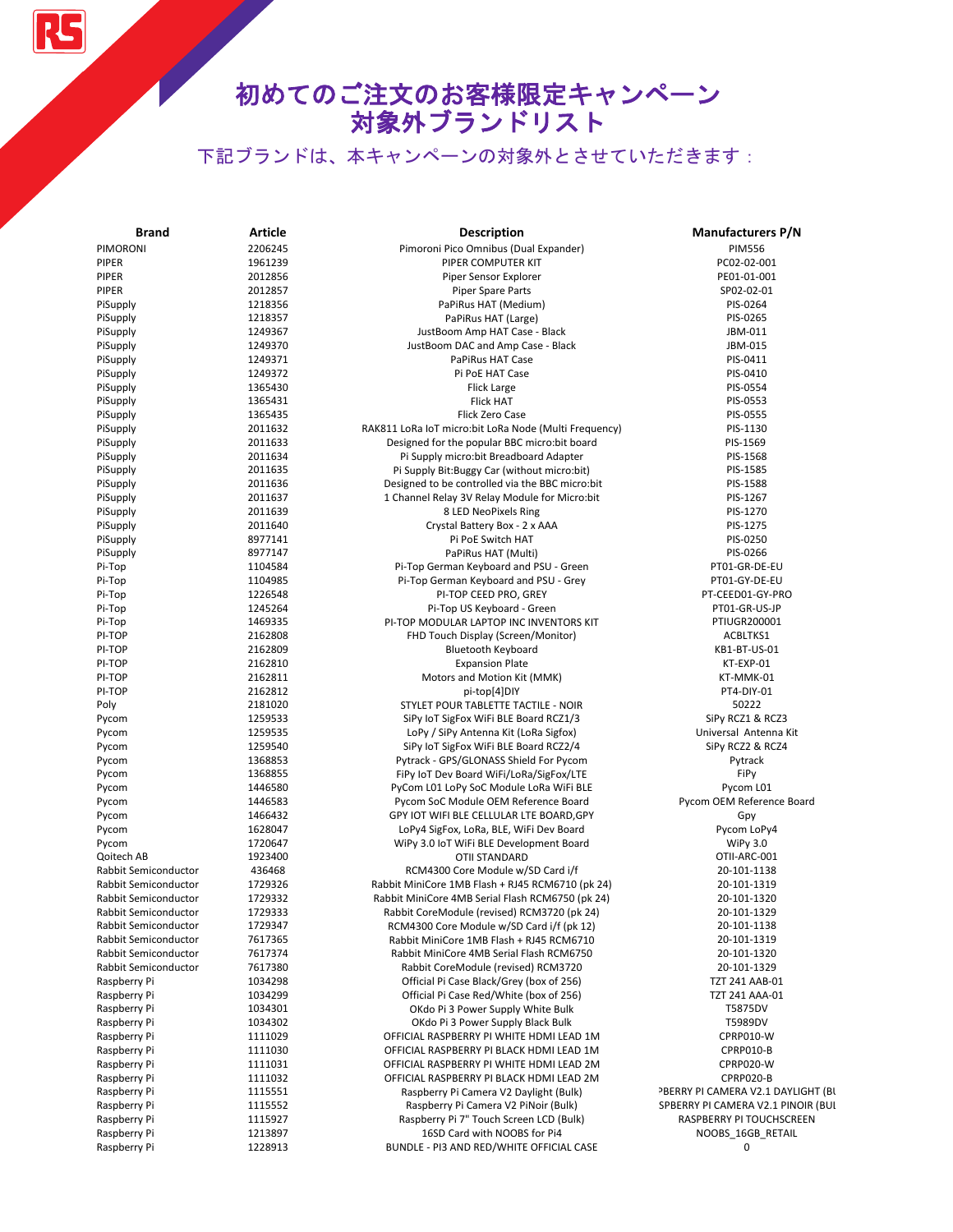# 初めてのご注文のお客様限定キャンペーン 対象外ブランドリスト

| <b>Brand</b>                 | Article            | <b>Description</b>                                                   | <b>Manufacturers P/N</b>              |
|------------------------------|--------------------|----------------------------------------------------------------------|---------------------------------------|
| Raspberry Pi                 | 1232011            | Raspberry Pi Compute module 3                                        | <b>COMPUTE MODULE 3</b>               |
| Raspberry Pi                 | 1232012            | Raspberry Pi Compute module 3 Lite                                   | <b>COMPUTE MODULE 3 LITE</b>          |
| Raspberry Pi                 | 1232013            | RASPBERRY PI 3 COMPUTE MODULE I/O                                    | COMPUTE MODULE 3 I/O                  |
| Raspberry Pi                 | 1235272            | Multihead 13W Power Supply 5.1V dc, 2.5A, Type C - Black BULK        | T6143DV                               |
| Raspberry Pi                 | 1238760            | Raspberry Pi3 and White 2.5A PSU                                     | Pi3+White PSU                         |
| Raspberry Pi                 | 1238761            | Raspberry Pi3 and Black 2.5A PSU                                     | Pi3+Black PSU                         |
| Raspberry Pi                 | 1244313            | Raspberry Pi OEM Kit - International PSU                             | SC-T25_LW_BK_EU0                      |
| Raspberry Pi                 | 1259526            | Raspberry Pi 2 Model B V.12 (Box of 150)                             | RASPBERRY PI 2 MODEL B V1.2 BULK      |
| Raspberry Pi                 | 1270226            | RASPBERRY PI COMPUTE MODULE 3 DEV KIT                                | CM3 DEV KIT                           |
| Raspberry Pi                 | 1360148            | SD CARD PRELOADED WITH NOOBS - 32GB                                  | NOOBS_32GB_RETAIL                     |
| Raspberry Pi                 | 1363741            | Raspberry Pi Compute Module CM1 I/O Board                            | CM1 I/O Board                         |
| Raspberry Pi                 | 1365473            | RASPBERRY PI 3 MODEL B SBC (Made in China, OLD Chip, NOT TO BE       | RASPBERRY PI 3 MODEL B_STD1           |
|                              |                    | SOLD IN THE UK OR JP) - DISCONTINUED OFFER 1828031                   |                                       |
| Raspberry Pi                 | 1373331            | RASPBERRY PI 3 MODEL B+                                              | RASPBERRY PI 3 MODEL B+               |
| Raspberry Pi                 | 1373332            | Raspberry Pi3+ Bulk                                                  | RASPBERRY PI 3 MODEL B+ BULK          |
| Raspberry Pi                 | 1373333            | Raspberry Pi 3 Model B+ (Bulk) - place orders on 1373331 (singles) & | Raspberry Pi_Resale                   |
|                              |                    | 1373332 (bulk)                                                       |                                       |
| Raspberry Pi                 | 1466800            | Raspberry Pi 3 Model B SBC (Bulk) (Made in China, OLD Chip, NOT TO   | RASPBERRY PI 3 MODEL B_STD_BULK       |
|                              |                    | BE SOLD IN UK or JP) - DISCONTINUED OFFER 1828032                    |                                       |
| Raspberry Pi                 | 1720555            | RASPBERRY PI 3B+, BLACK CASE                                         | 0                                     |
| Raspberry Pi                 | 1720556            | RASPBERRY PI 3B+, NOOBS                                              | 0                                     |
| Raspberry Pi                 | 1720557            | RASPBERRY PI 3B+, BLACK CASE, NOOBS                                  | 0                                     |
| Raspberry Pi                 | 1735595            | Raspberry Pi PoE HAT                                                 | POE_BOARD                             |
| Raspberry Pi                 | 1769638            | RASPBERRY PI 3 MODEL B+ 30 EACH                                      | 0<br>T6715DV                          |
| Raspberry Pi                 | 1770222            | UK FIXED HEAD PSU 5.1V 2.5A BLACK                                    | T6716DV                               |
| Raspberry Pi                 | 1770223            | EU FIXED HEAD PSU 5.1V 2.5A BLACK                                    | T6717DV                               |
| Raspberry Pi                 | 1770224            | US FIXED HEAD PSU 5.1V 2.5A BLACK                                    |                                       |
| Raspberry Pi<br>Raspberry Pi | 1770225<br>1770228 | Fixed Head Power Supply, UK - Black Bulk                             | T6715DV_BULK                          |
| Raspberry Pi                 | 1806177            | Fixed Head Power Supply, US - Black Bulk<br>Raspberry Pi TV HAT      | T6717DV_BULK<br>RASPBERRY PI TV UHAT  |
| Raspberry Pi                 | 1825739            | Fixed Head Power Supply, EU - Black Bulk                             | T6716DV_BULK                          |
|                              |                    | RASPBERRY PI 3 MODEL B SBC (Made in UK SONY, NEW CHIP, SELL          |                                       |
| Raspberry Pi                 | 1826547            | WW)                                                                  | RASPBERRY PI 3 MODEL B                |
| Raspberry Pi                 | 1829890            | Raspberry Pi Compute module 3+ Lite                                  | <b>COMPUTE MODULE 3+ LITE</b>         |
| Raspberry Pi                 | 1829891            | Raspberry Pi Compute module 3+8G                                     | <b>COMPUTE MODULE 3+ 8GB</b>          |
| Raspberry Pi                 | 1829892            | Raspberry Pi Compute module 3+ 16G                                   | <b>COMPUTE MODULE 3+ 16GB</b>         |
| Raspberry Pi                 | 1829893            | Raspberry Pi Compute module 3+32G                                    | <b>COMPUTE MODULE 3+32GB</b>          |
| Raspberry Pi                 | 1829894            | Compute Module 3+ Development Kit                                    | <b>IMPUTE MODULE 3+ DEVELOPMENT K</b> |
| Raspberry Pi                 | 1833486            | Official Pi 3A+ Case Red/White                                       | PI3A+ CASE                            |
| Raspberry Pi                 | 1836990            | Official Pi 3A+ Case Red/White (box of 160)                          | PI3A+ CASE                            |
| Raspberry Pi                 | 1857707            | RASPBERRY PI MOUSE BLACK/GREY                                        | SC0202                                |
| Raspberry Pi                 | 1857708            | RASPBERRY PI MOUSE RED/WHITE                                         | SC0165                                |
| Raspberry Pi                 | 1857709            | RASPBERRY PI KEYBOARD US BLACK/GREY                                  | SC0197                                |
| Raspberry Pi                 | 1857710            | RASPBERRY PI KEYBOARD US RED/WHITE                                   | SC0167                                |
| Raspberry Pi                 | 1857711            | RASPBERRY PI KEYBOARD UK BLACK/GREY                                  | SC0196                                |
| Raspberry Pi                 | 1857713            | RASPBERRY PI KEYBOARD UK RED/WHITE                                   | RPI-KYB (UK)_RED                      |
| Raspberry Pi                 | 1857714            | RASPBERRY PI KEYBOARD IT BLACK/GREY                                  | RPI-KYB (IT)_BLACK                    |
| Raspberry Pi                 | 1857715            | RASPBERRY PI KEYBOARD IT RED/WHITE                                   | RPI-KYB (IT)_RED                      |
| Raspberry Pi                 | 1857716            | RASPBERRY PI KEYBOARD FR BLACK/GREY                                  | RPI-KYB (FR)_BLACK                    |
| Raspberry Pi                 | 1857717            | RASPBERRY PI KEYBOARD FR RED/WHITE                                   | RPI-KYB (FR)_RED                      |
| Raspberry Pi                 | 1857718            | RASPBERRY PI KEYBOARD ES BLACK/GREY                                  | RPI-KYB (ES)_BLACK                    |
| Raspberry Pi                 | 1857719            | RASPBERRY PI KEYBOARD ES RED/WHITE                                   | SC0171                                |
| Raspberry Pi                 | 1857720            | RASPBERRY PI KEYBOARD DE RED/WHITE                                   | SC0168                                |
| Raspberry Pi                 | 1857721            | RASPBERRY PI KEYBOARD DE BLACK/GREY                                  | SC0198                                |
| Raspberry Pi                 | 1871375            | PI MICRO HDMI TO HDMI 1MTR WHITE CABLE                               | T7689AX                               |
| Raspberry Pi                 | 1871376            | PI MICRO HDMI TO HDMI 2MTR WHITE CABLE                               | T7690AX                               |
| Raspberry Pi                 | 1871377            | PI MICRO HDMI TO HDMI 1MTR BLACK CABLE                               | T7732AX                               |
| Raspberry Pi                 | 1871378            | PI MICRO HDMI TO HDMI 2MTR BLACK CABLE                               | T7733AX                               |
| Raspberry Pi                 | 1873412            | RPI4 PSU UK WHITE                                                    | <b>RPI4 PSU UK WHITE</b>              |
| Raspberry Pi                 | 1873413            | RPI4 PSU EU WHITE                                                    | RPI4 PSU EU WHITE                     |
| Raspberry Pi                 | 1873414            | RPI4 PSU US WHITE                                                    | RPI4 PSU US WHITE                     |
| Raspberry Pi                 | 1873415            | RPI4 PSU AU WHITE                                                    | RPI4 PSU AU WHITE                     |
| Raspberry Pi                 | 1873416            | RPI4 PSU UK BLACK                                                    | RPI4 PSU UK BLACK                     |
| Raspberry Pi                 | 1873417            | RPI4 PSU EU BLACK                                                    | RPI4 PSU EU BLACK                     |
| Raspberry Pi                 | 1873418            | RPI4 PSU US BLACK                                                    | RPI4 PSU US BLACK                     |
| Raspberry Pi                 | 1873419            | RPI4 PSU AU BLACK                                                    | RPI4 PSU AU BLACK                     |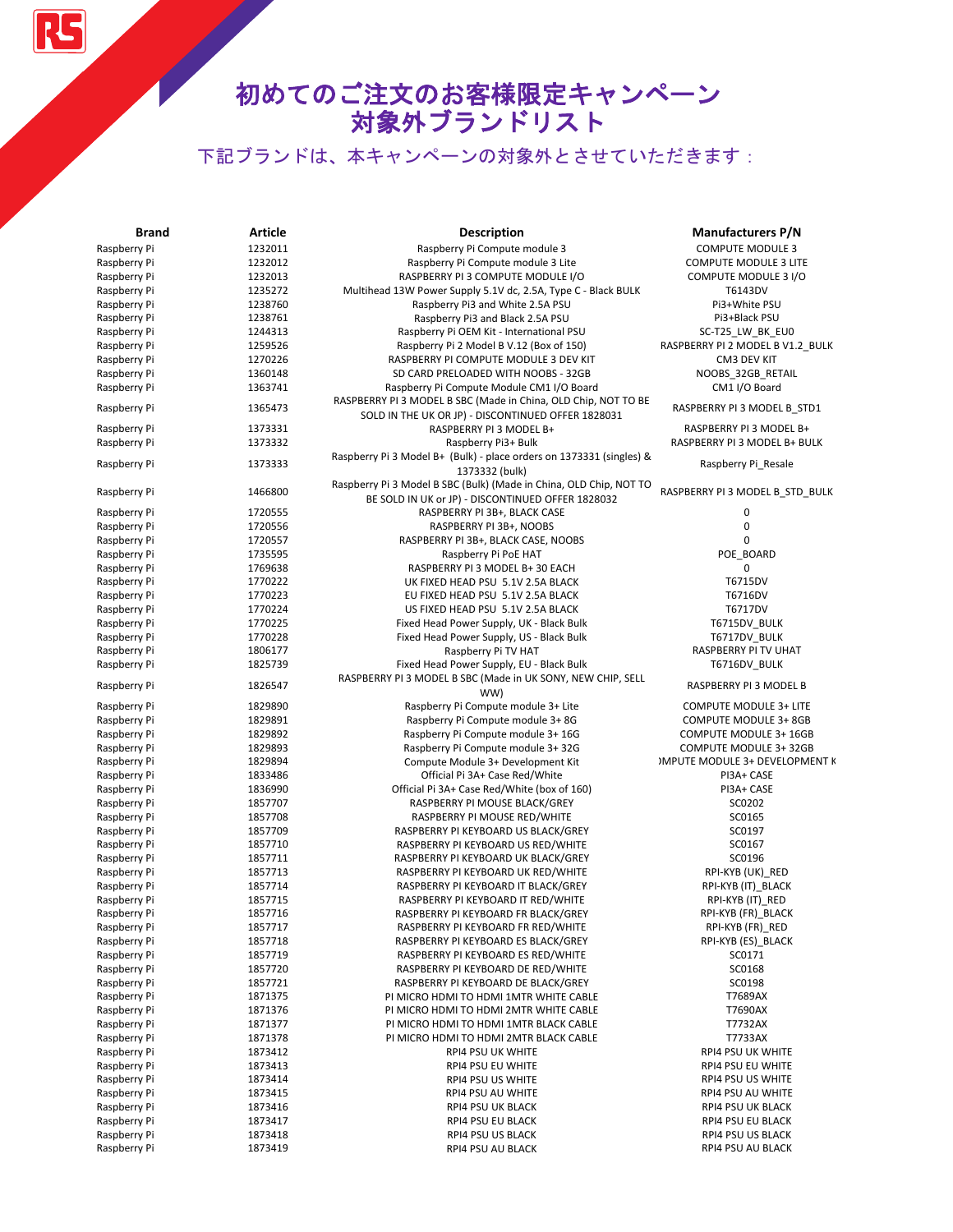RS

| <b>Brand</b> | Article | <b>Description</b>                                               | <b>Manufacturers P/N</b>                |
|--------------|---------|------------------------------------------------------------------|-----------------------------------------|
| Raspberry Pi | 1873420 | RPI Power Supply 5.1V/3A, USB-C, UK (WHITE) (BULK)               | RPI4 PSU UK WHITE BULK                  |
| Raspberry Pi | 1873421 | RPI Power Supply 5.1V/3A, USB-C, EU (WHITE) (BULK)               | RPI4 PSU EU WHITE BULK                  |
| Raspberry Pi | 1873422 | RPI Power Supply 5.1V/3A, USB-C, US (WHITE) (BULK)               | RPI4 PSU US WHITE BULK                  |
| Raspberry Pi | 1873423 | RPI Power Supply 5.1V/3A, USB-C, AU (WHITE) (BULK)               | RPI4 PSU AU WHITE BULK                  |
| Raspberry Pi | 1873424 | RPI Power Supply 5.1V/3A, USB-C, UK (BLACK) (BULK)               | RPI4 PSU UK BLACK BULK                  |
| Raspberry Pi | 1873425 | RPI Power Supply 5.1V/3A, USB-C, EU (BLACK) (BULK)               | RPI4 PSU EU BLACK BULK                  |
| Raspberry Pi | 1873426 | RPI Power Supply 5.1V/3A, USB-C, US (BLACK) (BULK)               | RPI4 PSU US BLACK BULK                  |
| Raspberry Pi | 1873427 | RPI Power Supply 5.1V/3A, USB-C, AU (BLACK) (BULK)               | RPI4 PSU AU BLACK BULK                  |
| Raspberry Pi | 1874653 | Raspberry Pi 4 4G Model B in Bulk - Place orders on 1888310      | Pi4 4GB Special Bulk                    |
| Raspberry Pi | 1874654 | RASPBERRY PI 4 8G MODEL B (Bulk) [LIVE item in place of 1983476] | RASPBERRY PI 4 8GB                      |
| Raspberry Pi | 1875394 | RPI uUSB-B to USB-C adapter, Black                               | <b>SB-MICRO B TO USB-C ADAPTER BLAC</b> |
| Raspberry Pi | 1876749 | RASPBERRY PI 4 CASE RED/WHITE                                    | RPI4 CASE RED/WHITE                     |
| Raspberry Pi | 1876750 | RASPBERRY PI 4 CASE BLACK/GREY                                   | RPI4 CASE BLACK/GREY                    |
| Raspberry Pi | 1876751 | Raspberry Pi 4 Case Red/White (BULK)                             | RPI4 CASE RED/WHITE BULK                |
| Raspberry Pi | 1876752 | Raspberry Pi 4 Case Black/Grey (BULK)                            | RPI4 CASE BLACK/GREY BULK               |
| Raspberry Pi | 1882074 | PI 4 USB-MICRO B TO USB-C ADAPTER WHITE                          | SB-MICRO B TO USB-C ADAPTER WHIT        |
| Raspberry Pi | 1888310 | RASPBERRY PI 4 4G MODEL B (BULK)                                 | PI4 4GB BULK                            |
| Raspberry Pi | 1971179 | Pi3B kit with PSU, touchscreen and camera                        | 3B kit with PSU, touchscreen and came   |
| Raspberry Pi | 1983476 | RASPBERRY PI 4 8G MODEL B (Bulk) [ PLACE ORDERS ON 1874654]      | RASPBERRY PI 4 8GB                      |
| Raspberry Pi | 2012852 | Raspberry Pi HQ Camera                                           | SC0261                                  |
| Raspberry Pi | 2012854 | 16mm Telephoto Lense                                             | SC0123                                  |
| Raspberry Pi | 2012855 | 6mm Wide Angle Lense                                             | SC0124                                  |
| Raspberry Pi | 2017829 | Raspberry Pi 4 2GB Model B (VERSION PURCHASED FROM RPTL)         | RASPBERRY PI 4 2G MODEL B               |
| Raspberry Pi | 2048262 | Raspberry Pi 400 Computer (UK)                                   | SC0372                                  |
| Raspberry Pi | 2048263 | Raspberry Pi 400 Computer (US)                                   | SC0373                                  |
| Raspberry Pi | 2048264 | Raspberry Pi 400 Computer (DE)                                   | SC0374                                  |
| Raspberry Pi | 2048265 | Raspberry Pi 400 Computer (FR)                                   | SC0375                                  |
| Raspberry Pi | 2048266 | Raspberry Pi 400 Computer (IT)                                   | SC0376                                  |
| Raspberry Pi | 2048267 | Raspberry Pi 400 Computer (ES)                                   | SC0377                                  |
| Raspberry Pi | 2048268 | Raspberry Pi 400 Desktop Computer Kit (UK)                       | SC0383                                  |
| Raspberry Pi | 2048269 | Raspberry Pi 400 Desktop Computer Kit (US)                       | SC0384                                  |
| Raspberry Pi | 2048270 | Raspberry Pi 400 Desktop Computer Kit (DE)                       | SC0385                                  |
| Raspberry Pi | 2048271 | Raspberry Pi 400 Desktop Computer Kit (FR)                       | SC0386                                  |
| Raspberry Pi | 2048272 | Raspberry Pi 400 Desktop Computer Kit (IT)                       | SC0387                                  |
| Raspberry Pi | 2048273 | Raspberry Pi 400 Desktop Computer Kit (ES)                       | SC0388                                  |
| Raspberry Pi | 2049881 | Raspberry Pi Keyboard NO Layout Red/White                        | SC0350                                  |
| Raspberry Pi | 2049882 | Raspberry Pi Keyboard DK Layout Red/White                        | SC0351                                  |
| Raspberry Pi | 2049883 | Raspberry Pi Keyboard SE Layout Red/White                        | SC0352                                  |
| Raspberry Pi | 2049884 | Raspberry Pi Keyboard PT Layout Red/White                        | SC0353                                  |
| Raspberry Pi | 2049885 | Raspberry Pi Keyboard JP Layout Red/White                        | SC0354                                  |
| Raspberry Pi | 2049886 | Raspberry Pi Keyboard NO Layout Black/Grey                       | SC0360                                  |
| Raspberry Pi | 2049887 | Raspberry Pi Keyboard DK Layout Black/Grey                       | SC0361                                  |
| Raspberry Pi | 2049888 | Raspberry Pi Keyboard SE Layout Black/Grey                       | SC0362                                  |
| Raspberry Pi | 2049889 | Raspberry Pi Keyboard PT Layout Black/Grey                       | SC0363                                  |
| Raspberry Pi | 2049890 | Raspberry Pi Keyboard JP Layout Black/Grey                       | SC0364                                  |
| Raspberry Pi | 2055263 | Raspberry Pi 4 Case Fan                                          | SC0448                                  |
| Raspberry Pi | 2055264 | Raspberry Pi CM4 Antenna Kit                                     | SC0480                                  |
| Raspberry Pi | 2064836 | Raspberry Pi Compute Module 4 with WiFi 2GB RAM Lite             | SC0275                                  |
| Raspberry Pi | 2064837 | Raspberry Pi Compute Module 4 with WiFi 2GB RAM 8GB Flash        | SC0276                                  |
| Raspberry Pi | 2064838 | Raspberry Pi Compute Module 4 with WiFi 2GB RAM 16GB Flash       | SC0277                                  |
| Raspberry Pi | 2064839 | Raspberry Pi Compute Module 4 with WiFi 2GB RAM 32GB Flash       | SC0278                                  |
| Raspberry Pi | 2064840 | Raspberry Pi Compute Module 4 with WiFi 4GB RAM Lite             | SC0279                                  |
| Raspberry Pi | 2064841 | Raspberry Pi Compute Module 4 with WiFi 4GB RAM 8GB Flash        | SC0280                                  |
| Raspberry Pi | 2064842 | Raspberry Pi Compute Module 4 with WiFi 4GB RAM 16GB Flash       | SC0281                                  |
| Raspberry Pi | 2064843 | Raspberry Pi Compute Module 4 with WiFi 4GB RAM 32GB Flash       | SC0282                                  |
| Raspberry Pi | 2064844 | Raspberry Pi Compute Module 4 with WiFi 8GB RAM Lite             | SC0283                                  |
| Raspberry Pi | 2064845 | Raspberry Pi Compute Module 4 with WiFi 8GB RAM 8GB Flash        | SC0284                                  |
| Raspberry Pi | 2064846 | Raspberry Pi Compute Module 4 with WiFi 8GB RAM 16GB Flash       | SC0285                                  |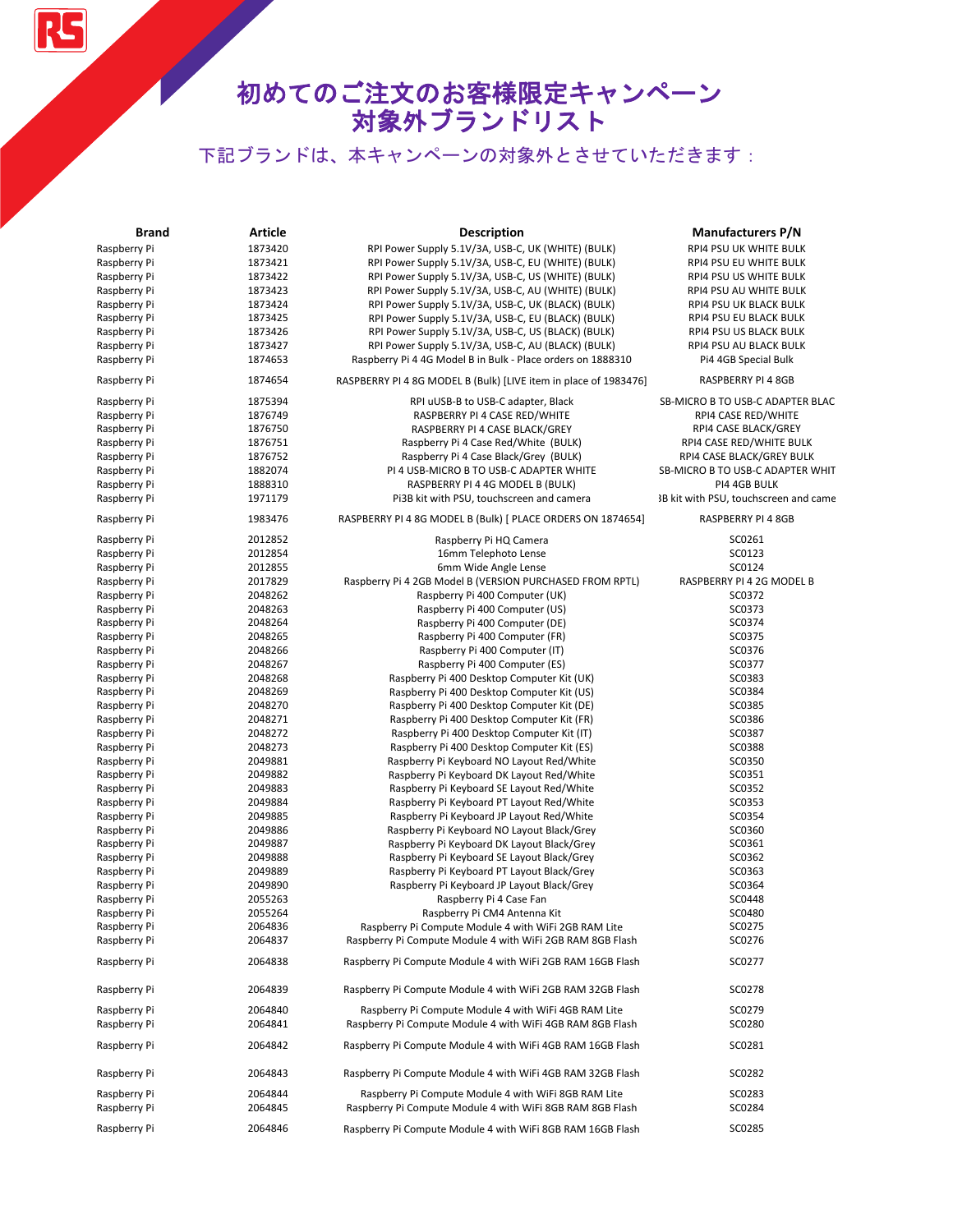RS

| <b>Brand</b> | <b>Article</b> | <b>Description</b>                                         | <b>Manufacturers P/N</b> |
|--------------|----------------|------------------------------------------------------------|--------------------------|
| Raspberry Pi | 2064847        | Raspberry Pi Compute Module 4 with WiFi 8GB RAM 32GB Flash | SC0286                   |
| Raspberry Pi | 2064848        | Raspberry Pi Compute Module 4 2GB RAM Lite                 | SC0287                   |
| Raspberry Pi | 2064849        | Raspberry Pi Compute Module 4 2GB RAM 8GB Flash            | SC0288                   |
| Raspberry Pi | 2064850        | Raspberry Pi Compute Module 4 2GB RAM 16GB Flash           | SC0289                   |
| Raspberry Pi | 2064851        | Raspberry Pi Compute Module 4 2GB RAM 32GB Flash           | SC0290                   |
| Raspberry Pi | 2064852        | Raspberry Pi Compute Module 4 4GB RAM Lite                 | SC0291                   |
| Raspberry Pi | 2064853        | Raspberry Pi Compute Module 4 4GB RAM 8GB Flash            | SC0292                   |
| Raspberry Pi | 2064854        | Raspberry Pi Compute Module 4 4GB RAM 16GB Flash           | SC0293                   |
| Raspberry Pi | 2064855        | Raspberry Pi Compute Module 4 4GB RAM 32GB Flash           | SC0294                   |
| Raspberry Pi | 2064856        | Raspberry Pi Compute Module 4 8GB RAM Lite                 | SC0295                   |
| Raspberry Pi | 2064857        | Raspberry Pi Compute Module 4 8GB RAM 8GB Flash            | SC0296                   |
| Raspberry Pi | 2064858        | Raspberry Pi Compute Module 4 8GB RAM 16GB Flash           | SC0297                   |
| Raspberry Pi | 2064859        | Raspberry Pi Compute Module 4 8GB RAM 32GB Flash           | SC0298                   |
| Raspberry Pi | 2064860        | Raspberry Pi Compute Module 4 with WiFi 1GB RAM Lite       | SC0314                   |
| Raspberry Pi | 2064861        | Raspberry Pi Compute Module 4 with WiFi 1GB RAM 8GB Flash  | SC0315                   |
| Raspberry Pi | 2064862        | Raspberry Pi Compute Module 4 with WiFi 1GB RAM 16GB Flash | SC0316                   |
| Raspberry Pi | 2064863        | Raspberry Pi Compute Module 4 with WiFi 1GB RAM 32GB Flash | SC0317                   |
| Raspberry Pi | 2064864        | Raspberry Pi Compute Module 4 1GB RAM Lite                 | SC0318                   |
| Raspberry Pi | 2064865        | Raspberry Pi Compute Module 4 1GB RAM 8GB Flash            | SC0319                   |
| Raspberry Pi | 2064866        | Raspberry Pi Compute Module 4 1GB RAM 16GB Flash           | SC0320                   |
| Raspberry Pi | 2064867        | Raspberry Pi Compute Module 4 1GB RAM 32GB Flash           | SC0321                   |
| Raspberry Pi | 2064868        | Raspberry Pi CM4 IO Board                                  | SC0326                   |
| Raspberry Pi | 2095728        | Raspberry Pi 400 Computer (NO)                             | SC0378                   |
| Raspberry Pi | 2095729        | Raspberry Pi 400 Computer (SE)                             | SC0379                   |
| Raspberry Pi | 2095730        | Raspberry Pi 400 Computer (DK)                             | SC0380                   |
| Raspberry Pi | 2095731        | Raspberry Pi 400 Computer (PT)                             | SC0381                   |
| Raspberry Pi | 2095732        | Raspberry Pi 400 Computer (JP)                             | SC0382                   |
| Raspberry Pi | 2095733        | Raspberry Pi 400 Desktop Computer Kit (EU)                 | SC0389                   |
| Raspberry Pi | 2095734        | Raspberry Pi 400 Desktop Computer Kit (NO)                 | SC0390                   |
| Raspberry Pi | 2095736        | Raspberry Pi 400 Desktop Computer Kit (SE)                 | SC0391                   |
| Raspberry Pi | 2095737        | Raspberry Pi 400 Desktop Computer Kit (DK)                 | SC0392                   |
| Raspberry Pi | 2095738        | Raspberry Pi 400 Desktop Computer Kit (PT)                 | SC0393                   |
| Raspberry Pi | 2095739        | Raspberry Pi 400 Desktop Computer Kit (IN)                 | SC0511                   |
| Raspberry Pi | 2095740        | Raspberry Pi 400 Desktop Computer Kit (AS)                 | SC0512                   |
| Raspberry Pi | 2095742        | Raspberry Pi 400 Desktop Computer Kit (AU)                 | SC0513                   |
| Raspberry Pi | 2095743        | Raspberry Pi CM4 with WiFi 2GB RAM Lite(                   | FRPSC0275                |
| Raspberry Pi | 2095744        | Raspberry Pi CM4 with WiFi 2GB RAM 8GB F                   | FRPSC0276                |
| Raspberry Pi | 2095745        | Raspberry Pi CM4 with WiFi 2GB RAM 16GB                    | FRPSC0277                |
| Raspberry Pi | 2095746        | Raspberry Pi CM4 with WiFi 2GB RAM 32GB                    | FRPSC0278                |
| Raspberry Pi | 2095747        | Raspberry Pi CM4 with WiFi 4GB RAM Lite(                   | FRPSC0279                |
| Raspberry Pi | 2095748        | Raspberry Pi CM4 with WiFi 4GB RAM 8GB F                   | FRPSC0280                |
| Raspberry Pi | 2095749        | Raspberry Pi CM4 with WiFi 4GB RAM 16GB                    | FRPSC0281                |
| Raspberry Pi | 2095750        | Raspberry Pi CM4 with WiFi 4GB RAM 32GB                    | FRPSC0282                |
| Raspberry Pi | 2095751        | Raspberry Pi CM4 with WiFi 8GB RAM Lite(                   | FRPSC0283                |
| Raspberry Pi | 2095752        | Raspberry Pi CM4 with WiFi 8GB RAM 8GB F                   | FRPSC0284                |
| Raspberry Pi | 2095753        | Raspberry Pi CM4 with WiFi 8GB RAM 16GB                    | FRPSC0285                |
| Raspberry Pi | 2095754        | Raspberry Pi CM4 with WiFi 8GB RAM 32GB                    | FRPSC0286                |
| Raspberry Pi | 2095755        | Raspberry Pi CM4 2GB RAM Lite(Bulk)                        | FRPSC0287                |
| Raspberry Pi | 2095756        | Raspberry Pi CM4 2GB RAM 8GB Flash(Bulk)                   | FRPSC0288                |
| Raspberry Pi | 2095758        | Raspberry Pi CM4 2GB RAM 16GB Flash(Bulk                   | FRPSC0289                |
| Raspberry Pi | 2095759        | Raspberry Pi CM4 2GB RAM 32GB Flash(Bulk                   | FRPSC0290                |
| Raspberry Pi | 2095760        | Raspberry Pi CM4 4GB RAM Lite(Bulk)                        | FRPSC0291                |
| Raspberry Pi | 2095761        | Raspberry Pi CM4 4GB RAM 8GB Flash(Bulk)                   | FRPSC0292                |
| Raspberry Pi | 2095762        | Raspberry Pi CM4 4GB RAM 16GB Flash(Bulk                   | FRPSC0293                |
| Raspberry Pi | 2095764        | Raspberry Pi CM4 4GB RAM 32GB Flash(Bulk                   | FRPSC0294                |
| Raspberry Pi | 2095765        | Raspberry Pi CM4 8GB RAM Lite(Bulk)                        | FRPSC0295                |
| Raspberry Pi | 2095766        | Raspberry Pi CM4 8GB RAM 8GB Flash(Bulk)                   | FRPSC0296                |
| Raspberry Pi | 2095767        | Raspberry Pi CM4 8GB RAM 16GB Flash(Bulk                   | FRPSC0297                |
| Raspberry Pi | 2095768        | Raspberry Pi CM4 8GB RAM 32GB Flash(Bulk                   | FRPSC0298                |
| Raspberry Pi | 2095769        | Raspberry Pi CM4 with WiFi 1GB RAM Lite(                   | FRPSC0314                |
| Raspberry Pi | 2095770        | Raspberry Pi CM4 with WiFi 1GB RAM 8GB F                   | FRPSC0315                |
| Raspberry Pi | 2095771        | Raspberry Pi CM4 with WiFi 1GB RAM 16GB                    | FRPSC0316                |
| Raspberry Pi | 2095772        | Raspberry Pi CM4 with WiFi 1GB RAM 32GB                    | FRPSC0317                |
|              |                |                                                            |                          |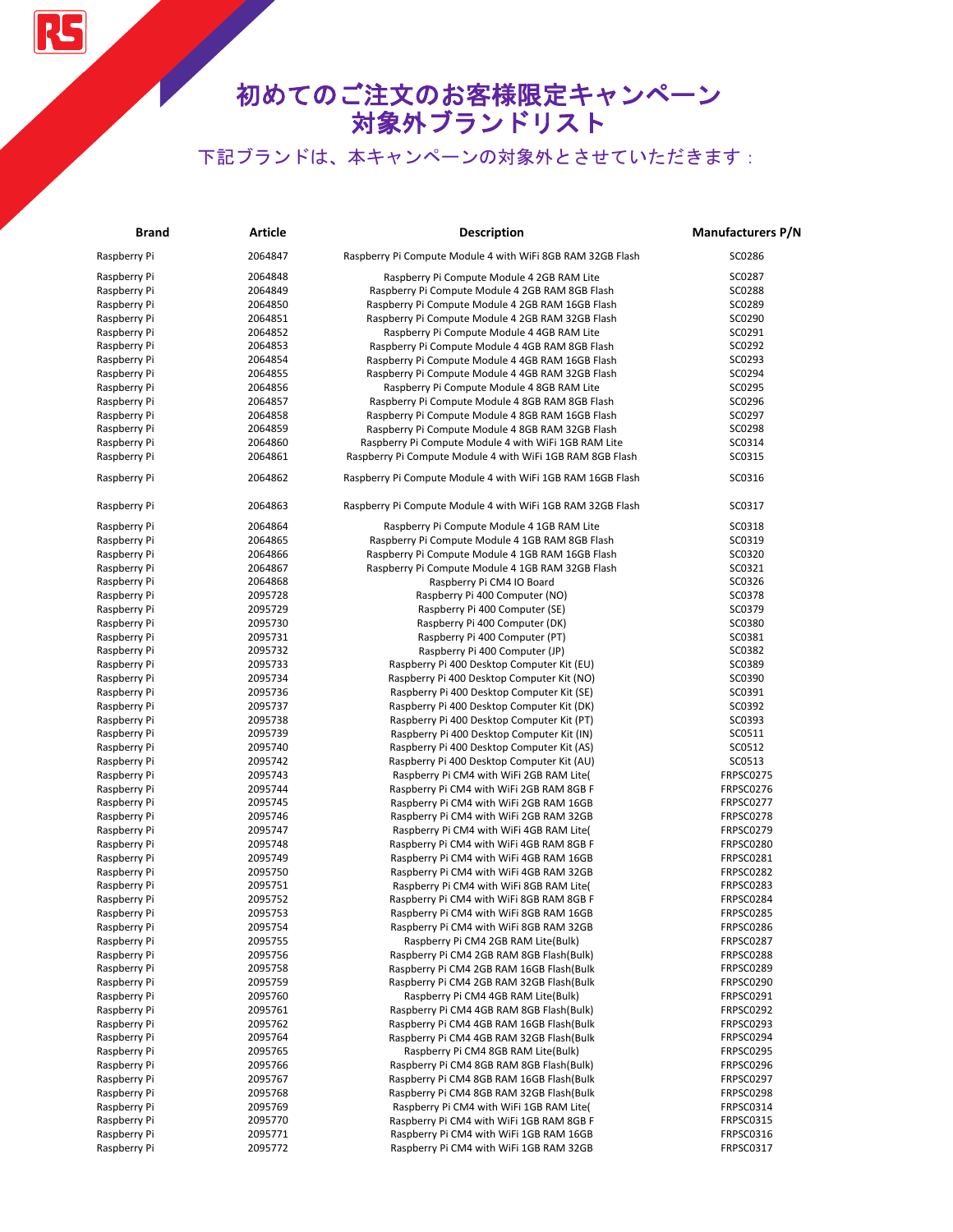# 初めてのご注文のお客様限定キャンペーン 対象外ブランドリスト

| Brand                        | <b>Article</b>     | <b>Description</b>                                                                   | <b>Manufacturers P/N</b>                     |
|------------------------------|--------------------|--------------------------------------------------------------------------------------|----------------------------------------------|
| Raspberry Pi                 | 2095773            | Raspberry Pi CM4 1GB RAM Lite(Bulk)                                                  | <b>FRPSC0318</b>                             |
| Raspberry Pi                 | 2095774            | Raspberry Pi CM4 1GB RAM 8GB Flash(Bulk)                                             | FRPSC0319                                    |
| Raspberry Pi                 | 2095775            | Raspberry Pi CM4 1GB RAM 16GB Flash(Bulk                                             | FRPSC0320                                    |
| Raspberry Pi                 | 2095776            | Raspberry Pi CM4 1GB RAM 32GB Flash(Bulk                                             | FRPSC0321                                    |
| Raspberry Pi                 | 2102510            | <b>IQaudio Codec Zero</b>                                                            | SC0366                                       |
| Raspberry Pi                 | 2102511            | IQaudio DAC+                                                                         | SC0368                                       |
| Raspberry Pi                 | 2102512            | IQaudio DAC Pro                                                                      | SC0369                                       |
| Raspberry Pi                 | 2102513            | IQaudio DigiAMP+                                                                     | SC0370                                       |
| Raspberry Pi                 | 2104302            | SD Card preloaded with NOOBS - 16GB v3.5                                             | NOOBS_16GB_RETAIL V3.5.0                     |
| Raspberry Pi                 | 2104303            | SD Card preloaded with NOOBS - 32GB v3.5                                             | NOOBS_32GB_RETAIL V3.5.0                     |
| Raspberry Pi                 | 2122161            | RP2040 PICO DEVELOPMENT BOARD, REEL (of 480)                                         | SC0915                                       |
| Raspberry Pi                 | 2122162            | RP2040 PICO DEVELOPMENT BOARD                                                        | SC0915                                       |
| Raspberry Pi                 | 2148546            | Raspberry Pi CM4 with WiFi 2GB RAM Lite(                                             | FRPSC0275B                                   |
| Raspberry Pi                 | 2148547            | Raspberry Pi CM4 with WiFi 2GB RAM 8GB F                                             | FRPSC0276B                                   |
| Raspberry Pi                 | 2148548            | Raspberry Pi CM4 with WiFi 2GB RAM 16GB                                              | FRPSC0277B                                   |
| Raspberry Pi                 | 2148549            | Raspberry Pi CM4 with WiFi 2GB RAM 32GB                                              | FRPSC0278B                                   |
| Raspberry Pi                 | 2148550            | Raspberry Pi CM4 with WiFi 4GB RAM Lite(                                             | FRPSC0279B                                   |
| Raspberry Pi                 | 2148551            | Raspberry Pi CM4 with WiFi 4GB RAM 8GB F                                             | FRPSC0280B                                   |
| Raspberry Pi                 | 2148552            | Raspberry Pi CM4 with WiFi 4GB RAM 16GB                                              | FRPSC0281B                                   |
| Raspberry Pi                 | 2148553            | Raspberry Pi CM4 with WiFi 4GB RAM 32GB                                              | FRPSC0282B                                   |
| Raspberry Pi                 | 2148554            | Raspberry Pi CM4 with WiFi 8GB RAM Lite(                                             | FRPSC0283B                                   |
| Raspberry Pi                 | 2148555            | Raspberry Pi CM4 with WiFi 8GB RAM 8GB F                                             | FRPSC0284B                                   |
| Raspberry Pi                 | 2148556            | Raspberry Pi CM4 with WiFi 8GB RAM 16GB                                              | FRPSC0285B                                   |
| Raspberry Pi                 | 2148557            | Raspberry Pi CM4 with WiFi 8GB RAM 32GB                                              | FRPSC0286B                                   |
| Raspberry Pi                 | 2148558            | Raspberry Pi CM4 2GB RAM Lite(OEM)                                                   | FRPSC0287B                                   |
| Raspberry Pi                 | 2148559            | Raspberry Pi CM4 2GB RAM 8GB Flash(OEM)                                              | FRPSC0288B                                   |
| Raspberry Pi<br>Raspberry Pi | 2148560            | Raspberry Pi CM4 2GB RAM 16GB Flash(OEM)<br>Raspberry Pi CM4 2GB RAM 32GB Flash(OEM) | FRPSC0289B                                   |
| Raspberry Pi                 | 2148561<br>2148562 |                                                                                      | FRPSC0290B<br>FRPSC0291B                     |
| Raspberry Pi                 | 2148563            | Raspberry Pi CM4 4GB RAM Lite(OEM)                                                   | FRPSC0292B                                   |
| Raspberry Pi                 | 2148565            | Raspberry Pi CM4 4GB RAM 8GB Flash (OEM)<br>Raspberry Pi CM4 4GB RAM 16GB Flash(OEM) | FRPSC0293B                                   |
| Raspberry Pi                 | 2148566            | Raspberry Pi CM4 4GB RAM 32GB Flash(OEM)                                             | FRPSC0294B                                   |
| Raspberry Pi                 | 2148567            | Raspberry Pi CM4 8GB RAM Lite(OEM)                                                   | FRPSC0295B                                   |
| Raspberry Pi                 | 2148568            | Raspberry Pi CM4 8GB RAM 8GB Flash (OEM)                                             | FRPSC0296B                                   |
| Raspberry Pi                 | 2148569            | Raspberry Pi CM4 8GB RAM 16GB Flash(OEM)                                             | FRPSC0297B                                   |
| Raspberry Pi                 | 2148571            | Raspberry Pi CM4 8GB RAM 32GB Flash(OEM)                                             | FRPSC0298B                                   |
| Raspberry Pi                 | 2148572            | Raspberry Pi CM4 with WiFi 1GB RAM Lite(                                             | FRPSC0314B                                   |
| Raspberry Pi                 | 2148573            | Raspberry Pi CM4 with WiFi 1GB RAM 8GB F                                             | FRPSC0315B                                   |
| Raspberry Pi                 | 2148574            | Raspberry Pi CM4 with WiFi 1GB RAM 16GB                                              | FRPSC0316B                                   |
| Raspberry Pi                 | 2148575            | Raspberry Pi CM4 with WiFi 1GB RAM 32GB                                              | FRPSC0317B                                   |
| Raspberry Pi                 | 2148576            | Raspberry Pi CM4 1GB RAM Lite(OEM)                                                   | FRPSC0318B                                   |
| Raspberry Pi                 | 2148577            | Raspberry Pi CM4 1GB RAM 8GB Flash(OEM)                                              | FRPSC0319B                                   |
| Raspberry Pi                 | 2148578            | Raspberry Pi CM4 1GB RAM 16GB Flash(OEM)                                             | FRPSC0320B                                   |
| Raspberry Pi                 | 2148579            | Raspberry Pi CM4 1GB RAM 32GB Flash(OEM)                                             | FRPSC0321B                                   |
| Raspberry Pi                 | 2148776            | Getting Started with MicroPython on Pico                                             | MAG51                                        |
| Raspberry Pi                 | 2177706            | The Official Raspberry Pi Beginner's Guide 4th Ed - German                           | MAG33                                        |
| Raspberry Pi                 | 2177707            | The Official Raspberry Pi Beginner's Guide 4th Ed French                             | MAG34                                        |
| Raspberry Pi                 | 2177709            | The Official Raspberry Pi Beginner's Guide 4th Ed - Spain                            | MAG35                                        |
| Raspberry Pi                 | 2177710            | The Official Raspberry Pi Beginner's Guide 4th Ed - Italy                            | MAG36                                        |
| Raspberry Pi                 | 2177711            | The Official Raspberry Pi Beginner's Guide 4th Ed - English                          | MAG38                                        |
| Raspberry Pi                 | 2211608            | Raspberry Pi RP2040 (REEL OF 3400)                                                   | RP2040                                       |
| Raspberry Pi                 | 2211609            | Raspberry Pi RP2040 (PACK OF 10)                                                     | RP2040                                       |
| Raspberry Pi                 | 2211610            | Raspberry Pi RP2040 (REEL OF 500)                                                    | RP2040                                       |
| Raspberry Pi                 | 2211611            | Raspberry Pi RP2040 (PACK OF 10)                                                     | RP2040                                       |
| <b>RASPBERRY PI</b>          | 2211857            | RASPBERRY PI POE HAT (NEW VERSION)                                                   | SC0468                                       |
| Raspberry Pi                 | 8111284            | RASPBERRY PI MODEL B+                                                                | RASPBERRY PI B+                              |
| Raspberry Pi                 | 8168003            | Raspberry Pi Compute Module Kit                                                      | Compute Module Kit                           |
| Raspberry Pi                 | 8268825            | Raspberry Pi Compute module 1                                                        | RASPBERRY PI COMPUTE MODULE                  |
| Raspberry Pi                 | 8300608            | Raspberry Pi Model B+ (Box of 150)                                                   | RASPBERRY PI B+ BULK                         |
| Raspberry Pi                 | 8326274            | RASPBERRY PI 2 MODEL B                                                               | RASPBERRY PI 2 MODEL B                       |
| Raspberry Pi                 | 8332699            | RASPBERRY PI MODEL A+                                                                | RASPBERRY PI A+                              |
| Raspberry Pi                 | 8472816            | Raspberry Pi 2 Model B v.1 (Box of 150)                                              | RASPBERRY PI 2 MODEL B BULK                  |
| Raspberry Pi<br>Raspberry Pi | 8949310<br>8997466 | RASPBERRY PI SENSE HAT<br>RASPBERRY PI 7" TOUCH SCREEN LCD                           | <b>SENSE HAT</b><br>RASPBERRY PI TOUCHSCREEN |
| Raspberry Pi                 | 9098126            | OFFICIAL PI 3 POWER SUPPLY WHITE                                                     | T5875DV                                      |
| Raspberry Pi                 | 9098132            | OFFICIAL PI 3 RED/WHITE CASE                                                         | TZT 241 AAA-01                               |
|                              |                    |                                                                                      |                                              |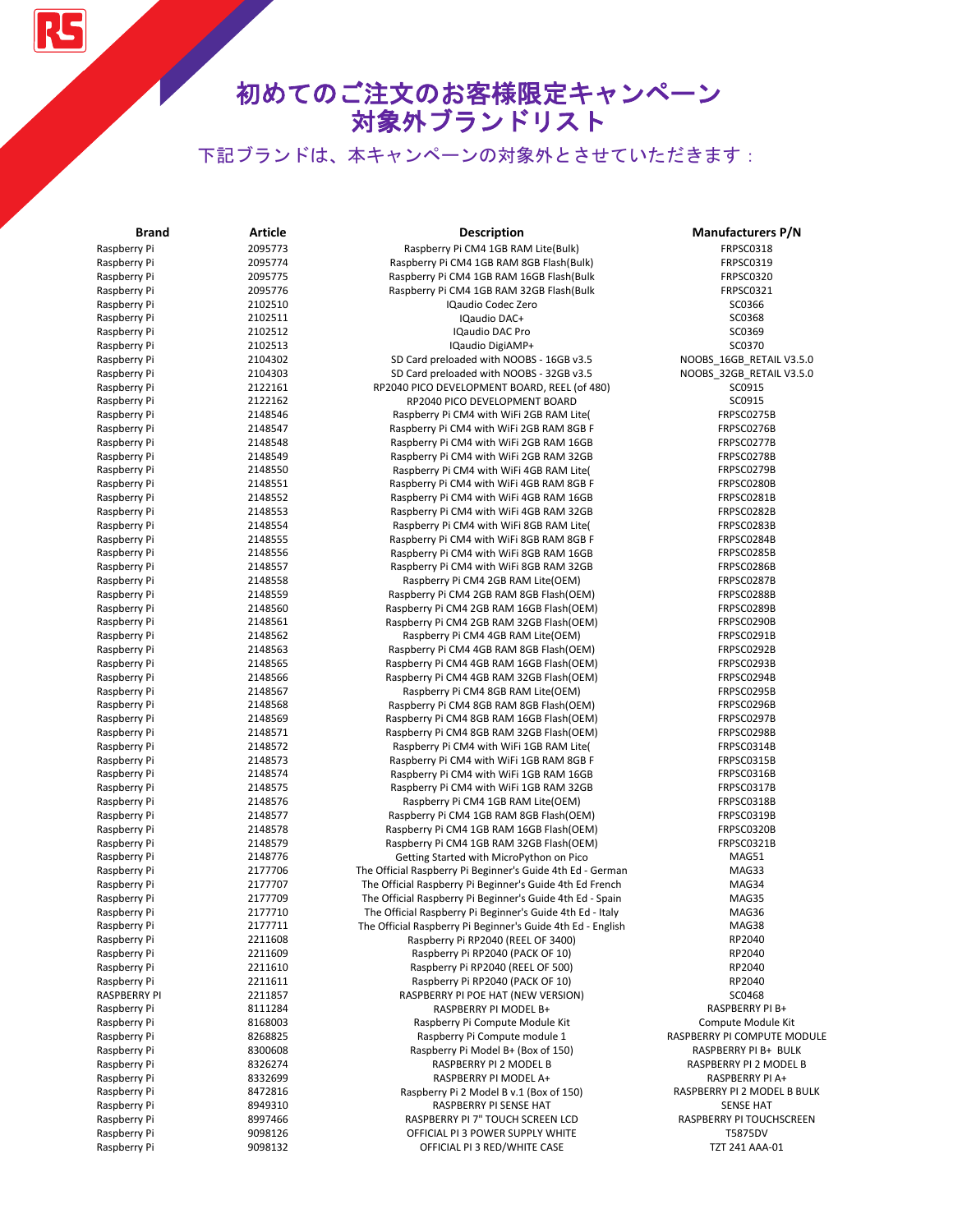RS

| <b>Brand</b>                           | Article            | <b>Description</b>                                                                | <b>Manufacturers P/N</b>                  |
|----------------------------------------|--------------------|-----------------------------------------------------------------------------------|-------------------------------------------|
| Raspberry Pi                           | 9098135            | OFFICIAL PI 3 POWER SUPPLY BLACK                                                  | T5989DV                                   |
| Raspberry Pi                           | 9098138            | OFFICIAL PI 3 BLACK/GREY CASE                                                     | <b>TZT 241 AAB-01</b>                     |
| Raspberry Pi                           | 9132664            | Raspberry Pi Camera Module V2                                                     | RASPBERRY PI CAMERA MODULE V2.1           |
| Raspberry Pi                           | 9132673            | Raspberry Pi PiNoir Camera Module V2                                              | PBERRY PI PINOIR CAMERA MODULE \          |
| <b>RIVERDI</b>                         | 1931152            | TFT LCD Colour Display / Touch Screen, 3.5in, 896 x 640                           | RVT35AHBFWN00                             |
| <b>RIVERDI</b>                         | 1931153            | TFT LCD Colour Display / Touch Screen, 3.5in, 896 x 640                           | RVT35AHBFWR00                             |
| <b>RIVERDI</b>                         | 1931154            | TFT LCD Colour Display / Touch Screen, 3.5in, 896 x 640                           | RVT35AHBFWC00                             |
| <b>RIVERDI</b>                         | 1931155            | TFT LCD Colour Display / Touch Screen, 4.3in, 1280 x 768                          | RVT43ALBFWN00                             |
| RIVERDI                                | 1931156            | TFT LCD Colour Display / Touch Screen, 4.3in, 1280 x 768                          | RVT43ALBFWR00                             |
| <b>RIVERDI</b>                         | 1931157            | TFT LCD Colour Display / Touch Screen, 4.3in, 1280 x 768                          | RVT43ALBFWC00                             |
| RIVERDI                                | 1931158            | TFT LCD Colour Display / Touch Screen, 4.3in, 1280 x 768                          | RVT43ULBNWC01                             |
| RIVERDI                                | 1931160            | TFT LCD Colour Display / Touch Screen, 5in, 800 x 480                             | RVT50AQBFWN00                             |
| RIVERDI                                | 1931162            | TFT LCD Colour Display / Touch Screen, 5in, 800 x 480                             | RVT50AQBFWC00                             |
| <b>RIVERDI</b>                         | 1931164            | TFT LCD Colour Display / Touch Screen, 5in, 800 x 480                             | RVT50UQBNWC01                             |
| RIVERDI                                | 1931166            | TFT LCD Colour Display / Touch Screen, 7in, 1792 x 1024                           | RVT70AQBFWN00                             |
| RIVERDI                                | 1931167            | TFT LCD Colour Display / Touch Screen, 7in, 1792 x 1024                           | RVT70AQBFWR00                             |
| RIVERDI                                | 1931168            | TFT LCD Colour Display / Touch Screen, 7in, 1792 x 1024                           | RVT70AQBFWC00                             |
| RIVERDI                                | 1931169            | TFT LCD Colour Display / Touch Screen, 7in, 1792 x 1024                           | RVT70UQBNWC01                             |
| RIVERDI                                | 1931170            | TFT LCD Colour Display / Touch Screen, 7in, 1792 x 1024                           | RVT70UQBNWC04                             |
| RIVERDI                                | 1931172            | TFT LCD Colour Display / Touch Screen, 5in, 800 x 480                             | RVT50AQEFWC00                             |
| RIVERDI                                | 1931174            | TFT LCD Colour Display / Touch Screen, 5in, 800 x 480                             | RVT50UQENWC04                             |
| <b>ROCK SEVEN</b><br><b>ROCK SEVEN</b> | 2131335            | RoadBlock 9603 2 way satelite communicat<br>RockBlock 9603 bundle with FTDI cable | RockBLOCK 9603                            |
| <b>RS PRO</b>                          | 2131336            |                                                                                   | RockBlock FTDI Kit                        |
|                                        | 9097117            | 3.5mm Stereo to Twin RCA Cable - 1 Metre<br>16Gb Mozilla SD Card                  | 2000114155                                |
| Sandisk<br>Sandisk                     | 1000149<br>2032508 |                                                                                   | 16Gb Mozilla SD Card                      |
| Sandisk                                | 2208617            | SD Card preloaded with NOOBS - 16GB<br>Sandisk Blank Sd Card (16gb) (PK 120)      | NOOBS_16GB_RETAIL Pi4 8gb<br>SDSDQAD-016G |
| Sandisk                                | 2208618            | Sandisk Blank Sd Card (16gb)                                                      | SDSDQAD-016G                              |
| SB COMPONENTS LTD                      | 2240175            | Pico GPIO expansion board                                                         | SKU20812                                  |
| <b>SB COMPONENTS LTD</b>               | 2240176            | Raspberry Pi Pico HAT Expansion                                                   | SKU20836                                  |
| <b>SB COMPONENTS LTD</b>               | 2240177            | Pico Breadboard Kit                                                               | SKU20843                                  |
| SEEED STUDIO                           | 1743221            | Grove - Starter Kit for Arduino                                                   | 110060024                                 |
| SEEED STUDIO                           | 1743222            | ARDX - The starter kit for Arduino                                                | 110060004                                 |
| SEEED STUDIO                           | 1743223            | Sidekick Basic Kit for Arduino V2                                                 | 110060025                                 |
| SEEED STUDIO                           | 1743224            | Grove Smart Plant Care Kit for Arduino                                            | 110060130                                 |
| SEEED STUDIO                           | 1743226            | Grove Speech Recognizer kit for Arduino                                           | 110020108                                 |
| SEEED STUDIO                           | 1743227            | CAN-BUS Shield V2 for Arduino                                                     | 103030215                                 |
| SEEED STUDIO                           | 1743228            | SD Card Shield V4.1 for Arduino                                                   | 103030005                                 |
| SEEED STUDIO                           | 1743229            | NFC SHIELD V2.0 FOR ARDUINO, 113030001                                            | 113030001                                 |
| SEEED STUDIO                           | 1743230            | Bluetooth Shield V2 for Arduino                                                   | 113030019                                 |
| SEEED STUDIO                           | 1743232            | GPRS SHIELD V3.0 FOR ARDUINO,113030009                                            | 113030009                                 |
| SEEED STUDIO                           | 1743233            | Base Shield V2 for Arduino                                                        | 103030000                                 |
| SEEED STUDIO                           | 1743234            | Relay Shield v3.0 for Arduino                                                     | 103030009                                 |
| SEEED STUDIO                           | 1743235            | Grove - Line Finder v1.1                                                          | 101020172                                 |
| SEEED STUDIO                           | 1743236            | Grove - Moisture Sensor                                                           | 101020008                                 |
| <b>SEEED STUDIO</b>                    | 1743237            | Grove - Temperature & Humidity Sensor                                             | 101020011                                 |
| SEEED STUDIO                           | 1743238            | Grove - Ultrasonic Ranger                                                         | 101020010                                 |
| SEEED STUDIO                           | 1743239            | Grove - OLED Display 0.96inch                                                     | 104030008                                 |
| SEEED STUDIO                           | 1743240            | Grove - PIR Motion Sensor                                                         | 101020020                                 |
| SEEED STUDIO                           | 1/43241            | Grove - Dust Sensor                                                               | 101020012                                 |
| <b>SEEED STUDIO</b>                    | 1743242            | Grove - Water Sensor                                                              | 101020018                                 |
| SEEED STUDIO                           | 1743243            | Grove - Relay                                                                     | 103020005                                 |
| <b>SEEED STUDIO</b>                    | 1743244            | Grove - Button                                                                    | 101020003                                 |
| SEEED STUDIO                           | 1743245            | Grove - Buzzer                                                                    | 107020000                                 |
| SEEED STUDIO                           | 1743246            | Grove - Light Sensor v1.2                                                         | 101020132                                 |
| SEEED STUDIO                           | 1743248            | Grove - Button(P)                                                                 | 111020000                                 |
| SEEED STUDIO                           | 1743249            | Grove - Switch(P)                                                                 | 101020004                                 |
| <b>SEEED STUDIO</b>                    | 1743250            | Grove - Loudness Sensor                                                           | 101020063                                 |
| SEEED STUDIO                           | 1743251            | Grove - Infrared Emitter                                                          | 101020026                                 |
| <b>SEEED STUDIO</b>                    | 1743252            | Grove - Rotary Angle Sensor(P)<br>Grove LED Bar v2.0                              | 101020048<br>104020006                    |
| SEEED STUDIO                           | 1743253            | Grove - Electromagnet                                                             |                                           |
| SEEED STUDIO                           | 1743254            |                                                                                   | 101020073                                 |
| SEEED STUDIO<br><b>SEEED STUDIO</b>    | 1743255<br>1743256 | Grove - Sound Sensor<br>Grove - I2C Hub                                           | 101020023<br>103020006                    |
| SEEED STUDIO                           | 1743257            | Grove - Thumb Joystick                                                            | 101020028                                 |
| SEEED STUDIO                           | 1743258            | Grove - Servo                                                                     | 316010005                                 |
|                                        |                    |                                                                                   |                                           |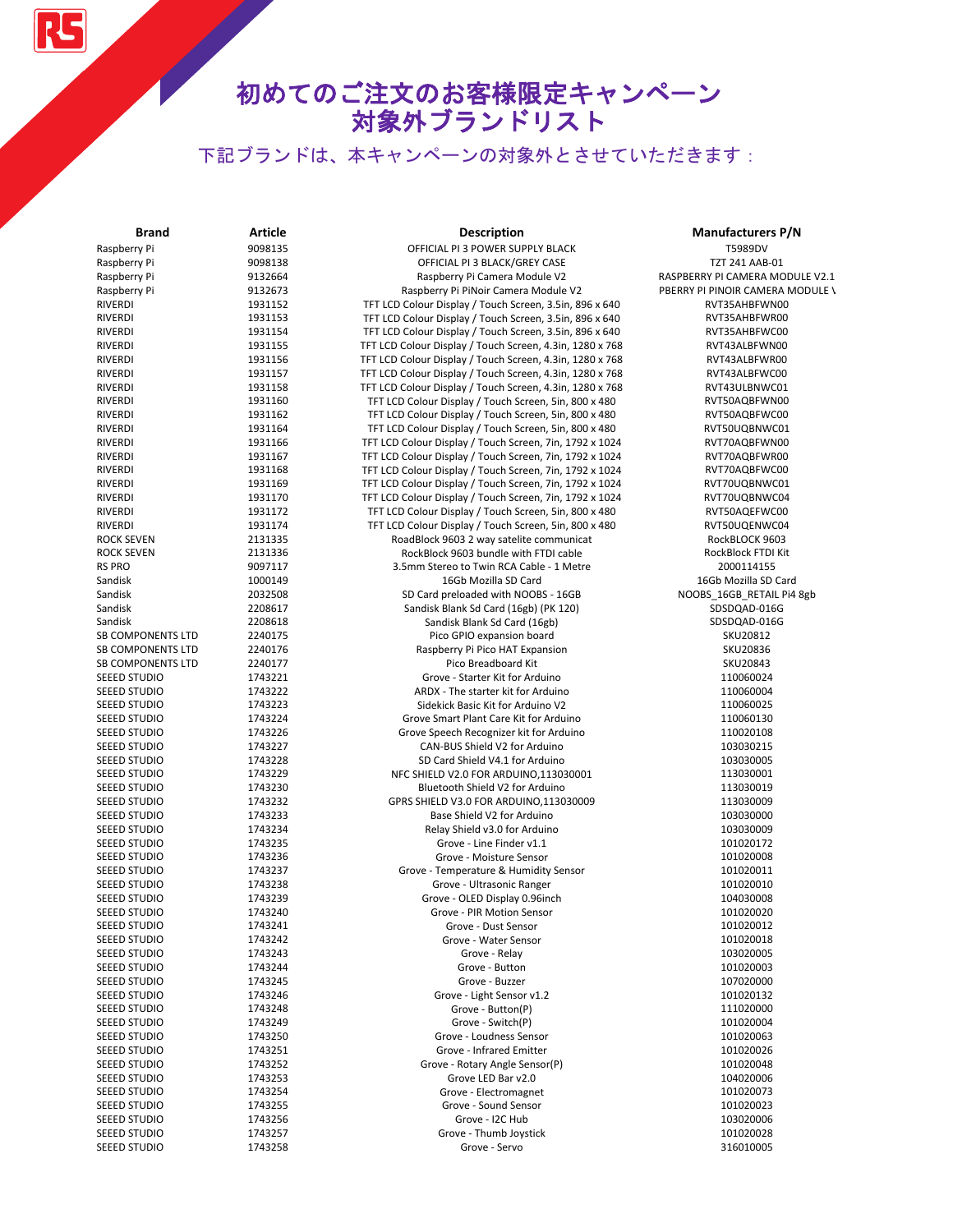RS

| <b>Brand</b>                 | Article            | <b>Description</b>                                                              | <b>Manufacturers P/N</b> |
|------------------------------|--------------------|---------------------------------------------------------------------------------|--------------------------|
| <b>SEEED STUDIO</b>          | 1743259            | Grove - Piezo Vibration Sensor                                                  | 101020031                |
| <b>SEEED STUDIO</b>          | 1743260            | GROVE - SERIAL BLUETOOTH V3.0,113020008                                         | 113020008                |
| <b>SEEED STUDIO</b>          | 1743261            | Grove - Touch Sensor                                                            | 101020037                |
| SEEED STUDIO                 | 1743262            | Grove - Gesture                                                                 | 101020083                |
| SEEED STUDIO                 | 1743263            | Grove - Air quality sensor v1.3                                                 | 101020078                |
| SEEED STUDIO                 | 1743264            | Seeedstudio Grove - TF Mini LiDAR                                               | 114991434                |
| SEEED STUDIO                 | 1743265            | GrovePi+ Starter Kit for Raspberry Pi                                           | 110060161                |
| SEEED STUDIO                 | 1743266            | Grove IoT Starter Kit for Raspberry Pi                                          | 110060482                |
| SEEED STUDIO                 | 1743267            | Quick Starter Kit for Raspberry Pi                                              | 110060463                |
| SEEED STUDIO                 | 1743268            | GrovePi+ Add On Board for Raspberry Pi                                          | 103010002                |
| SEEED STUDIO                 | 1743270            | Raspberry Pi Relay Board v1.0                                                   | 103030029                |
| <b>SEEED STUDIO</b>          | 1743271            | Raspberry Pi RS232 Board v1.0                                                   | 103030028                |
| SEEED STUDIO                 | 1743272            | ReSpeaker 2-Mics Pi HAT                                                         | 107100001                |
| SEEED STUDIO                 | 1743273            | 10.1 inch LCD Colour Display                                                    | 104990066                |
| SEEED STUDIO                 | 1743274            | 7 Inch HDMI 1280x800 IPS Display                                                | 104990244                |
| <b>SEEED STUDIO</b>          | 1743276            | ReSpeaker 4-Mic Array for Raspberry Pi                                          | 103030216                |
| SEEED STUDIO                 | 1743278            | Grove Inventor Micro: Bit Development Kit                                       | 110060762                |
| SEEED STUDIO                 | 1743279            | SEEEDSTUDIO BEAGLEBONE GREEN                                                    | 102010027                |
| <b>SEEED STUDIO</b>          | 1743280            | SEEEDSTUDIO BEAGLEBONE GREEN WIRELESS                                           | 102010048                |
| SEEED STUDIO                 | 1743282            | BEAGLEBONE GREEN IOT PROTOTYPING KIT                                            | 110060426                |
| SEEED STUDIO                 | 1743283            | BeagleBone Green HDMI Cape                                                      | 103030034                |
| SEEED STUDIO                 | 1743285            | Acrylic Case for BeagleBone Green                                               | 322010189<br>107990053   |
| <b>SEEED STUDIO</b>          | 1743287            | ReSpeaker Mic Array v2.0                                                        |                          |
| SEEED STUDIO                 | 1743289            | SEEED RF EXPLORER 6G COMBO,109990063                                            | 109990063                |
| SEEED STUDIO<br>SEEED STUDIO | 1743290<br>1743291 | SEEED RF EXPLORER 3G COMBO,109990009<br>SEEED STUDIO RF EXPLORER 2.4G,109990011 | 109990009<br>109990011   |
| SEEED STUDIO                 | 1743292            | SEEED RF EXPLORER ISM COMBO, 109990014                                          | 109990014                |
| SEEED STUDIO                 | 1743296            | SARK-110 ANTENNA ANALYZER,109990076                                             | 109990076                |
| SEEED STUDIO                 | 1743298            | SEEED STUDIO KIWISDR KIT,110060490                                              | 110060490                |
| SEEED STUDIO                 | 1743299            | Arduboy Open Source Credit Card Game                                            | 114990348                |
| SEEED STUDIO                 | 1793710            | MDBT42Q - NRF52832 BASED BLE MODULE                                             | 317030213                |
| SEEED STUDIO                 | 1793711            | GROVE - OXYGEN SENSOR(ME2-O2-20)                                                | 101020002                |
| SEEED STUDIO                 | 1793712            | <b>GROVE - MULTICHANNEL GAS SENSOR</b>                                          | 101020088                |
| SEEED STUDIO                 | 1793713            | Grove Shield for micro:bit v2.0 Grove Interface                                 | 103100063                |
| SEEED STUDIO                 | 1793714            | <b>GROVE - GPS</b>                                                              | 113020003                |
| SEEED STUDIO                 | 1793715            | GROVE 4 PIN CONNECTOR 90DEG (PACK OF 10)                                        | 110990037                |
| SEEED STUDIO                 | 1793716            | <b>GROVE - I2C MOTOR DRIVER</b>                                                 | 105020001                |
| SEEED STUDIO                 | 1793717            | <b>GROVE - ROTARY ANGLE SENSOR</b>                                              | 101020017                |
| SEEED STUDIO                 | 1793718            | <b>GROVE - MAGNETIC SWITCH</b>                                                  | 101020038                |
| SEEED STUDIO                 | 1793720            | <b>GROVE - BLUE LED</b>                                                         | 104030010                |
| <b>SEEED STUDIO</b>          | 1793721            | <b>GROVE - 4-DIGIT DISPLAY</b>                                                  | 104030003                |
| SEEED STUDIO                 | 1793722            | GROVE 4 PIN BUCKLED 5CM CABLE (PACK 5)                                          | 110990036                |
| SEEED STUDIO                 | 1793723            | <b>GROVE - INFRARED RECEIVER</b>                                                | 101020016                |
| <b>SEEED STUDIO</b>          | 1793724            | <b>GROVE - TEMPERATURE SENSOR</b>                                               | 101020015                |
| SEEED STUDIO                 | 1793726            | GROVE 4 PIN MALE JUMPER (PACK OF 5)                                             | 110990210                |
| SEEED STUDIO                 | 1793727            | GROVE 4 PIN 20CM CABLE (PACK OF 5)                                              | 110990031                |
| SEEED STUDIO                 | 1793728            | GROVE 4 PIN BUCKLED 50CM CABLE (PACK 5)                                         | 110990038                |
| SEEED STUDIO                 | 1793729            | <b>GROVE - LCD RGB BACKLIGHT</b>                                                | 104030001                |
| SEEED STUDIO                 | 1793730            | <b>GROVE - SCREW TERMINAL</b>                                                   | 103020007                |
| SEEED STUDIO                 | 1793732            | <b>GROVE - WHITE LED</b>                                                        | 104030009                |
| SEEED STUDIO                 | 1793733            | <b>GROVE - GREEN LED</b>                                                        | 104030007                |
| SEEED STUDIO                 | 1793734            | GROVE 4 PIN FEMALE JUMPER CABLE (PACK 5)                                        | 110990028                |
| SEEED STUDIO                 | 1793735            | GROVE - UNIVERSAL 4 PIN CONNECTOR                                               | 110990030                |
| SEEED STUDIO                 | 1793736            | <b>GROVE - RED LED</b>                                                          | 104030005                |
| SEEED STUDIO                 | 1793737            | GROVE - UART WIFI V2 (ESP8285)                                                  | 113020011                |
| SEEED STUDIO                 | 1793738            | LORA LORAWAN GATEWAY - 868MHZ KIT<br>RASPBERRY PI LORA/GPS HAT 868MHZ           | 110060622                |
| SEEED STUDIO<br>SEEED STUDIO | 1793739<br>1793740 |                                                                                 | 113990254<br>313070004   |
| SEEED STUDIO                 | 1793741            | 0.5W SOLAR PANEL 55X70<br>HIGH TORQUE STEPPER MOTOR - 24BYJ48                   | 108990003                |
| SEEED STUDIO                 | 1793742            | LTE CAT 1 PI HAT (EUROPE)                                                       | 113990496                |
| SEEED STUDIO                 | 1793743            | RESPEAKER 4-MIC LINEAR ARRAY KIT                                                | 107990056                |
| <b>SEEED STUDIO</b>          | 1793744            | RESPEAKER 6-MIC CIRCULAR ARRAY KIT                                              | 107990055                |
| SEEED STUDIO                 | 1793745            | WIO LTE - CAT M1/NB1                                                            | 102991016                |
| SEEED STUDIO                 | 1845075            | <b>GROVE - RTC</b>                                                              | 101020013                |
| SEEED STUDIO                 | 1845076            | GROVE - TEMPERATURE&HUMIDITY SENSOR PRO                                         | 101020019                |
| <b>SEEED STUDIO</b>          | 1845077            | <b>GROVE - ELECTRICITY SENSOR</b>                                               | 101020027                |
|                              |                    |                                                                                 |                          |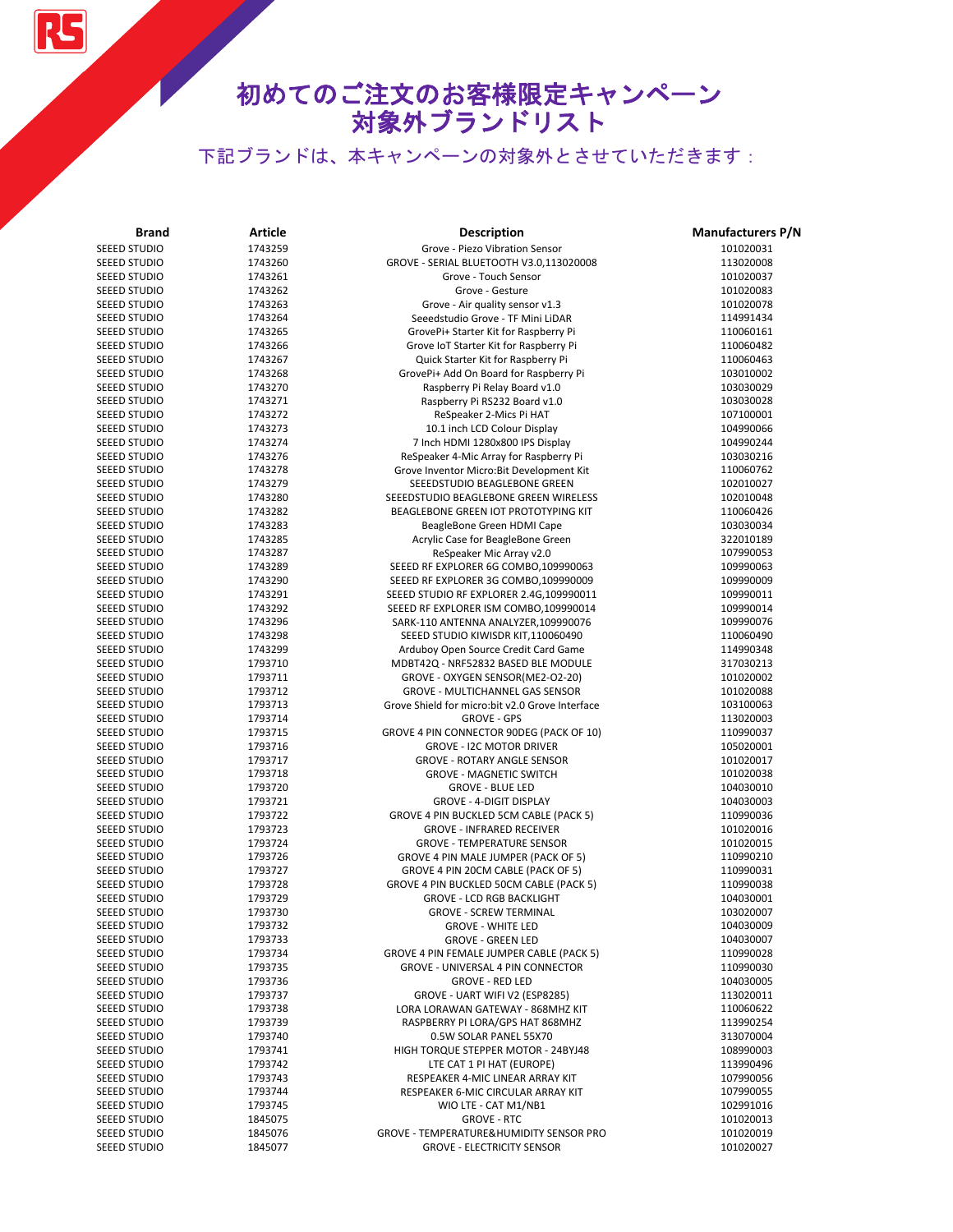

| <b>Brand</b>                 | <b>Article</b>     | Description                                                      | <b>Manufacturers P/N</b> |
|------------------------------|--------------------|------------------------------------------------------------------|--------------------------|
| SEEED STUDIO                 | 1845079            | GROVE - 3-AXIS DIGITAL ACCELEROMETER                             | 101020054                |
| SEEED STUDIO                 | 1845080            | <b>GROVE - FINGERPRINT SENSOR</b>                                | 101020057                |
| SEEED STUDIO                 | 1845081            | GROVE - INFRARED REFLECTIVE SENSOR V1.2                          | 101020174                |
| SEEED STUDIO                 | 1845082            | GROVE - BAROMETER SENSOR(BME280)                                 | 101020193                |
| SEEED STUDIO                 | 1845083            | <b>GROVE - MINI PIR MOTION SENSOR</b>                            | 101020353                |
| SEEED STUDIO                 | 1845085            | GROVE - VOC AND ECO2 GAS SENSOR (SGP30)                          | 101020512                |
| SEEED STUDIO                 | 1845086            | GROVE - MULTIPLE SENSOR (BME680)                                 | 101020513                |
| SEEED STUDIO                 | 1845087            | GROVE - TIME OF FLIGHT DISTANCE SENSOR                           | 101020532                |
| SEEED STUDIO                 | 1845088            | GROVE - I2C HIGH ACCURACY TEMP SENSOR                            | 101020556                |
| <b>SEEED STUDIO</b>          | 1845089            | GROVE - 6-AXIS ACCELEROMETER&GYROSCOPE                           | 101020584                |
| SEEED STUDIO                 | 1845091            | GROVE - I2C TEMP & HUMIDITY SENSOR                               | 101020592                |
| <b>SEEED STUDIO</b>          | 1845092            | SEEEDUINO LORAWAN W/GPS                                          | 102010129                |
| SEEED STUDIO                 | 1845094            | LINKIT SMART 7688 DUO                                            | 102110017                |
| SEEED STUDIO                 | 1845095            | LINKIT SMART 7688                                                | 102110018                |
| <b>SEEED STUDIO</b>          | 1845096            | AZ3166 IOT DEVELOPER KIT                                         | 102990944                |
| SEEED STUDIO                 | 1845097            | <b>GROVE - MEGA SHIELD V1.2</b>                                  | 103020027                |
| SEEED STUDIO                 | 1845098            | GROVE - 2-CHANNEL SPDT RELAY                                     | 103020132                |
| SEEED STUDIO                 | 1845099            | GROVE - 4-CHANNEL SPDT RELAY                                     | 103020133                |
| SEEED STUDIO                 | 1845100            | <b>SCREW SHIELD</b>                                              | 103030006                |
| SEEED STUDIO<br>SEEED STUDIO | 1845101<br>1845102 | W5500 ETHERNET SHIELD<br><b>GROVE BASE HAT FOR RASPBERRY PI</b>  | 103030021<br>103030275   |
| SEEED STUDIO                 | 1845103            | GROVE BASE HAT FOR RASPBERRY PI ZERO                             | 103030276                |
| SEEED STUDIO                 | 1845104            | PI RTC (DS1307)                                                  | 103030277                |
| SEEED STUDIO                 | 1845105            | <b>GROVE - CHAINABLE RGB LED V2.0</b>                            | 104020048                |
| SEEED STUDIO                 | 1845106            | GROVE - MULTI COLOR FLASH LED (5MM)                              | 104030014                |
| <b>SEEED STUDIO</b>          | 1845108            | <b>GROVE - VIBRATION MOTOR</b>                                   | 105020003                |
| SEEED STUDIO                 | 1845109            | <b>GEAR STEPPER MOTOR DRIVER PACK</b>                            | 105990072                |
| SEEED STUDIO                 | 1845111            | DRAGINO NB-IOT SHIELD-B8                                         | 109030001                |
| SEEED STUDIO                 | 1845112            | <b>GROVE STARTER KIT FOR AZURE IOT EDGE</b>                      | 110060907                |
| SEEED STUDIO                 | 1845114            | GROVE - 125KHZ RFID READER                                       | 113020002                |
| SEEED STUDIO                 | 1845115            | <b>GROVE - NFC</b>                                               | 113020006                |
| SEEED STUDIO                 | 1845116            | WIFI SHIELD V2.0                                                 | 113030008                |
| SEEED STUDIO                 | 1845117            | GROVE - LORA RADIO 868MHZ                                        | 113060006                |
| SEEED STUDIO                 | 1845118            | MDBT50Q-P1M NRF52840 BASED BLE MODULE                            | 113990583                |
| SEEED STUDIO                 | 1845119            | RASPBERRY PI HEATSINK KIT, 2 PACK, ALUMINIUM                     | 114990125                |
| SEEED STUDIO                 | 1845120            | RFEXPLORER_WSUB1G_PLUS                                           | 114991051                |
| SEEED STUDIO                 | 1845121            | RASPBERRY PI HEATSINK KIT, 3 PACK, COPPER                        | 114991561                |
| SEEED STUDIO                 | 1845122            | MINI VIBRATION MOTOR 2.0MM                                       | 316040001                |
| SEEED STUDIO                 | 1887074            | OBD-II CAN BUS GPS DEVELOPMENT KIT                               | 109990405                |
| SEEED STUDIO                 | 1887075            | GROVE - OPTOCOUPLER RELAY (M281)                                 | 101020603                |
| SEEED STUDIO                 | 1887076            | GROVE - CO2 & TEMPERATURE & HUMIDITY SEN                         | 101020634                |
| SEEED STUDIO                 | 1887080            | GROVE - RS485                                                    | 103020193                |
| SEEED STUDIO                 | 1887081            | GROVE - RGB LED STICK (10 - WS2813 MINI)                         | 104020131                |
| SEEED STUDIO<br>SEEED STUDIO | 1887082<br>1887084 | SIPEED MAIX-I MODULE W/O WIFI (1ST RISC                          | 114991695<br>101020614   |
| <b>SEEED STUDIO</b>          | 1887085            | <b>GROVE - CAPACITIVE MOISTURE SENSOR (CORR</b><br>GROVE - RS232 | 103020192                |
| SEEED STUDIO                 | 1887086            | GROVE - RGB LED MATRIX W/DRIVER                                  | 105020073                |
| <b>SEEED STUDIO</b>          | 1887087            | GROVE - RGB LED RING (20 - WS2813 MINI)                          | 104020128                |
| SEEED STUDIO                 | 1887089            | 5 INCH 720X1280 HDMI IPS LCD DISPLAY                             | 104990442                |
| SEEED STUDIO                 | 1887090            | RS-485 SHIELD FOR RASPBERRY PI                                   | 103030295                |
| SEEED STUDIO                 | 1887091            | GROVE - LED MATRIX DRIVER (HT16K33)                              | 105020074                |
| SEEED STUDIO                 | 1887092            | GROVE - RED LED MATRIX W/DRIVER                                  | 104020089                |
| SEEED STUDIO                 | 1887093            | GROVE - I2C MOTOR DRIVER (TB6612FNG)                             | 108020103                |
| <b>SEEED STUDIO</b>          | 1887095            | GROVE - 16-CHANNEL PWM DRIVER (PCA9685)                          | 108020102                |
| <b>SEEED STUDIO</b>          | 1887096            | GROVE - 2-CHANNEL INDUCTIVE SENSOR (LDC1                         | 101020599                |
| SEEED STUDIO                 | 1887097            | RS-232 TO TTL CONVETER (MAX3232IDR)                              | 103990363                |
| SEEED STUDIO                 | 1887098            | <b>GROVE - ADJUSTABLE PIR MOTION SENSOR</b>                      | 101020617                |
| SEEED STUDIO                 | 1887099            | 8-CHANNEL 12-BIT ADC FOR RASPBERRY PI (S                         | 103030280                |
| SEEED STUDIO                 | 1887100            | GROVE BEGINNER KIT FOR ARDUINO                                   | 110020171                |
| SEEED STUDIO                 | 1887102            | GROVE BASE KIT FOR RASPBERRY PI                                  | 110020169                |
| SEEED STUDIO                 | 1887103            | 4-CHANNEL 16-BIT ADC FOR RASPBERRY PI (A                         | 103030279                |
| SEEED STUDIO                 | 1887104            | HIGH ACCURACY PI RTC (DS3231)                                    | 103030278                |
| SEEED STUDIO                 | 1887105            | GROVE - WS2813 RGB LED STRIP WATERPROOF                          | 104020108                |
| SEEED STUDIO                 | 1887106            | GROVE - WS2813 RGB LED STRIP WATERPROOF                          | 104020109                |
| SEEED STUDIO                 | 1887107            | GROVE - I2C THERMOCOUPLE AMPLIFIER (MCP9                         | 101020594                |
| SEEED STUDIO                 | 1887108            | <b>GROVE - CAPACITIVE TOUCH SLIDER SENSOR (</b>                  | 101020552                |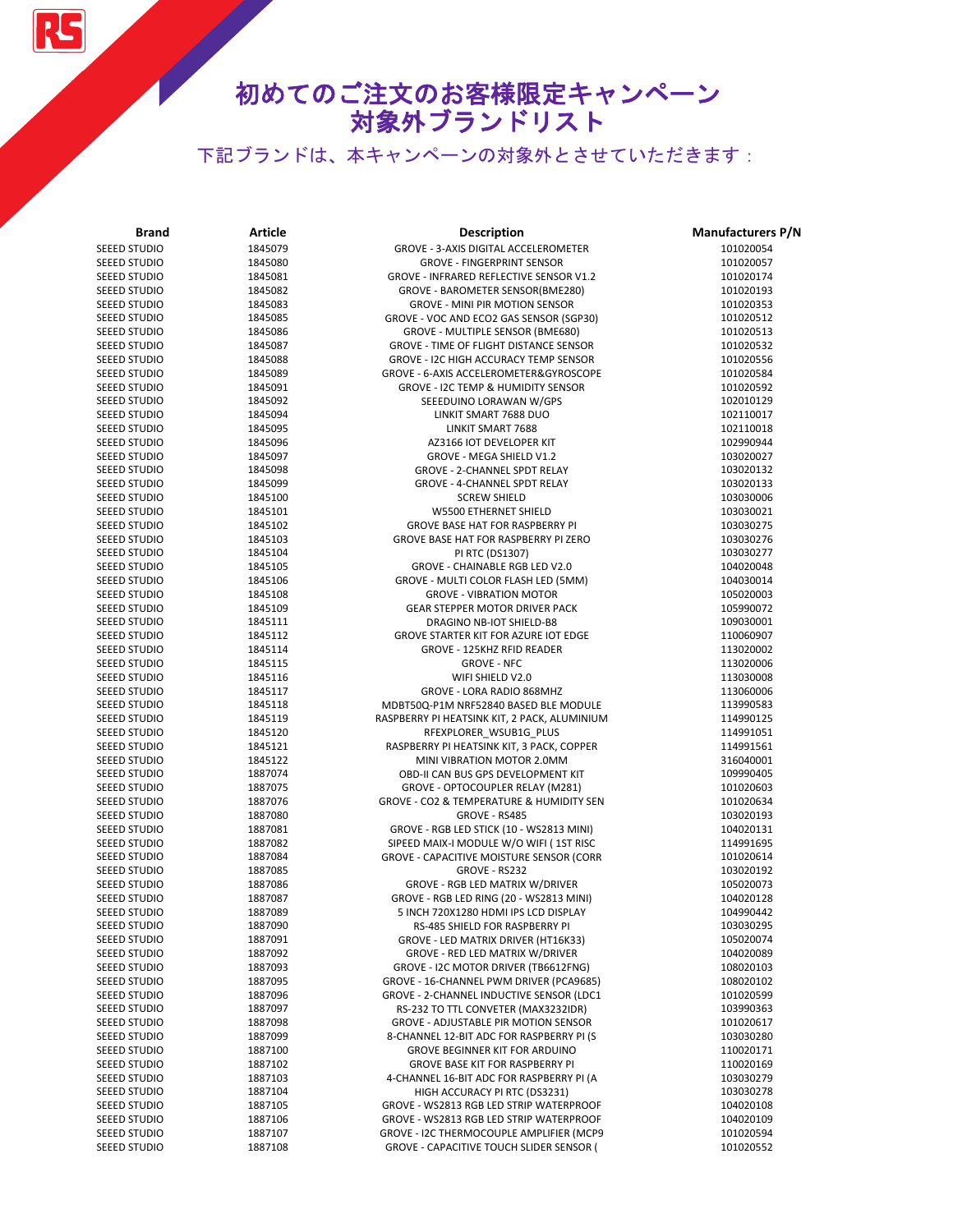RS

| <b>Brand</b>                                   | Article            | <b>Description</b>                                                                                              | <b>Manufacturers P/N</b>               |
|------------------------------------------------|--------------------|-----------------------------------------------------------------------------------------------------------------|----------------------------------------|
| <b>SEEED STUDIO</b>                            | 1887109            | GROVE - STEP COUNTER (BMA456)                                                                                   | 101020583                              |
| <b>SEEED STUDIO</b>                            | 1887110            | <b>GROVE - 5-WAY SWITCH</b>                                                                                     | 111020048                              |
| SEEED STUDIO                                   | 1887111            | <b>GROVE - 6-POSITION DIP SWITCH</b>                                                                            | 111020043                              |
| SEEED STUDIO                                   | 1887112            | GROVE - VIBRATION SENSOR (SW-420)                                                                               | 101020586                              |
| SEEED STUDIO                                   | 1887113            | GROVE - 3-AXIS DIGITAL ACCELEROMETER 16G                                                                        | 101020582                              |
| SEEED STUDIO                                   | 1887114            | <b>GROVE - RED LED BUTTON</b>                                                                                   | 111020044                              |
| SEEED STUDIO                                   | 1887115            | <b>GROVE - YELLOW LED BUTTON</b>                                                                                | 111020045                              |
| SEEED STUDIO                                   | 1887116            | <b>GROVE - BLUE LED BUTTON</b>                                                                                  | 111020046                              |
| SEEED STUDIO                                   | 1887118            | GROVE - 1-WIRE THERMOCOUPLE AMPLIFIER (M                                                                        | 101020555                              |
| SEEED STUDIO                                   | 1887119            | GROVE - ROUND FORCE SENSOR (FSR402)                                                                             | 101020553                              |
| SEEED STUDIO                                   | 1887120            | <b>GROVE - SOLID STATE RELAY V2</b>                                                                             | 103020137                              |
| SEEED STUDIO                                   | 2005273            | XIAO Seeeduino ARM Cortex-M0+ Microcontroller                                                                   | 102010328                              |
| <b>SEEED STUDIO</b>                            | 2011444            | RASPBERRY PI 4 HEATSINK KIT, 4 PACK, BLACK                                                                      | 110991328                              |
| <b>SEEED STUDIO</b>                            | 2011445            | GROVE AI HAT FOR EDGE COMPUTING                                                                                 | 102991187                              |
| <b>SEEED STUDIO</b>                            | 2011446            | WIO TERMINAL: ATSAMD51 CORE WITH REALTEK                                                                        | 102991299                              |
| <b>SEEED STUDIO</b>                            | 2011713            | ODYSSEY X86J4105864                                                                                             | 102110397                              |
| SEEED STUDIO                                   | 2011714            | ODYSSEY X86J4105864(WIN10 ENTERPRISE ACT                                                                        | 102110398                              |
|                                                | 2011716            | ODYSSEY X86J4105800                                                                                             |                                        |
| SEEED STUDIO                                   |                    |                                                                                                                 | 102110399                              |
| <b>SEEED STUDIO</b>                            | 2011717            | ODYSSEY STM32MP1                                                                                                | 102110319                              |
| SEEED STUDIO                                   | 2011718            | SOM STM32MP1                                                                                                    | 102110318                              |
| Seluxit A/S                                    | 2251593            | <b>Wappsto:bit Basic</b>                                                                                        | SLX W11 001                            |
| Seluxit A/S                                    | 2251594            | Wappsto:bit NB IoT                                                                                              | SLX W11 002                            |
| Seluxit A/S                                    | 2251595            | Wappsto:bit NB IoT+                                                                                             | SLX W11 003                            |
| SensiEDGE                                      | 1223007            | SENSIEDGE SENSIBLE IOT MODULE, SIMBA-PRO                                                                        | SIMBA-PRO                              |
| Silicon Labs                                   | 8977488            | Bluetooth Dev Kit, WT32i Audio Module                                                                           | DKWT32i-A                              |
| SNOC                                           | 1365801            | SIGFOX Development Kit with Antenna                                                                             | PB0001410                              |
| Sony                                           | 1783375            | Spresense Extension Board                                                                                       | CXD5602PWBEXT1E                        |
| Sony                                           | 1783376            | Spresense Main Board                                                                                            | CXD5602PWBMAIN1E                       |
| Sony                                           | 1783377            | Spresense Extension Board                                                                                       | CXD5602PWBEXT1E                        |
| Sony                                           | 1833892            | Spresense Camera Module                                                                                         | CXD5602PWBCAM1E                        |
| SpargEE                                        | 8110732            | SPARQEE GPS RECEIVER BOARD, GPSV1-0                                                                             | GPSv1-0                                |
| Stontronics                                    | 8226373            | Micro USB Power Supply 5V 2A 10W                                                                                | T5454DV                                |
| Strawbees AB                                   | 2206475            | Strawbees STEAM Starter kit                                                                                     | SBE-SB1-EN-V1                          |
| Strawbees AB                                   | 2206476            | Strawbees STEAM School kit                                                                                      | SBE-SC1-EN-V1                          |
| Strawbees AB                                   | 2206477            | Robotic invention for the micro:bit - 10                                                                        | SRI-MB10-EN-V1                         |
| Strawbees AB                                   | 2206478            | Robotic invention for the micro:bit - si                                                                        | SRI-MB1-EN-V1                          |
| The Things Industries                          | 1840729            | The Things Network Gateway indoor 915MHz (US ONLY) - 100 PACK                                                   | <b>TTIG-915</b>                        |
|                                                |                    |                                                                                                                 |                                        |
| The Things Industries<br>The Things Industries | 1840732<br>1843978 | THE THINGS NETWORK GATEWAY INDOOR 915MHZ (US VERSION)<br>The Things Indoor Gateway, 868MHz (EU ONLY) - 100 PACK | <b>TTIG-915</b><br><b>TTIG-868</b>     |
| The Things Industries                          | 1843981            | THE THINGS INDOOR GATEWAY, 868MHZ (EU VERSION)                                                                  | <b>TTIG-868</b>                        |
| The Things Industries                          | 1927593            | THE THINGS NETWORK INDOOR GATEWAY WITH (UK ONLY)                                                                | <b>TTIG-868_UK</b>                     |
| The Things Industries                          | 2018876            | The Things Industries INDIA Indoor Gateway - 868MHz                                                             | <b>TTIG-868-IN</b>                     |
| The Things Industries                          | 2018877            | The Things Industries ANZ Indoor Gateway - 915MHz                                                               | <b>TTIG-915-AU</b>                     |
|                                                |                    |                                                                                                                 |                                        |
| THine Solutions, Inc.                          | 2206246            | Cable Extension Kit for Raspberry Pi Cam                                                                        | THSER101                               |
| Thngs On Edge                                  | 2131900            | IOT Cricket Wi-Fi module                                                                                        | CRICKETv1.0<br><b>TS16GUSD300S-OKD</b> |
| Transcend                                      | 2226775            | 16GB microSD with adapter and Pi NOOBS p                                                                        |                                        |
| <b>TSG</b>                                     | 2154854            | Pi Pico Kit                                                                                                     | Pi Pico Kit                            |
| <b>TSG</b>                                     | 2163185            | Micro USB Cable fro microbit 1m USB A - uUSB B                                                                  | MBUSB1                                 |
| <b>TSG</b>                                     | 2182282            | Micro: Bit battery holder with switch                                                                           | AAA-MB                                 |
| <b>XINABOX</b>                                 | 1743684            | Xinabox I2C MULTIPLEXER (PCA9548),AI01                                                                          | AI01                                   |
| <b>XINABOX</b>                                 | 1743686            | Xinabox I2C EXTENDER (P82B715DR), AI04                                                                          | AI04                                   |
| <b>XINABOX</b>                                 | 1743688            | Xinabox 96 BRDS BRIDGE, B901                                                                                    | B901                                   |
| <b>XINABOX</b>                                 | 1743689            | Xinabox BEAGLEBONE BLACK BRIDGE, BB01                                                                           | <b>BB01</b>                            |
| <b>XINABOX</b>                                 | 1743691            | Xinabox MINNOWBRD LSE BRIDGE, BL01                                                                              | BL01                                   |
| <b>XINABOX</b>                                 | 1743692            | XinaBox xCHIP Micro Bit Bridge CPU Module BM01                                                                  | <b>BM01</b>                            |
| <b>XINABOX</b>                                 | 1743693            | Advanced Micro Bit Bridge CPU Module BM02                                                                       | <b>BM02</b>                            |
| <b>XINABOX</b>                                 | 1743697            | Cortex M0+ Core (ATSAMD21G18)                                                                                   | CC <sub>03</sub>                       |
| <b>XINABOX</b>                                 | 1743698            | LoRa with ATmega328P 433.92 MHz (RFM96W)                                                                        | CR01                                   |
| <b>XINABOX</b>                                 | 1743699            | LoRa with ATmega328P 868 MHz (RFM95W)                                                                           | CR <sub>02</sub>                       |
| <b>XINABOX</b>                                 | 1743700            | LoRa with ATmega328P 915 MHz (RFM95W)                                                                           | CR <sub>03</sub>                       |
| <b>XINABOX</b>                                 | 1743701            | Xinabox WI-FI CORE (ESP8266), CW01                                                                              | CW01                                   |
| <b>XINABOX</b>                                 | 1743702            | WI-FI & BLUETOOTH CORE (ESP32), CW02                                                                            | <b>CW02</b>                            |
| <b>XINABOX</b>                                 | 1743710            | UART to xBUS breakout (SC16IS750IBS)                                                                            | IX <sub>03</sub>                       |
| <b>XINABOX</b>                                 | 1743728            | LoRa Radio 433.92 MHz RFM96W, SC18IS602B                                                                        | RL01                                   |